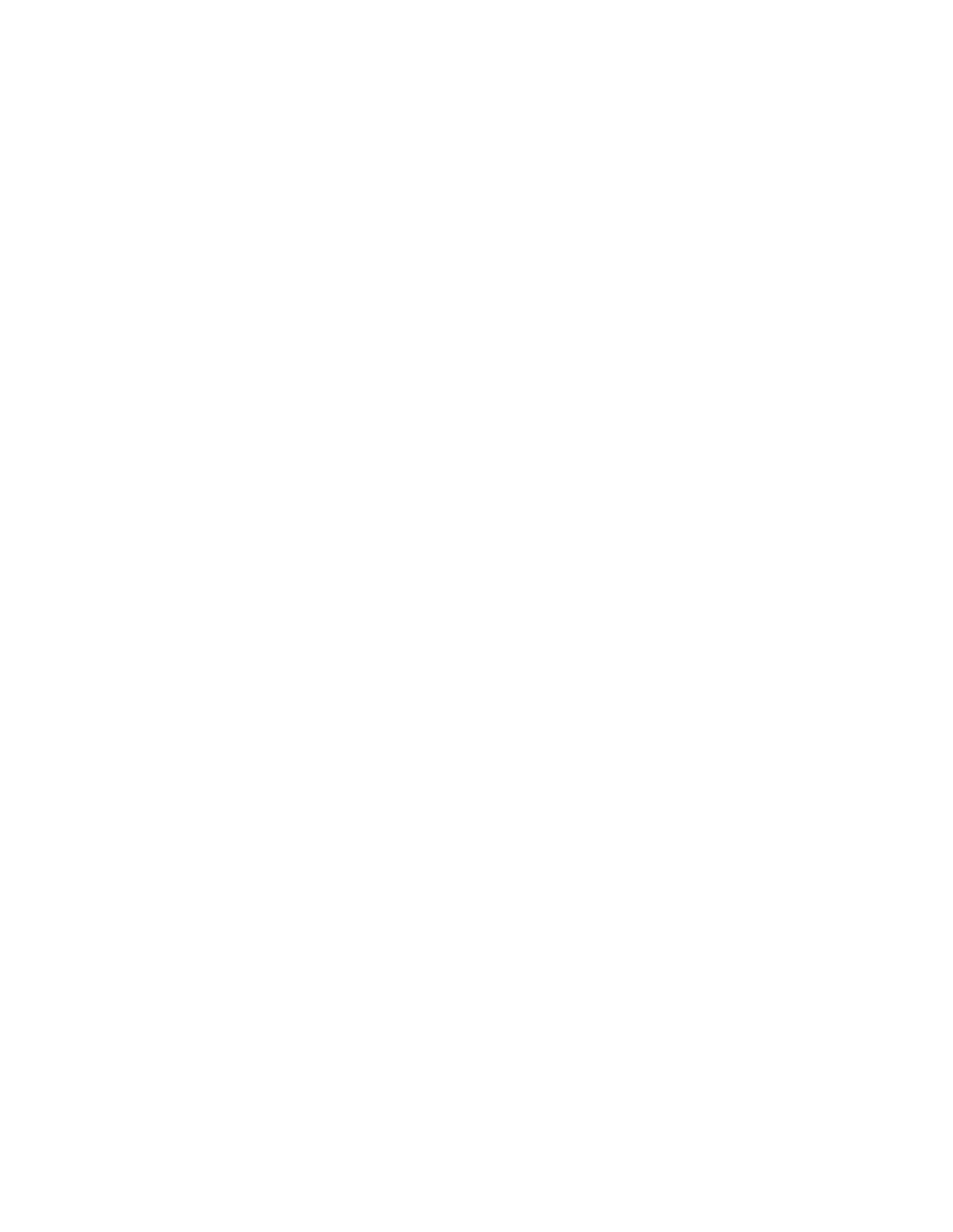## SEASIDE RESORT

Revised Draft Environmental Impact Report Subsequent to the Fort Ord Reuse Plan EIR State Clearinghouse Number 2001101059

#### PREPARED FOR

City of Seaside Community Development Department Mr. Lou Dell'Angela, Community Development Director 440 Harcourt Avenue Seaside, CA 93955 Tel 831.899.6220 Fax 831.899.6211

#### PREPARED BY

EMC Planning Group Inc 301 Lighthouse Avenue Suite C Monterey, CA 93940 Tel 831.649.1799 Fax 831.649.8399 contactus@emcplanning.com www.emcplanning.com

May 2004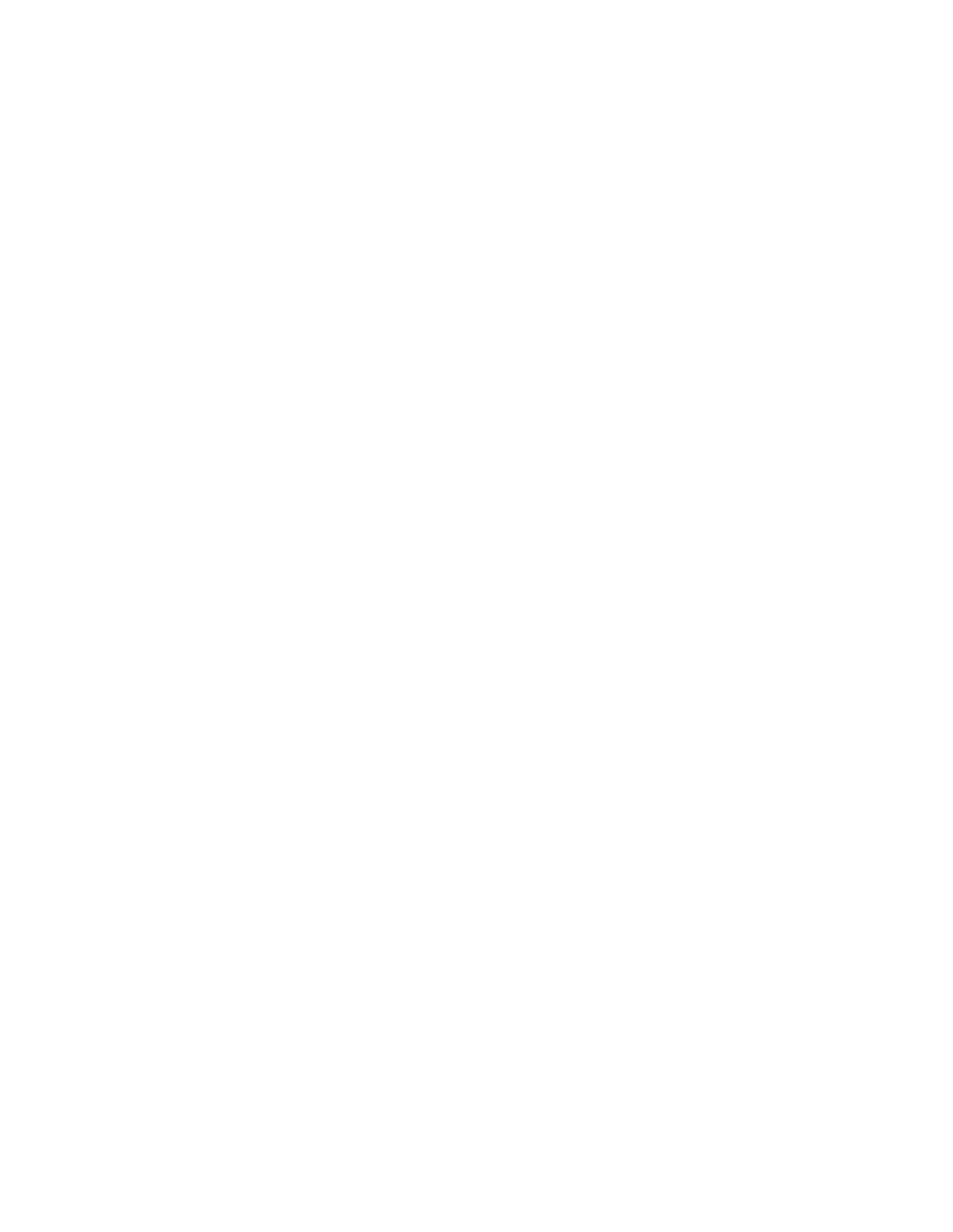

#### **NOTICE OF AVAILABILITY Seaside Resort REVISED** Draft Environmental Impact Report SCH# 2001101059

A Revised Draft Environmental Impact Report (Draft EIR) has been prepared for the proposed Seaside Resort, a resort hotel, timeshare, and residential subdivision project located on the former Fort Ord in the City of Seaside. The proposed project is located on 84.88 acres within the 375-acre Bayonet and Black Horse golf courses, outside of the coastal zone, to the east of State Highway 1, between Monterey Road and General Jim Moore Boulevard. The proposed project is the subdivision of five parcels for development of a resort hotel with 170 guest rooms, restaurant, spa, and conference facilities, 160 bungalow hotel units, 170 timeshare units, and the subdivision of 125 residential lots. The clubhouse would be reconstructed on the same site, and the maintenance facility would be relocated. The golf courses would remain on a 290.25 remainder parcel. The proposed project is consistent with the Fort Ord Reuse Plan, the City of Seaside General Plan and the Seaside zoning ordinance. No changes have been made to the proposed project since circulation of the Draft EIR.

The Draft EIR for this project, prepared subsequent to the Fort Ord Reuse Plan EIR, was circulated for public review between August 19, 2002 and October 2, 2002. The Revised Draft EIR presents updated information and revised analysis of the proposed project's potential environmental impacts in the areas of water supply and traffic.

Submit Written Comments to: Richard James, AICP, EMC Planning Group Inc. 301 Lighthouse Avenue, Suite C, Monterey CA 93940. email: james@emcplanning.com

The State Clearinghouse has approved a 30-day public review period for the Revised Draft EIR. The public review period begins May 6, 2004 and ends June 4, 2004.

The Draft EIR is available for public review at the following locations during their regular hours:

Seaside City Hall, Community Development Department, (831) 899-6220 440 Harcourt Avenue, Seaside, California

Seaside Branch, Monterey County Public Library, (831) 899-2055 550 Harcourt Avenue, Seaside, California

Marina Branch, Monterey County Public Library (831) 384-6971 266 Reservation Road, Marina, California

Monterey City Library, (831) 646-3932 625 Pacific Street, Monterey, California

Most documents referenced in the Revised Draft EIR are available for review at Seaside City Hall, Community Development Department, and all documents referenced in the Revised Draft EIR are available for review during regular business hours at EMC Planning Group Inc., 301 Lighthouse Avenue, Suite C, Monterey, California (831) 649-1799.

More Information: Richard James, AICP: (831) 649-1799

Hazardous Materials Information: The project site includes a hazardous materials site that is in the process of remediation with Department of Toxic Substances Control. The Draft EIR included information on this site. Because there are no significant changes to the setting or analysis regarding hazardous materials, the Revised Draft EIR will not address hazardous materials.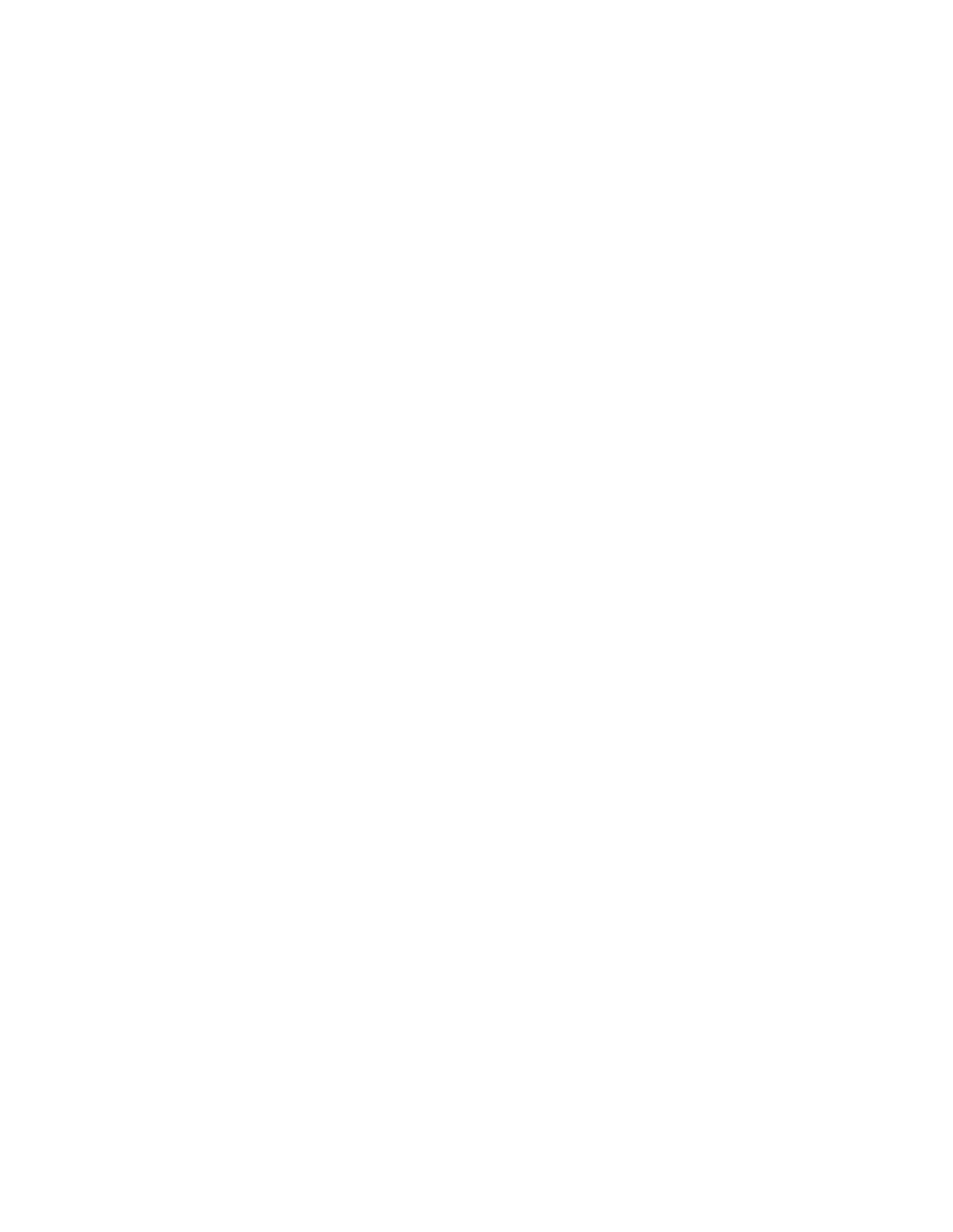## Table of Contents

| <b>Summary</b> |     |                                                                      |
|----------------|-----|----------------------------------------------------------------------|
| 1.0            |     |                                                                      |
|                | 1.1 | Draft Environmental Impact Report and Project Consideration          |
|                | 1.2 | Determination to Prepare a Revised Draft EIR1-2                      |
|                | 1.3 |                                                                      |
|                | 1.4 |                                                                      |
| 2.0            |     | <b>Environmental Setting, Analysis, and Mitigation Measures  2-1</b> |
|                | 2.1 |                                                                      |
|                | 2.2 |                                                                      |
| 3.0            |     |                                                                      |
|                | 3.1 |                                                                      |
|                | 3.2 |                                                                      |
|                | 3.3 | Significant Irreversible Environmental Changes 3-3                   |
|                | 3.4 | Unavoidable Significant Adverse Environmental Impacts3-3             |
|                | 3.5 |                                                                      |
| 4.0            |     |                                                                      |
|                | 4.1 |                                                                      |
|                | 4.2 |                                                                      |
|                |     |                                                                      |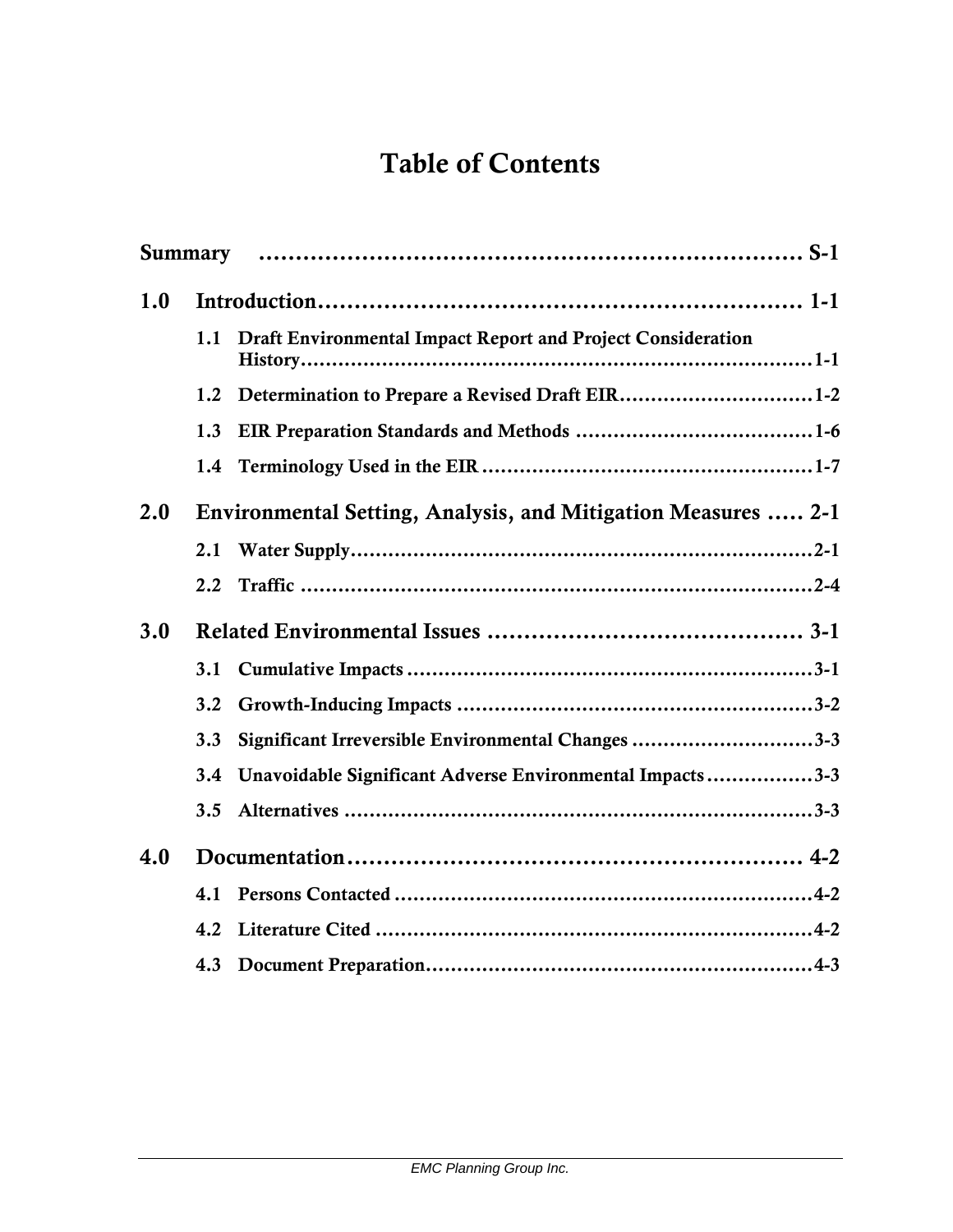## Appendices

## Appendix A Transportation Impact Analysis

## List of Tables

| Table S-1 | Changes in Significant Unavoidable Traffic Impacts S-4   |
|-----------|----------------------------------------------------------|
| Table 1   |                                                          |
| Table 2   |                                                          |
| Table 3   |                                                          |
| Table 4   | Existing Conditions Highway Segments LOS  2-7            |
| Table 5   |                                                          |
| Table 6   |                                                          |
| Table 7   | Background and Project Conditions Intersection LOS 2-10  |
| Table 8   | Background Conditions Highway Segments LOS 2-11          |
| Table 9   |                                                          |
| Table 10  |                                                          |
| Table 11  |                                                          |
| Table 12  | Cumulative Conditions Highway Segments LOS 2-15          |
| Table 13  | General Plan Build-out Conditions Intersections LOS 2-17 |
| Table 14  | General Plan Conditions Highway Segments LOS 2-18        |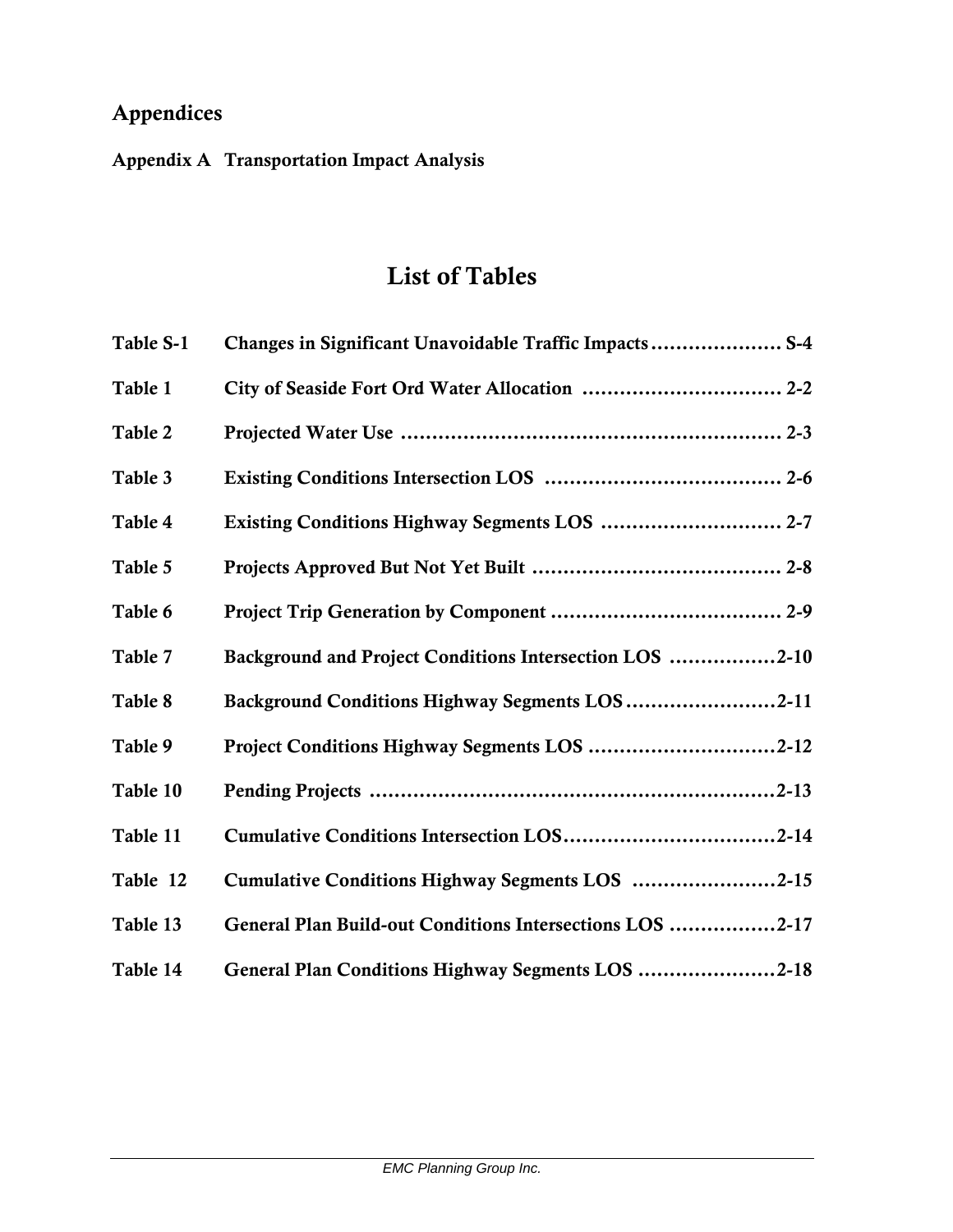# **Summary**

CEQA Guidelines section 15088.5(g) requires that when re-circulating a revised EIR, either in whole or in part, the lead agency must summarize the revisions made to the previously circulated draft EIR. This section provides that summary.

## **Project Changes and New or Updated Information**

## *Project Changes*

No significant changes have been made to the proposed project since circulation of the Draft EIR.

### *Changes to the Environmental Setting*

Since circulation of the Draft EIR, several significant changes have occurred with regard to the environmental setting for hydrology and traffic, and lesser changes have occurred with regard to other environmental issue areas. The most substantial changes to the setting are listed below. A more detailed description and discussion are included in Section 1.0 Introduction.

In addition, the City of Seaside has prepared the Draft *Seaside General Plan*, which is currently under consideration for adoption by the Seaside City Council.

#### **Changes in the Water Supply Setting**

- The City's Fort Ord water allocation was increased; and
- The City approved The First Tee project and allocated water for it.

#### **Changes in the Traffic Setting**

- The U.S. Army objected to the inclusion of the new Fort Ord interchange in the State Highway 1 Project Study Report (PSR), and the interchange has been deprogrammed by Caltrans and the Transportation Agency for Monterey County (TAMC);
- Imjin Parkway was extended to State Highway 1 at the existing Twelfth Street interchange (this connection provides a bypass of Marina for traffic between the Monterey Peninsula and Salinas);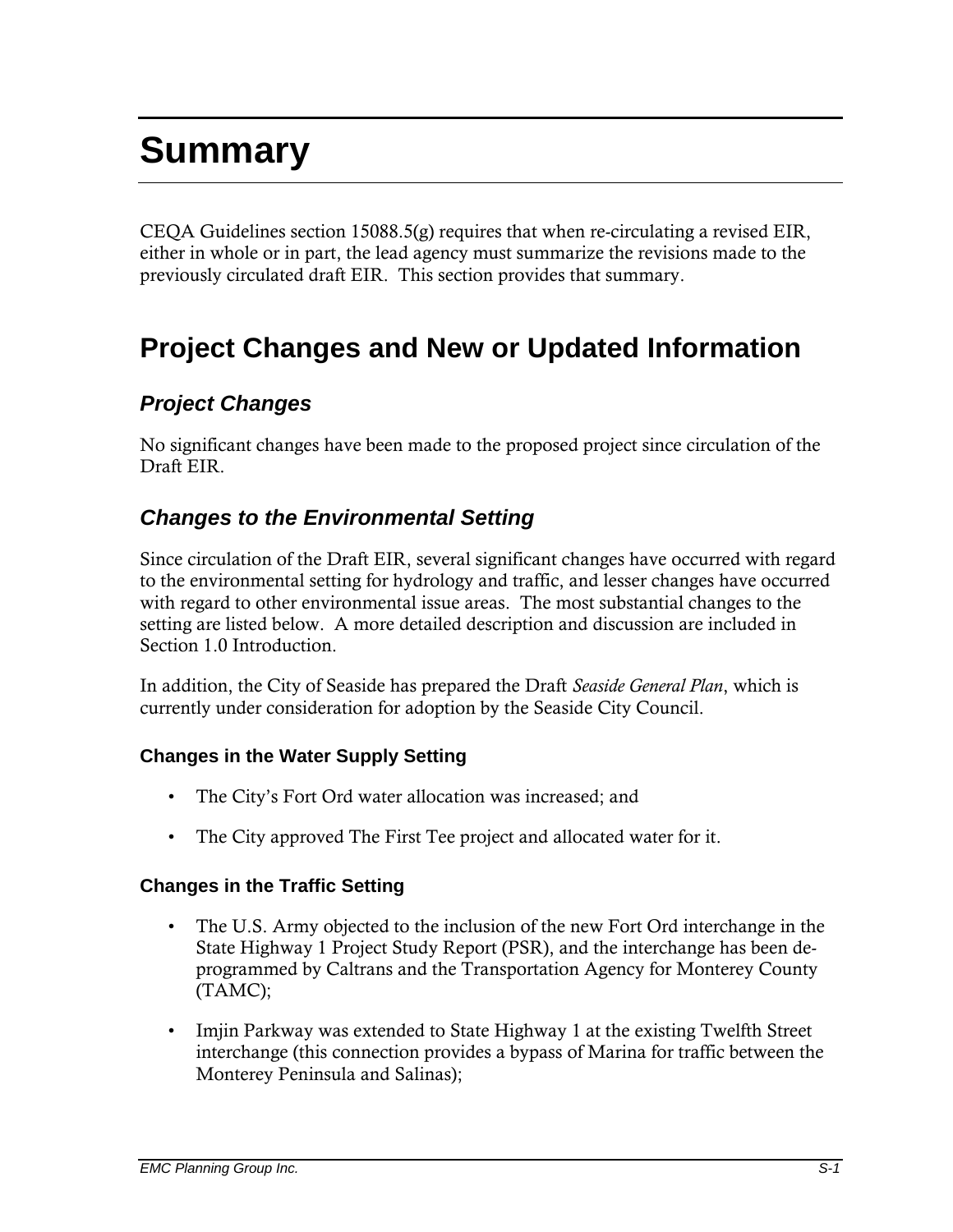- An extension of Second Avenue to connect Lightfighter Drive to Imjin Parkway is under construction; and
- The City approved The First Tee project along General Jim Moore Boulevard east of the project site, which will generate traffic not considered in the Draft EIR.

## **New or More Severe Environmental Impacts and New or Revised Mitigation Measures**

For a complete discussion of the impacts, and proposed mitigation of those impacts, refer to Section 2.0 Environmental Setting, Analysis, and Mitigation Measures.

## *Significant New Impacts and Mitigation*

Significant Cumulative Impact – Intersection LOS Below Standards and Additional Delay at General Jim Moore Boulevard/McClure Way and General Jim Moore Boulevard/Coe Avenue. Under cumulative conditions, additional turning delays would occur at the General Jim Moore Boulevard/McClure Way and General Jim Moore Boulevard/Coe Avenue intersections, even with planned improvements to General Jim Moore Boulevard. Turning movement level of service at these intersections would be LOS F and signal warrants would be met under cumulative conditions. FORA development impact fees would fund the widening of General Jim Moore Boulevard. However, the signal lights needed at McClure Way and Coe Avenue under cumulative conditions are not included in FORA's improvement plans. This would be a significant cumulative impact. Implementation of the following mitigation measure would reduce this impact to a less than significant level.

#### **Mitigation Measure**

48. The City of Seaside Public Works Director shall annually monitor the General Jim Moore Boulevard/McClure Way, General Jim Moore Boulevard/Coe Avenue, and Fremont Boulevard/Del Monte Boulevard intersections, and determine, based on the standard Caltrans analysis methodologies in effect at the time, whether signal lights are warranted at the General Jim Moore Boulevard/McClure Way, General Jim Moore Boulevard/Coe Avenue intersections, or additional turn lanes are warranted at the Fremont Boulevard/Del Monte Boulevard intersection. If at the time the determination is made that such improvements are required, funding for the improvements has been provided by inclusion in FORA's CIP fee program or otherwise provided for by a City Assessment District, or other established funding mechanism, no payment shall be required of the project proponent or its successor(s). If funding for said improvements has not been provided by these programs, the project proponent or its successor(s) shall pay a pro rata share of the cost of the improvements within six months of the determination that the improvements are necessary.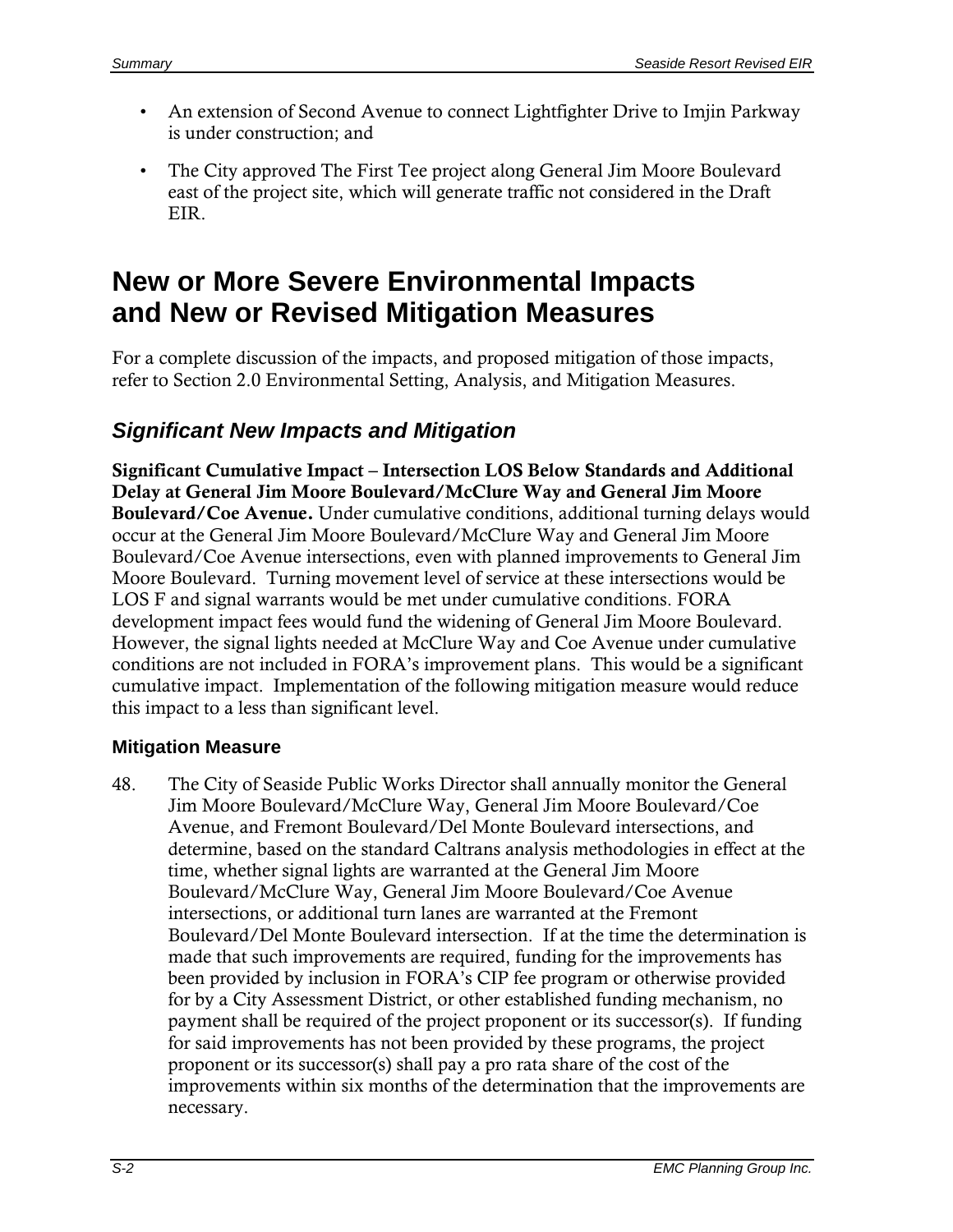Party Responsible for Implementation: Proponent of hotel and timeshare components.

Party Responsible for Monitoring/Reporting: City of Seaside Public Works Director.

### *New Significant Unavoidable Impacts*

The following significant unavoidable impacts were identified. Changes in the significant unavoidable impacts compared to the Draft EIR are presented in Table S-1.

Additional Project Delay at Intersections with Existing LOS Below Standards: Monterey Road/California Avenue, Monterey Road/Fremont Boulevard, and Fremont Boulevard/Del Monte Boulevard. The addition of project traffic would add about five to ten seconds to existing unacceptable delays at these intersections during peak hours. Implementation of the State Highway 1 PSR improvements would improve levels of service to acceptable levels at all but the Fremont Boulevard/Del Monte Boulevard interchange, which is expected to remain at unacceptable levels of service indefinitely. The project would pay a development impact fee to FORA. The FORA fee would be used, in part, fund the State Highway 1 PSR improvements. However, the timeframe for completion of the improvements is unknown and therefore this mitigation measure would not avoid levels of service below acceptable standards at these intersections during the interim period. Therefore, this is a significant unavoidable impact of uncertain duration. A statement of overriding considerations would be required in order to approve the Project.

#### Additional Project and Cumulative Traffic on Highway Segment with Existing

LOS F. The addition of Project traffic to State Highway 1 south of Fremont Boulevard would exasperate already unacceptable levels of service on this section of highway during the PM peak hour. Implementation of the State Highway 1 PSR improvements would improve levels of service to acceptable levels on this segment. The project would pay a development impact fee to FORA. The FORA fee would be used, in part, to fund the State Highway 1 PSR improvements. However, the timeframe for completion of the improvements is unknown and therefore this mitigation measure would not avoid levels of service below acceptable standards on this highway segment during the interim period. Therefore, this is a significant unavoidable impact of uncertain duration. A statement of overriding considerations would be required in order to approve the Project.

Cumulative Intersection LOS Below Standards and Additional Delay: Monterey Road/California Avenue and Fremont Boulevard/Monterey Road. Cumulative traffic increases would result in operations below acceptable levels of service and increased delay at these intersections during both peak hours. The FORA development fee could be used, in part, to fund improvements to these intersections and the adjacent section of State Highway 1.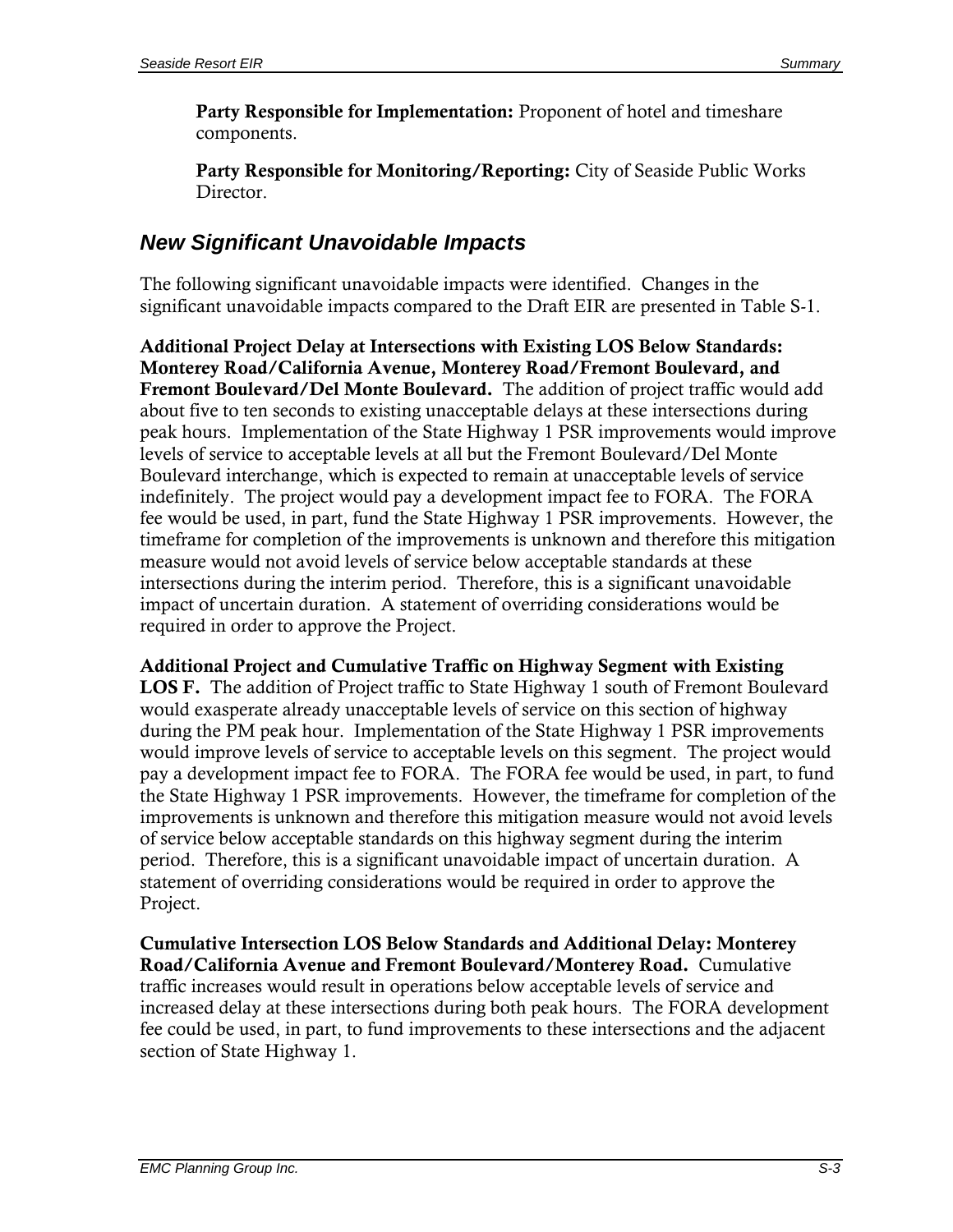#### TABLE S-1

## Changes in Significant Unavoidable Traffic Impacts

| Impact                                                                   | Change     | Explanation                                                                     |  |  |  |  |  |
|--------------------------------------------------------------------------|------------|---------------------------------------------------------------------------------|--|--|--|--|--|
| Additional Project Delay at intersection with LOS Below Standard         |            |                                                                                 |  |  |  |  |  |
| Monterey Road<br>California Avenue                                       | New impact | Different (Caltrans 2000)<br>Analysis Methodology                               |  |  |  |  |  |
| Monterey Road<br><b>Fremont Boulevard</b>                                | No change  |                                                                                 |  |  |  |  |  |
| <b>Fremont Boulevard</b><br>Del Monte Boulevard                          | No change  |                                                                                 |  |  |  |  |  |
| Additional Project and Cumulative Traffic on Highway with Existing LOS F |            |                                                                                 |  |  |  |  |  |
| State Highway 1<br>south of Fremont Boulevard                            | No change  |                                                                                 |  |  |  |  |  |
| State Highway 68<br>east of State Highway 218                            | Eliminated | Improvement in<br>Background LOS<br>(however, refer to General<br>Plan impacts) |  |  |  |  |  |
| <b>Cumulative Intersection LOS Below Standards and Additional Delay</b>  |            |                                                                                 |  |  |  |  |  |
| Monterey Road<br>California Avenue                                       | New Impact | Different (Caltrans 2000)<br>Analysis Methodology                               |  |  |  |  |  |
| Fremont Boulevard<br>Monterey Road                                       | No change  |                                                                                 |  |  |  |  |  |
| Monterey Road<br>Coe Avenue                                              | Eliminated | Necessary improvements<br>already made by Seaside<br>Highlands project          |  |  |  |  |  |
| <b>General Plan Intersection LOS Below Standards</b>                     |            |                                                                                 |  |  |  |  |  |
| Lightfighter Drive<br>General Jim Moore Boulevard                        | New impact | Higher traffic volumes                                                          |  |  |  |  |  |
| Fremont Boulevard<br>Del Monte Boulevard                                 | No change  |                                                                                 |  |  |  |  |  |
| <b>General Plan Highway Decrease to LOS F</b>                            |            |                                                                                 |  |  |  |  |  |
| State Highway 68<br>east of State Highway 218                            | No change  |                                                                                 |  |  |  |  |  |
| State Highway 218<br>east of General Jim Moore Blvd.                     | New impact | Higher traffic volumes                                                          |  |  |  |  |  |

Source: Fehr and Peers Associates and EMC Planning Group Inc.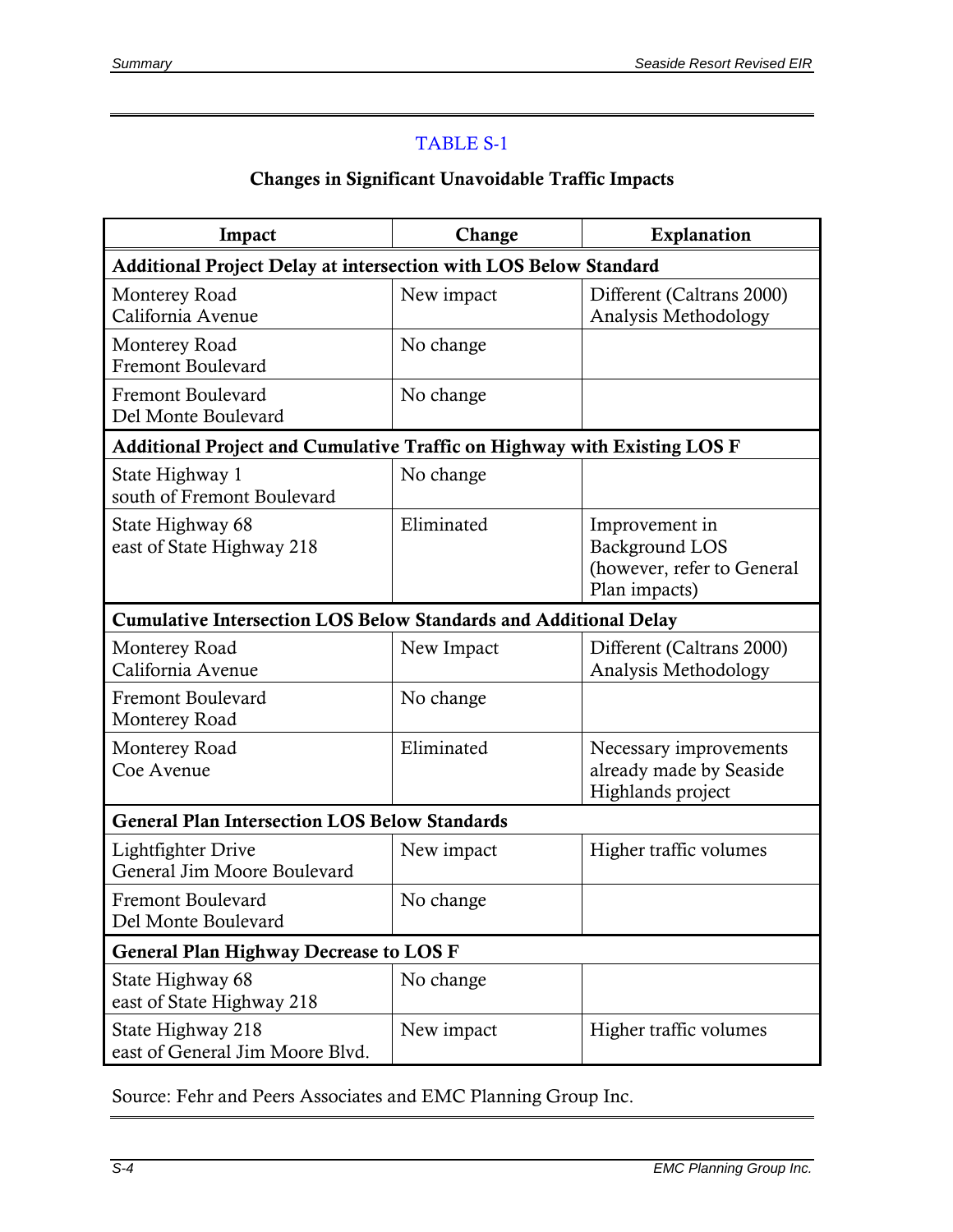However, the timeframe for completion of the improvements is unknown and therefore this mitigation measure would not avoid levels of service below acceptable standards at these intersections during the interim period. Therefore, this is a significant unavoidable impact of uncertain duration. A statement of overriding considerations would be required in order to approve the Project.

General Plan Intersection LOS Below Standards: Lightfighter Drive/General Jim Moore Boulevard and Fremont Boulevard/ Del Monte Boulevard. Traffic increases through cumulative and/or general plan build-out would result in operations below acceptable levels of service at these intersections during both peak hours. Even with improvements suggested in the TIA and the State Highway 1 PSR, levels of service are expected to remain unacceptable indefinitely. A southbound and westbound left turn lane at the Fremont Boulevard/Del Monte Boulevard intersection would improve levels of service but not to acceptable levels, and these improvements are not part of the State Highway 1 PSR improvements. This would be a significant and unavoidable cumulative impact. Implementation of Mitigation Measure 48 would reduce impacts at the Fremont Boulevard/Del Monte Boulevard intersection, but not to a less than significant level. A statement of overriding considerations would be required in order to approve the Project.

General Plan Highway LOS Decrease to LOS F: State Highway 68 east of State Highway 218, and State Highway 218 east of General Jim Moore Boulevard. These highway segments would operate at LOS F under general plan build-out conditions. The FORA development fee could be used, in part, to fund improvements to these highways. However, the timeframe for funding and completion of the improvements is unknown and therefore this mitigation measure would not avoid levels of service below acceptable standards on these roads during the interim period. Therefore, this is a significant unavoidable impact of uncertain duration. A statement of overriding considerations would be required in order to approve the Project.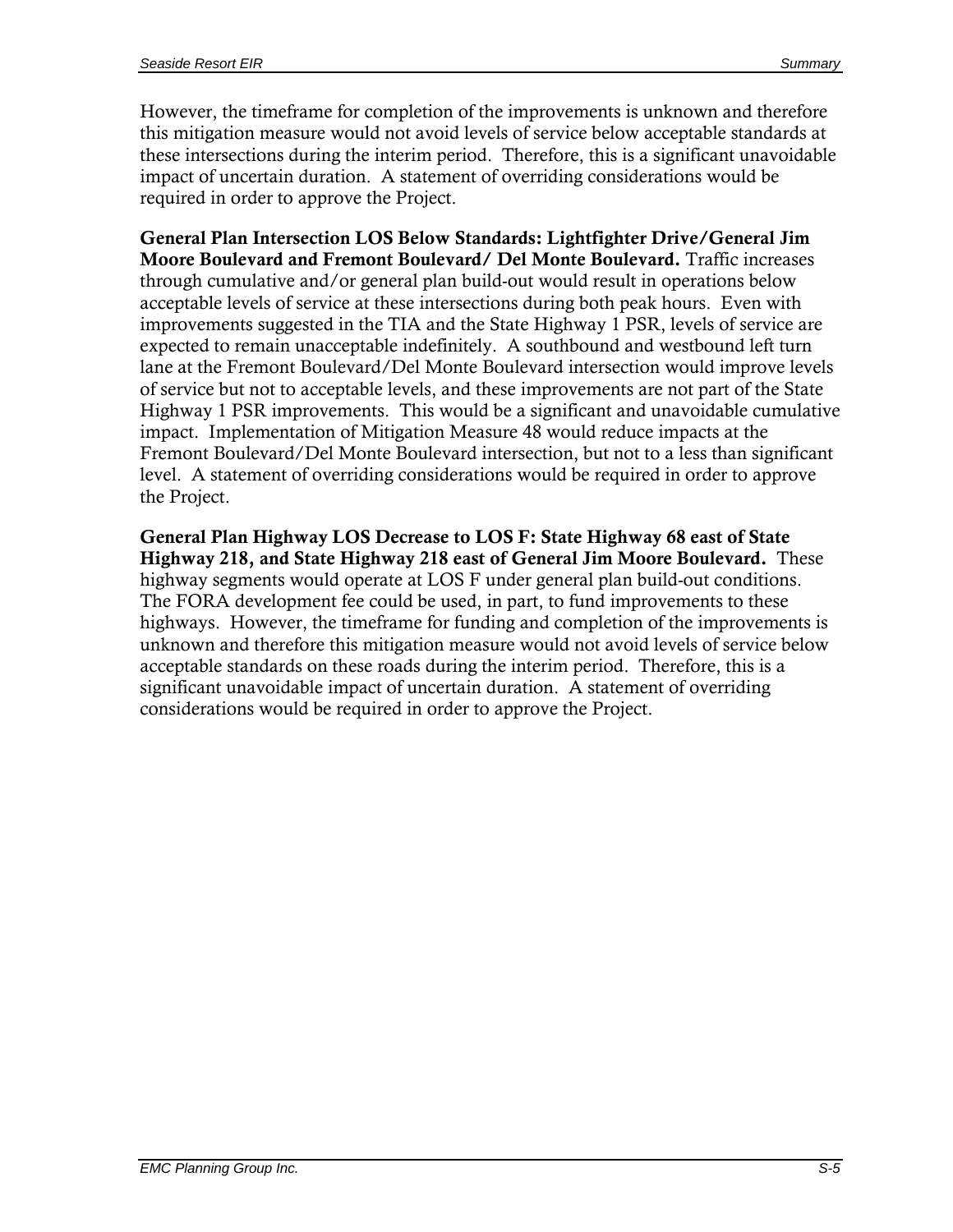*This side intentionally left blank.*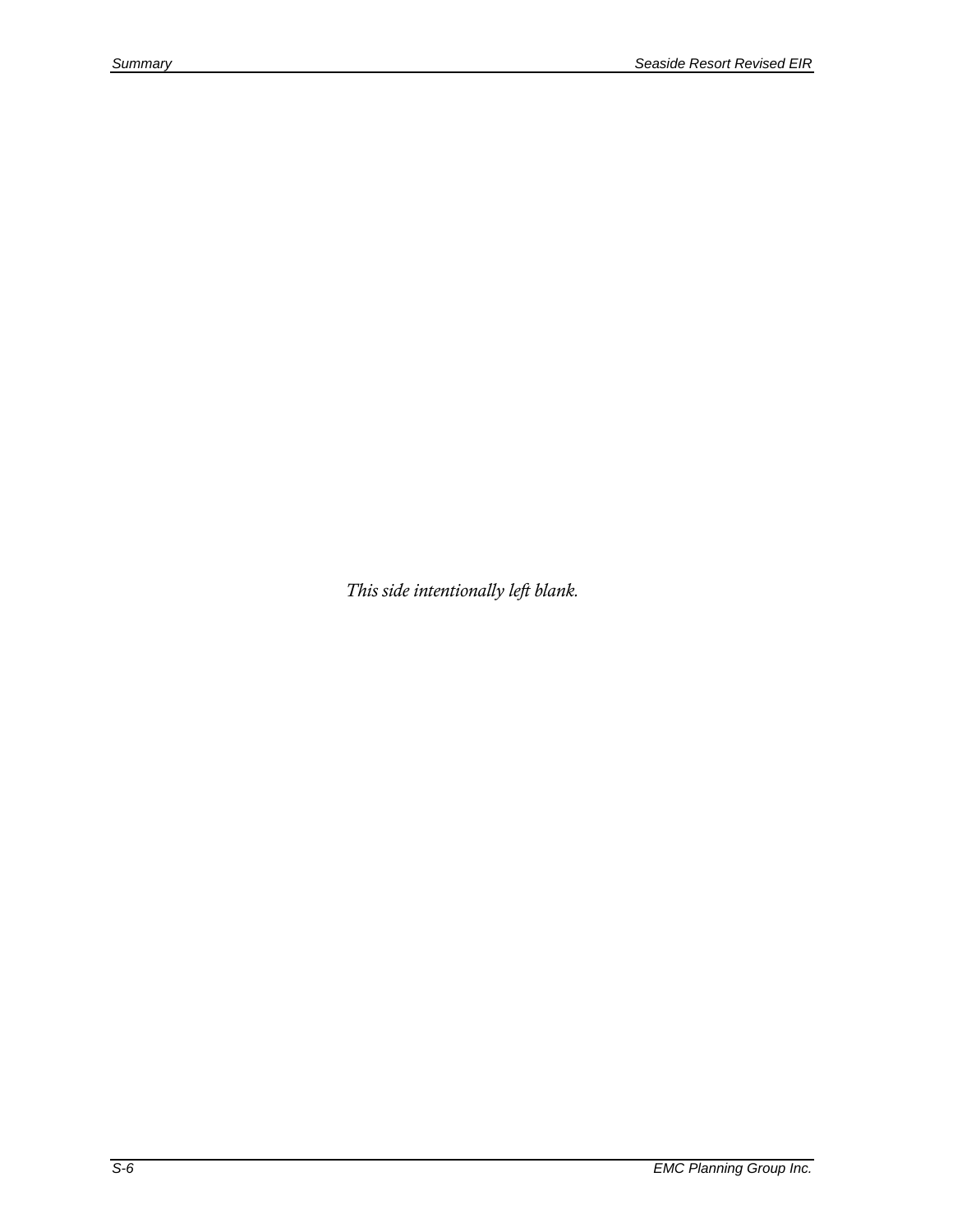## **1.1 Draft Environmental Impact Report and Project Consideration History**

The City of Seaside, acting as the lead agency, determined that the proposed Seaside Resort (hereinafter "Project") may result in significant adverse environmental effects, as defined by the *California Environmental Quality Act* (CEQA) Guidelines section 15064. Therefore, the City of Seaside had an environmental impact report (EIR) prepared to evaluate the potentially significant adverse environmental impacts of the Project (hereinafter "Draft EIR"). Because the Project is consistent with and a furtherance of the *Fort Ord Reuse Plan* (FORA 1996), which addresses the redevelopment of the former Fort Ord army base, the City prepared the Draft EIR as a subsequent EIR to the *Fort Ord Reuse Plan EIR* (EDAW, EMC Planning Group Inc. 1997).

CEQA Guidelines section 15152 allows environmental review for more specific projects within an area for which a broader EIR was prepared and certified, to be tiered from the more general document. For purposes of determining whether a military base reuse plan, or public or private activities taken pursuant to or in furtherance of a military base reuse plan, may have a significant effect on the environment, an EIR may be prepared in the context of the physical conditions that were present at the time that the federal decision for closure or realignment of the base or reservation became final (CEQA Guidelines section 15229). The *Fort Ord Reuse Plan EIR* baseline conditions are those that were present in 1993. The City decided to take a conservative approach with the Draft EIR for the Project, and used existing baseline conditions at the time the Notice of Preparation (NOP) for the Draft EIR was prepared. The City is further updating the setting in this Revised Draft EIR.

The Draft EIR was circulated for public review between August 19, 2002 and October 2, 2002, and public comments received. An administrative Final EIR with responses to comments and revisions to the Draft EIR was prepared by the City but not released. The City of Seaside held the first of several planned public hearings on the Project before the Board of Architectural Review (BAR) on June 18, 2003. However, a lawsuit (not related to CEQA issues) was filed by one member of the project proponents against another, and the City suspended its consideration of the Project until the legal issues were resolved. No more of the planned public hearings were held. The applicant's legal issues were resolved in March 2004, and the City resumed its consideration of the Project.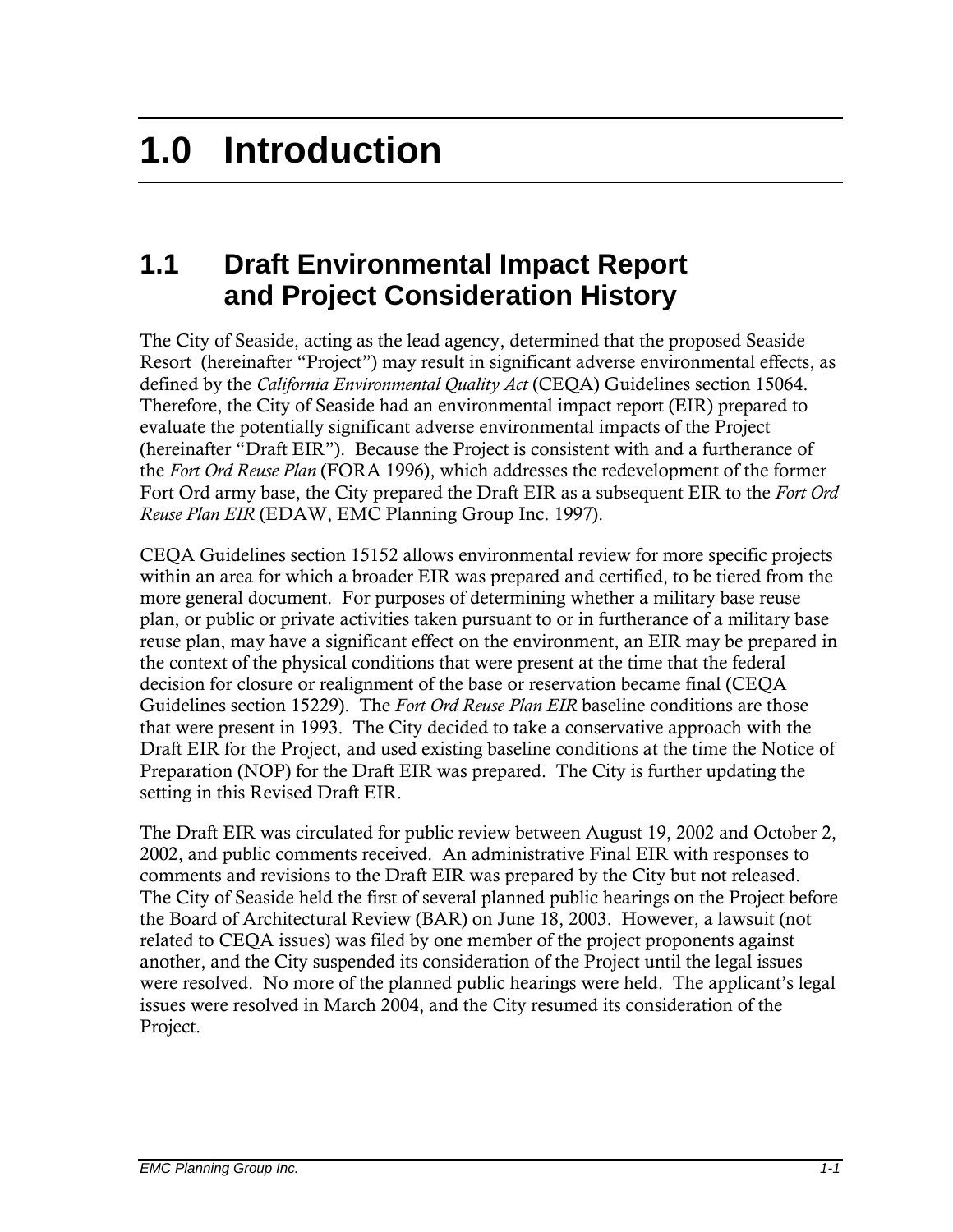## **1.2 Determination to Prepare a Revised Draft EIR**

## *City's Consideration Process*

A year and a half had passed since circulation of the Draft EIR by the time the City resumed consideration of the Project. Therefore, the City determined that although the Project itself is unchanged, the Draft EIR should be reviewed to determine whether any changes had occurred that would require additional environmental analysis or public review under CEQA. The following steps were taken during that review:

- The City and environmental consultant met weekly with the Project applicant between March 16 and May 4 to determine if any changes to the project were proposed and to discuss the requirements of CEQA as they relate potentially changed conditions;
- The environmental consultant reviewed the Draft EIR and changes to the environmental setting since circulation of the Draft EIR, and recommended additional consideration of several environmental issue areas;
- The environmental consultant reviewed consistency of the Project with the Draft *Seaside General Plan* update that is currently under consideration for adoption by the Seaside City Council;
- The City reviewed its Fort Ord water allocation figures;
- The City reviewed the water demand factors in the Draft EIR and compared them with demand factors in other recent documents and studies;
- The City had new traffic counts taken and a new traffic impact analysis (TIA) prepared;
- At the City's direction, the applicant conducted additional biological surveys;
- The City considered the potential for a Mello-Roos community services district, proposed to encompass the project site and vicinity, to provide funding for needed services; and
- The City, after examining all the evidence in the record and the requirements of CEQA, concluded that all issues were adequately addressed in the Draft EIR and that, with the exception of water and traffic, there was no new significant information showing that the Project would have any significant effects not discussed in the Draft EIR or that significant effects previously examined in the Draft EIR would be substantially more severe than shown in the previous Draft EIR. However, because of new information regarding water supply and traffic, the City determined that this Revised Draft EIR should be prepared to present the updated information on these two topics.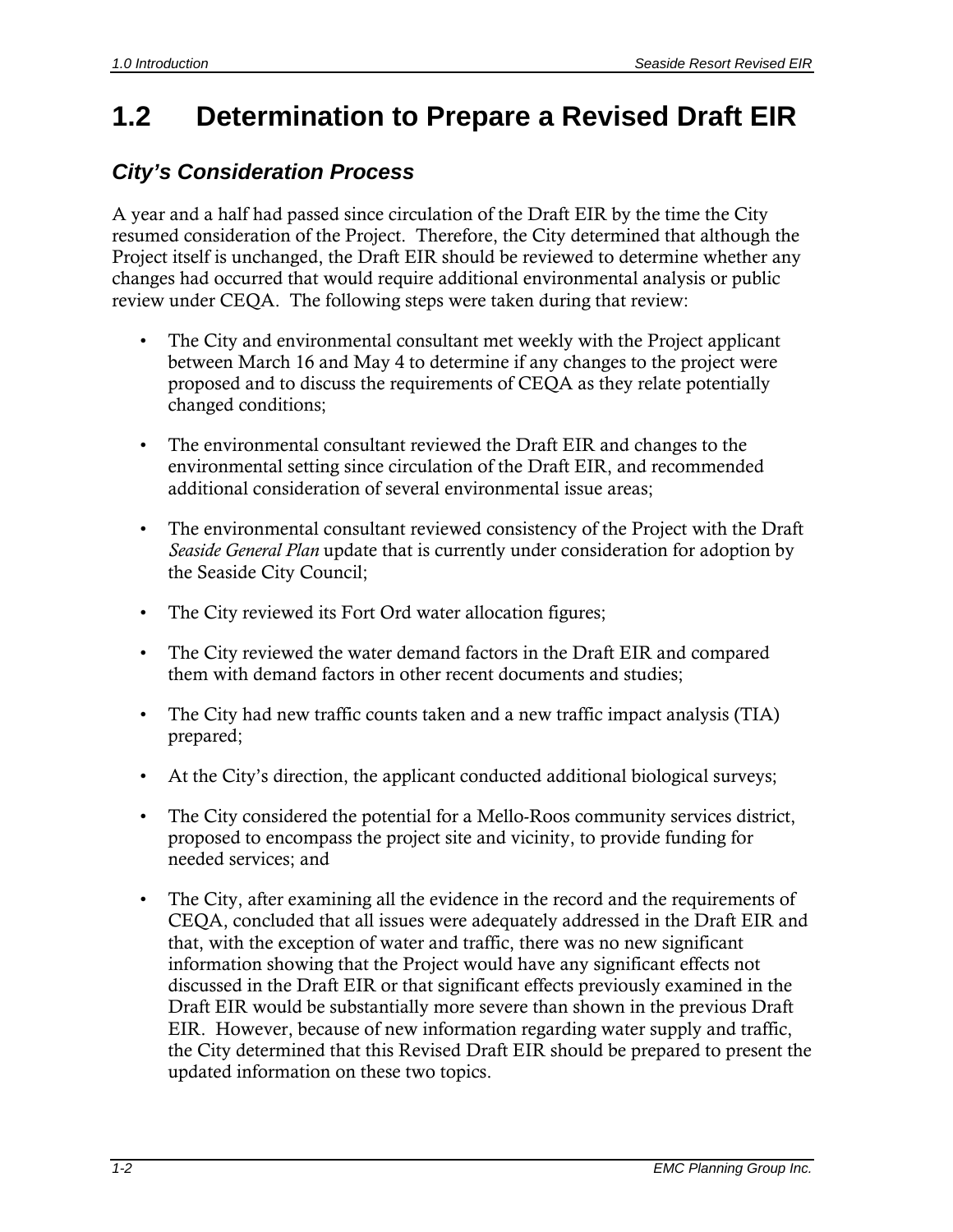### *CEQA Requirements*

CEQA Guidelines sections relevant to this revised Draft EIR are presented below with explanatory notes added.

#### **Section 15088.5 Recirculation of an EIR Prior to Certification**

(a) A lead agency is required to recirculate an EIR when significant new information is added to the EIR after public notice is given of the availability of the draft EIR for public review under Section 15087 but before certification. As used in this section, the term "information" can include changes in the project or environmental setting as well as additional data or other information. New information added to an EIR is not "significant" unless the EIR is changed in a way that deprives the public of a meaningful opportunity to comment upon a substantial adverse environmental effect of the project or a feasible way to mitigate or avoid such an effect (including a feasible project alternative) that the project's proponents have declined to implement. "Significant new information" requiring recirculation include, for example, a disclosure showing that:

 (1) A new significant environmental impact would result from the project or from a new mitigation measure proposed to be implemented.

 (2) A substantial increase in the severity of an environmental impact would result unless mitigation measures are adopted that reduce the impact to a level of insignificance.

 (3) A feasible project alternative or mitigation measure considerably different from others previously analyzed would clearly lessen the environmental impacts of the project, but the project's proponents decline to adopt it.

 (4) The draft EIR was so fundamentally and basically inadequate and conclusory in nature that meaningful public review and comment were precluded. (*Mountain Lion Coalition v. Fish and Game Com.* (1989) 214 Cal.App.3d 1043)

Note: In the event that none of the conditions listed above apply, then the following section is applicable, and no re-circulation is required.

(b) Recirculation is not required where the new information added to the EIR merely clarifies or amplifies or makes insignificant modifications in an adequate EIR.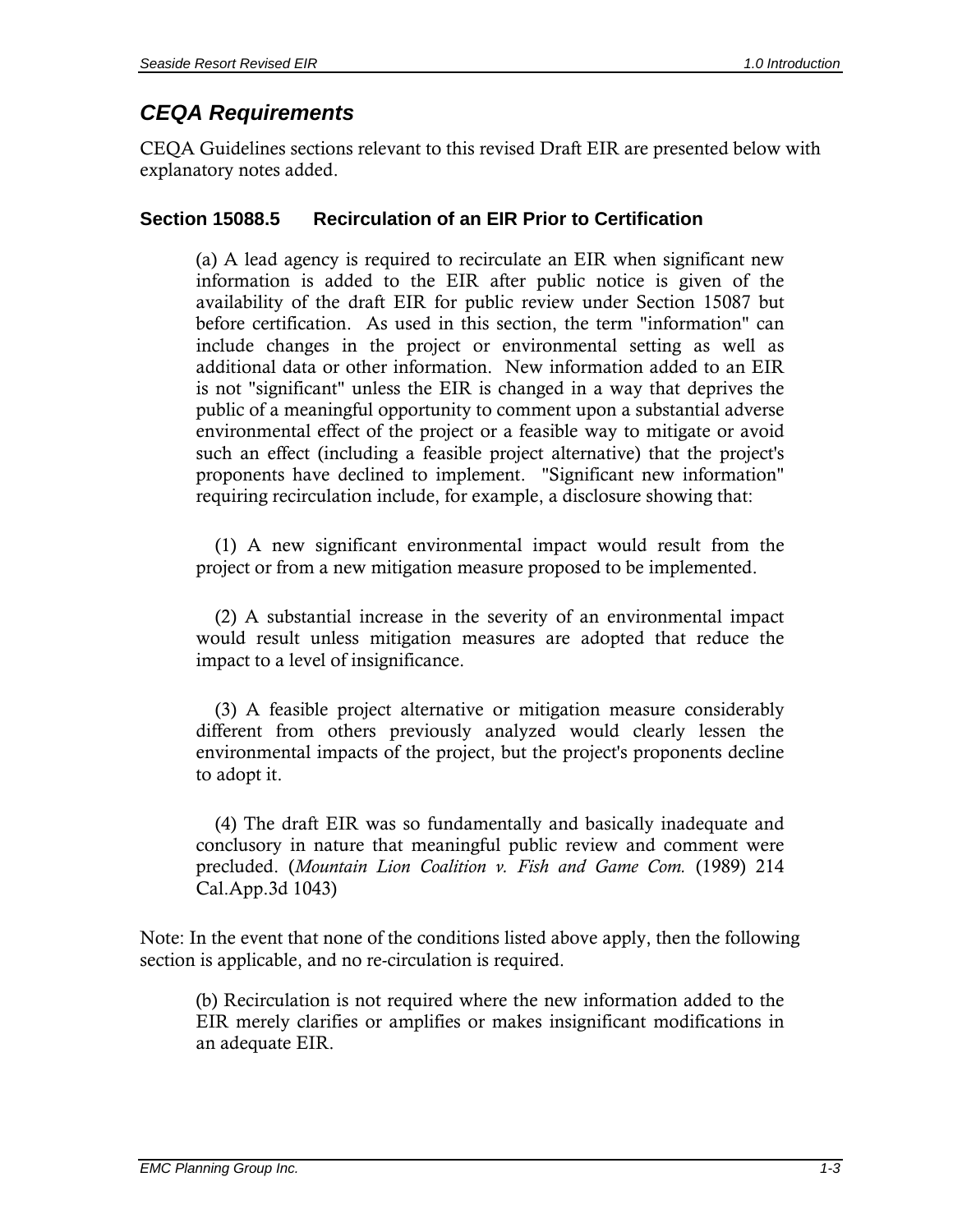Note: Under the option provided by the following section, the City of Seaside has chosen to re-circulate only two parts of the Draft EIR.

(c) If the revision is limited to a few chapters or portions of the EIR, the lead agency need only recirculate the chapters or portions that have been modified.

Note: The following reference is to the standard noticing and consultation required for all EIRs. The Notice of Availability for the Revised Draft EIR will be posted with the County Clerk and advertised in a newspaper of general circulation. The Revised Draft EIR will also be distributed for review to the State Clearinghouse and other agencies, and to persons or organizations that commented on the Draft EIR, and for whom the City has a valid address.

(d) Recirculation of an EIR requires notice pursuant to Section 15087, and consultation pursuant to Section 15086.

(f) The lead agency shall evaluate and respond to comments as provided in Section 15088. Recirculating an EIR can result in the lead agency receiving more than one set of comments from reviewers. Following are two ways in which the lead agency may identify the set of comments to which it will respond. This dual approach avoids confusion over whether the lead agency must respond to comments which are duplicates or which are no longer pertinent due to revisions to the EIR. In no case shall the lead agency fail to respond to pertinent comments on significant environmental issues.

Note: The City has elected to apply the following section in regard to responding to comments.

(2) When the EIR is revised only in part and the lead agency is recirculating only the revised chapters or portions of the EIR, the lead agency may request that reviewers limit their comments to the revised chapters or portions. The lead agency need only respond to (i) comments received during the initial circulation period that relate to chapters or portions of the document that were not revised and recirculated, and (ii) comments received during the recirculation period that relate to the chapters or portions of the earlier EIR that were revised and recirculated. The lead agency's request that reviewers limit the scope of their comments shall be included either within the text of the revised EIR or by an attachment to the revised EIR.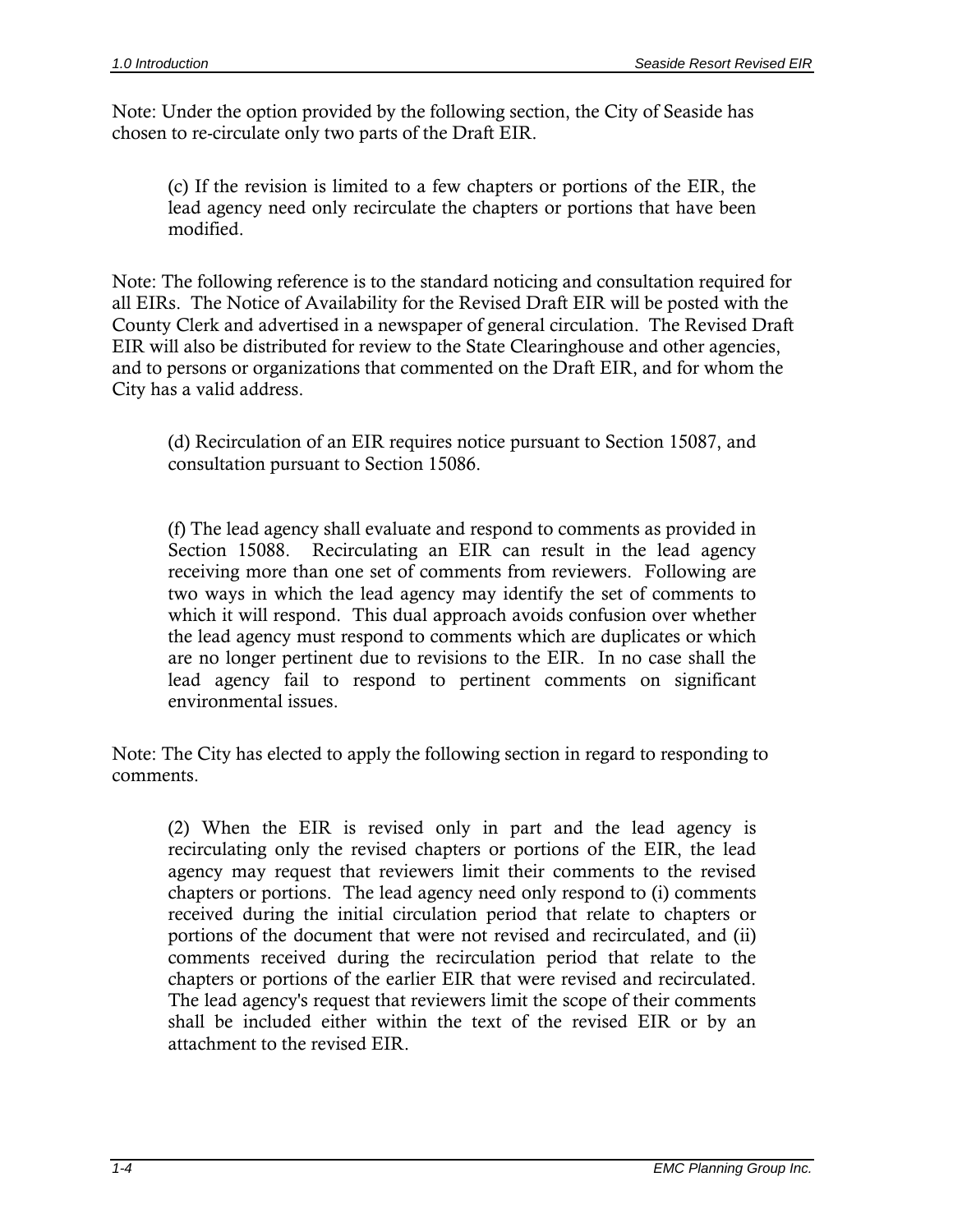(g) When recirculating a revised EIR, either in whole or in part, the lead agency shall, in the revised EIR or by an attachment to the revised EIR, summarize the revisions made to the previously circulated draft EIR.

### *Changes since Circulation of the Draft EIR*

Several changes to the environmental setting have taken place since circulation of the Draft EIR. The significant changes to the setting are described below. Implications of the changes to the water supply and traffic settings are discussed in Section 2.0 Environmental Setting and Analysis.

#### **Changes to the Project Description**

No significant changes have been made to the Project since circulation of the Draft EIR.

#### **Changes in the General Setting**

The City of Seaside is currently conducting hearings on an update to its general plan. Adoption of the updated *Seaside General Plan* could happen prior to consideration of the Project by the City Council.

#### **Changes in the Water Supply Setting**

- The City's Fort Ord water allocation was increased; and
- The City approved The First Tee project and allocated water for it.

#### **Changes in the Traffic Setting**

- The U.S. Army objected to the inclusion of the new Fort Ord interchange in the State Highway 1 Project Study Report (PSR), and the interchange has been deprogrammed by Caltrans and the Transportation Agency for Monterey County (TAMC);
- Imjin Parkway was extended to State Highway 1 at the existing Twelfth Street interchange (this connection provides a bypass of Marina for traffic between the Monterey Peninsula and Salinas);

 An extension of Second Avenue to connect Lightfighter Drive to Imjin Parkway is under construction; and

• The City approved The First Tee project along General Jim Moore Boulevard east of the project site, which will generate traffic not considered in the Draft EIR.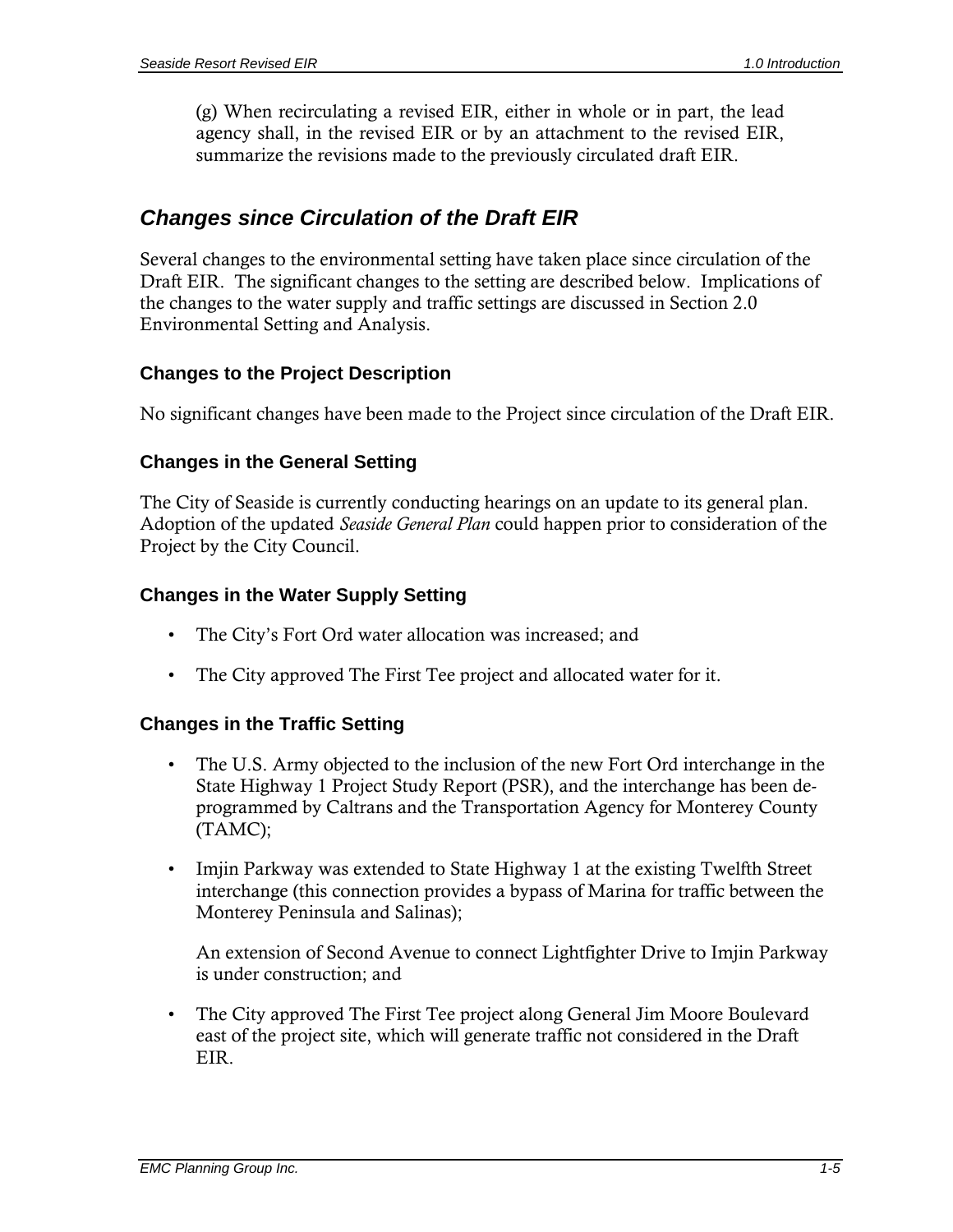## *Focus of the Revised Draft EIR*

Based on its review of changes to the environmental setting, and additional investigation into potential effects of the Project, the City determined that significant changes in two issue areas merited additional disclosure and study in a revised Draft EIR. Although significant changes had occurred with respect to the water supply setting, the City determined that the changes did not result in new significant adverse environmental effects or more severe adverse environmental effects. However, because water supply at the former Fort Ord and throughout Monterey County is an important issue, and new information is now available regarding water supply, the City determined that inclusion of this new information would be appropriate. Because the analysis in the updated TIA resulted in a different range of traffic impacts than were considered in the Draft EIR, the City determined that a revised analysis of traffic conditions would be appropriate. Therefore, the City had this Revised Draft EIR prepared to present updated water supply information and to address the updated traffic analysis.

In accordance with CEQA Guidelines section 15088.5(f)(2), the City is soliciting public comment only on the topics of water supply and traffic, and will respond only to comments addressing these topics. The City will respond to all comments received during the public comment period of the original Draft EIR, although earlier comments regarding water supply and traffic may be referenced to the new analysis in this Revised Draft EIR.

## **1.3 EIR Preparation Standards and Methods**

This Revised Draft EIR has been prepared by EMC Planning Group Inc. (hereinafter "consultant") under contract to the City of Seaside in accordance with CEQA and implementing guidelines. This Revised Draft EIR has been prepared using available information from private and public sources noted herein, as well as information generated by the consultant through field investigation. This Revised Draft EIR will be used in concert with the Draft EIR, to inform public decision-makers and their constituents of the environmental impacts of the proposed project. This Revised Draft EIR, together with the previously circulated Draft EIR, constitutes the entire Seaside Resort Draft EIR.

As relevant to the topics covered, this Revised Draft EIR describes and evaluates the changes to the environmental setting of the project site and surrounding areas since circulation of the Draft EIR, identifies the environmental impacts of the proposed project, and provides feasible mitigation measures that can be implemented to reduce or avoid identified adverse environmental impacts.

This Revised Draft EIR and previous Draft EIR are objective public disclosure documents that take no position on the merits of the project. Thus, the findings of this Revised Draft EIR and the previous Draft EIR do not advocate a position "for" or "against" the project. Instead, this Revised Draft EIR and previous Draft EIR provide information on which decisions about the project can be based. The Revised Draft EIR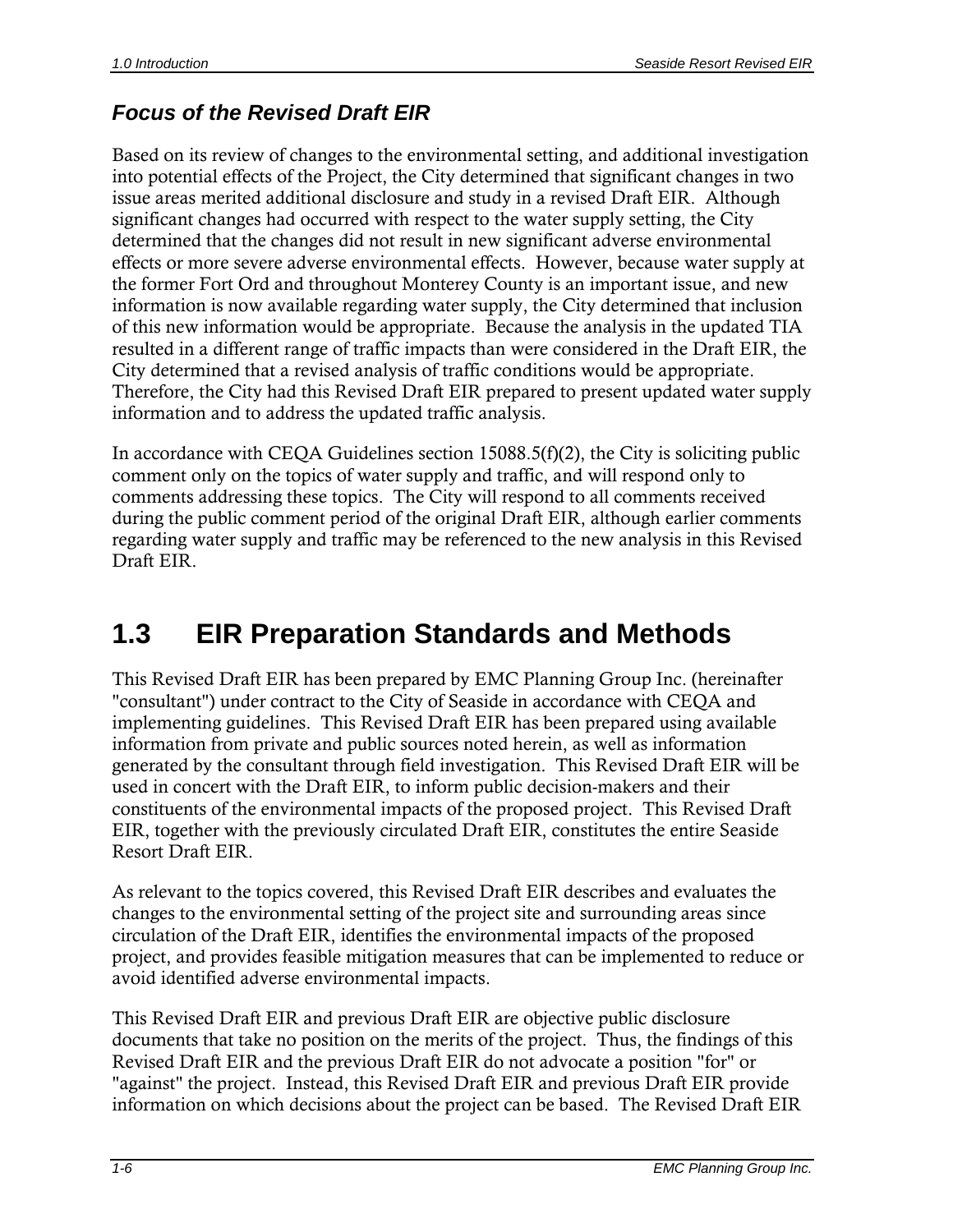and previous Draft EIR have been prepared according to the professional standards and practices of the EIR participants' individual disciplines and in conformance with the legal requirements and informational expectations of CEQA and its implementing guidelines.

## **1.4 Terminology Used in the EIR**

### *Characterization of Impacts*

This Revised Draft EIR uses the following terminology to denote the significance of environmental impacts:

- "No impact" means that no change from existing conditions is expected to occur;
- A "less than significant impact" would cause no substantial adverse change in the physical environment, and no mitigation is recommended;
- A "significant impact" or "potentially significant impact" would, or would potentially, cause a substantial adverse change in the physical environment, and mitigation is required; and
- A "significant and unavoidable impact" would cause a substantial change in the physical environment and cannot be avoided if the project is implemented; mitigation may be recommended, but will not reduce the impact to a less than significant level m.

### *Abbreviations and Acronyms*

| <b>BAR</b>   | Seaside Board of Architectural Review  |
|--------------|----------------------------------------|
| <b>CEOA</b>  | California Environmental Quality Act   |
| <b>CMP</b>   | <b>Congestion Management Plan</b>      |
| <b>EIR</b>   | <b>Environmental Impact Report</b>     |
| <b>FORA</b>  | Fort Ord Reuse Authority               |
| LOS          | Level of Service (traffic flow)        |
| <b>MCWD</b>  | Marina Coast Water District            |
| <b>MCWRA</b> | Monterey County Water Resources Agency |
| <b>NOP</b>   | Notice of Preparation                  |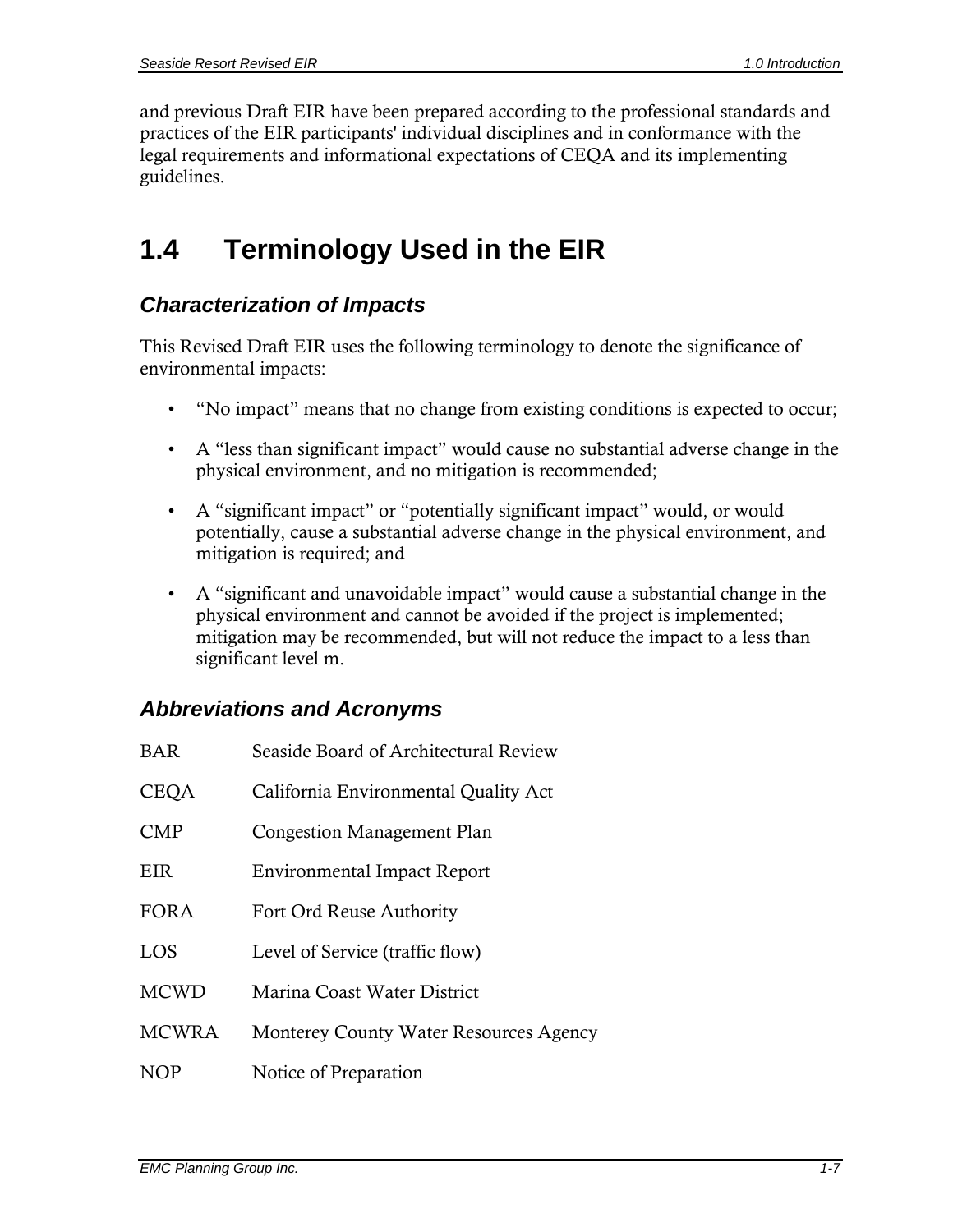PSR Project Study Report

TAMC Transportation Agency for Monterey County

TIA Traffic Impact Assessment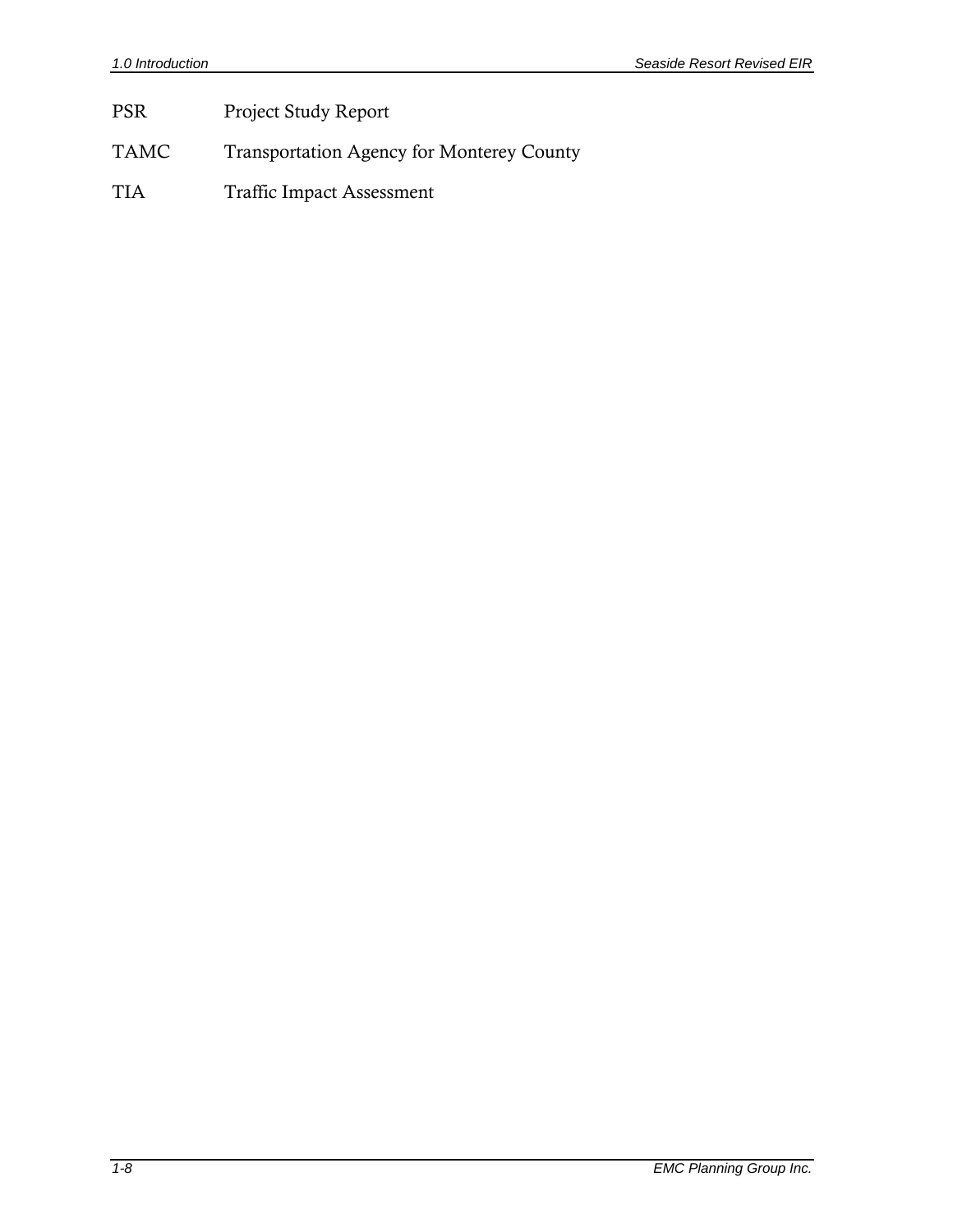# **2.0 Environmental Setting, Analysis, and Mitigation Measures**

## **2.1 Water Supply**

## *Focus of Revisions*

Although significant changes had occurred with respect to the water supply setting, the City determined that the changes did not result in new significant adverse environmental effects or more severe adverse environmental effects. However, because water supply at the former Fort Ord and throughout Monterey County is an important issue, and new information is now available regarding water supply, the City determined that inclusion of this new information would be appropriate. Therefore, this section of the Revised Draft EIR presents updated information on the water supply for the Project.

#### **Water Supply Allocation**

Through an agreement between the Monterey County Water Resources Agency (MCWRA) and the U.S. Army, and now transferred to the Marina Coast Water District (MCWD), 6,600 acre-feet of water per year is available from the Salinas Valley Groundwater Basin for uses on the former Fort Ord, provided that such provisions of water do not aggravate or accelerate the existing seawater intrusion in the Salinas Valley Groundwater Basin. The City of Seaside has an allocation totaling 748 acre-feet of this water for projects within its city limits at the former Fort Ord. Table 1 provides a summary of the City's water supply allocation. Seaside's allocation was initially set at 710 acre-feet, but was modified in 2002 to 748 to reflect additional water previously allocated by the Army directly to the Brostrom mobile home area, which is located within Seaside (MCWD October 23, 2002 comment letter on the Draft EIR).

Although it does not figure into the City's allocations as shown in Table 1, the City also has the potential to "borrow" an additional 150 acre-feet per year of water from FORA until an augmented supply is available to replace the borrowed water (March 1, 2004 letter from Michael J. Houlemard Jr. to Michael Armstrong). The City has not borrowed any water from FORA at this time. Water from the City's Fort Ord allocation is allocated by the City to developments on a first-come first-served basis. Allocations were made by Congress to the SunBay Apartments and Brostrom mobile home area that are within the City of Seaside, and these, along with allocations already made by the City, must be subtracted from the City's allocation when determining the available water. The Seaside Highlands (redevelopment of the Hayes Housing area) and The First Tee projects were recently approved by the City and have been allocated water.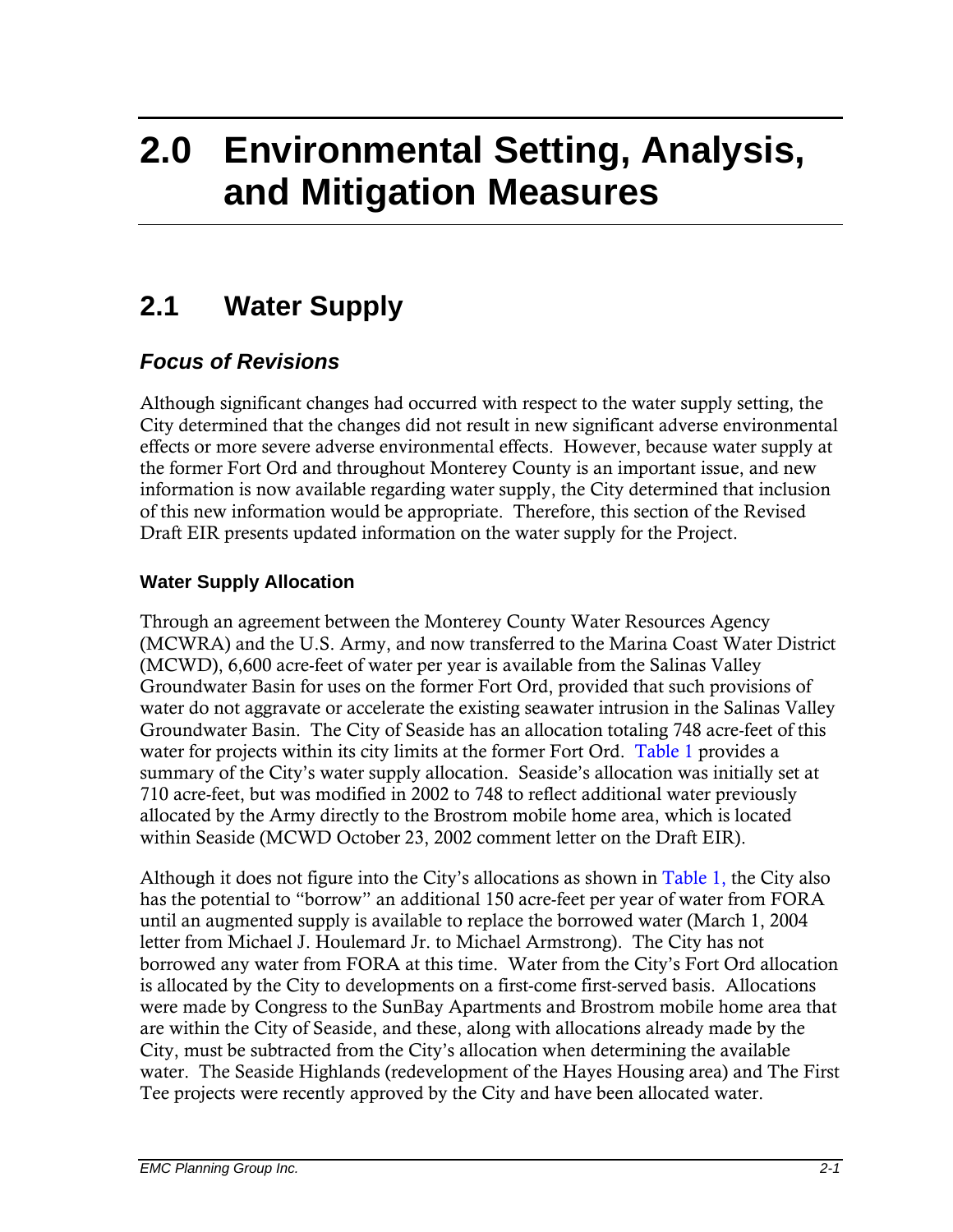#### TABLE 1

#### City of Seaside Fort Ord Water Allocation

| <b>Land Use</b>                                           | Quantity | <b>Balance</b> |
|-----------------------------------------------------------|----------|----------------|
| <b>City Water Allocation</b>                              |          |                |
| Original allocation                                       | 710.00   |                |
| <b>Brostrum</b> allocation                                | 38.00    |                |
| Subtotal:                                                 |          | 748.00         |
| <b>Existing Land Uses - 2003</b>                          |          |                |
| MPUSD except Chartwell School                             | (110.00) |                |
| <b>SunBay Apartments</b>                                  | (66.00)  |                |
| <b>Brostrom</b>                                           | (65.00)  |                |
| Seaside Highlands                                         | (10.00)  |                |
| Subtotal:                                                 | (251.00) | 497.00         |
| <b>Prior Army Commitments to Seaside Land Uses</b>        |          |                |
| <b>SunBay Apartments</b>                                  | (32.00)  |                |
| <b>Brostrom</b>                                           | (19.83)  |                |
| Subtotal:                                                 | (51.83)  | 445.17         |
| <b>Approved Projects</b>                                  |          |                |
| Seaside Highlands homes (adjusted for existing use above) | (115.40) |                |
| Chartwell School buildings (in process)                   | (0.44)   |                |
| Monterey College of Law                                   | (2.57)   |                |
| Seaside Highlands irrigation including Soper Field        | (10.00)  |                |
| The First Tee buildings                                   | (3.50)   |                |
| The First Tee irrigation                                  | (106.43) |                |
| Chartwell School irrigation (in process)                  | (5.00)   |                |
| Subtotal:                                                 | (243.34) | 201.83         |
| <b>Pending Projects</b>                                   |          |                |
| Seaside resort hotel component                            | (69.30)  |                |
| Seaside resort timeshare component                        | (34.00)  |                |
| Seaside resort residential component                      | (41.30)  |                |
| Seaside resort landscaping                                | (16.80)  |                |
| Seaside resort affordable housing at SunBay apartments    | (22.00)  |                |
| Seaside affordable housing                                | (6.26)   |                |
| Subtotal:                                                 | (189.66) | 12.17          |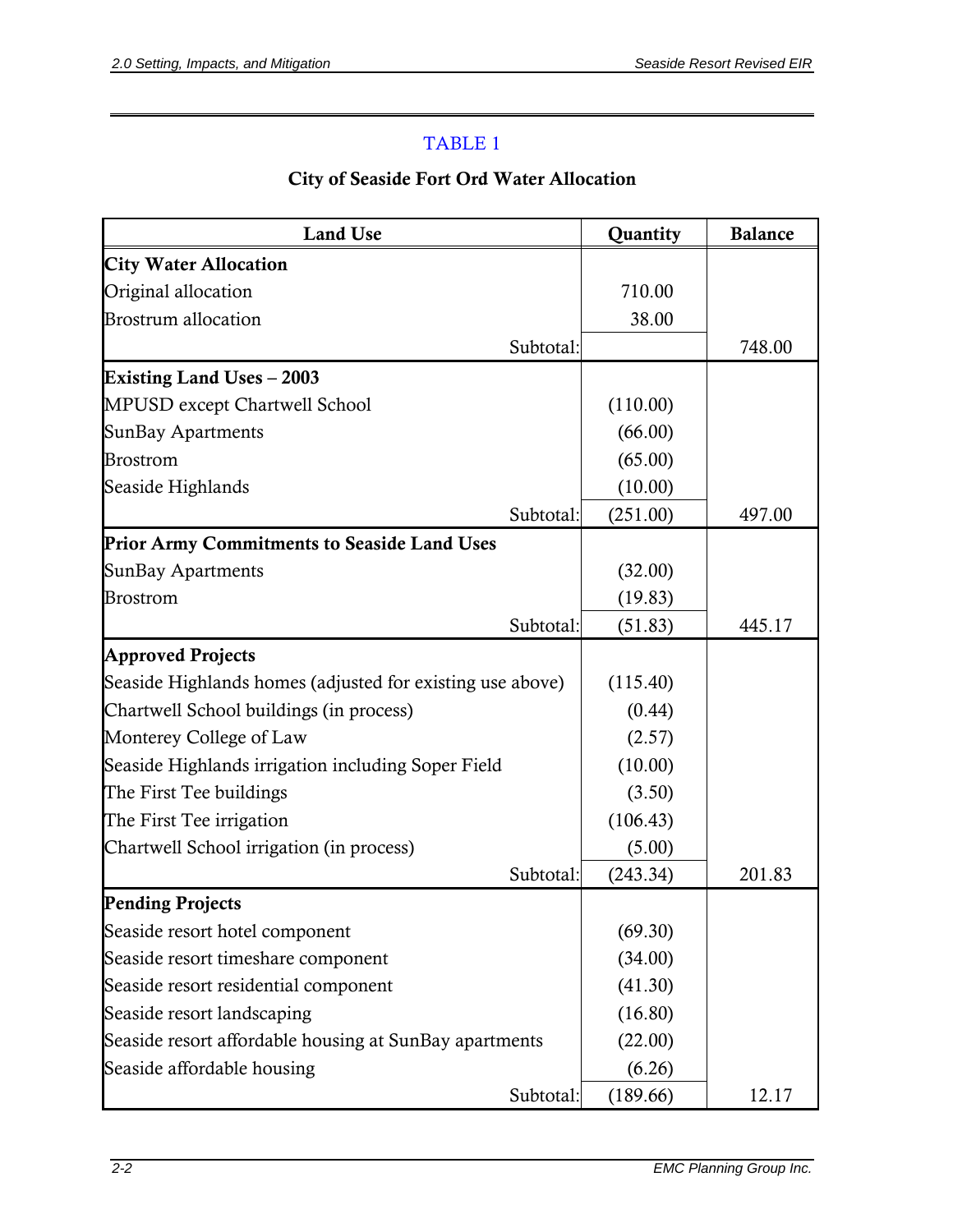Notes: 1) City allocation is FORA allocation as amended to include Brostrom 2) Existing use is MCWD 2003 meter records per M. Armstrong March 8, 2004 telcon 3) Approved & pending projects based on project EIRs or best available water use factors 4) Prior commitments based on Army grants and FORA/Brostrom 2001 agreement 5) SunBay units projected at 0.22/unit based on existing 297-unit SunBay usage 6) Brostrom units projected at 0.21/unit based on FORA/Brostrom agreement 7) Seaside resort affordable housing is an anticipated condition of approval of the Project.

Source: City of Seaside

### *Project Analysis*

#### **Water Demand**

The Project would increase withdrawals of water from the Salinas Valley Groundwater Basin. The water allocated for use at the project would come from Seaside's 748 acrefoot allocation, which is part of the 6,600 acre-foot allocation to the former Fort Ord. Although the water to be used is from an existing allocation, it is not currently being pumped, so the Project would result in an increase in pumping from the Salinas Valley Groundwater Basin. The Project would not use water from the Seaside Groundwater Basin, so it would not increase demand for water from that basin. No changes in the Project's water demand have occurred since circulation of the Draft EIR.

Projected water use is summarized in Table 2.

#### TABLE 2

#### Projected Water Use

| <b>Project Component</b>         | Use Rate per Unit or Acre | <b>Total Projected Water Use</b> |
|----------------------------------|---------------------------|----------------------------------|
| Residential (125 units)          | 0.33 acre-feet per year   | 41.3 acre-feet per year          |
| Hotel (330 units)                | 0.21 acre-feet per year   | 69.3 acre-feet per year          |
| Timeshare (170 units)            | 0.20 acre-feet per year   | 34.0 acre-feet per year          |
| Landscaping (8.4 acres)          | 2.0 acre-feet per year    | 16.8 acre-feet per year          |
| <b>Total Projected Water Use</b> |                           | 161.4 acre-feet per year         |

Note: These are estimates of water use; actual water use will be measured by metering.

Source: FORA, MCWD, MPWMD

The City of Seaside has adequate water remaining from its allocation of 748 acre-feet to supply the Project. However, the remaining water allocation is not sufficient to provide water to all of the future development planned for the Fort Ord portion of Seaside. Development within the Seaside portion of the former Fort Ord beyond that supplied by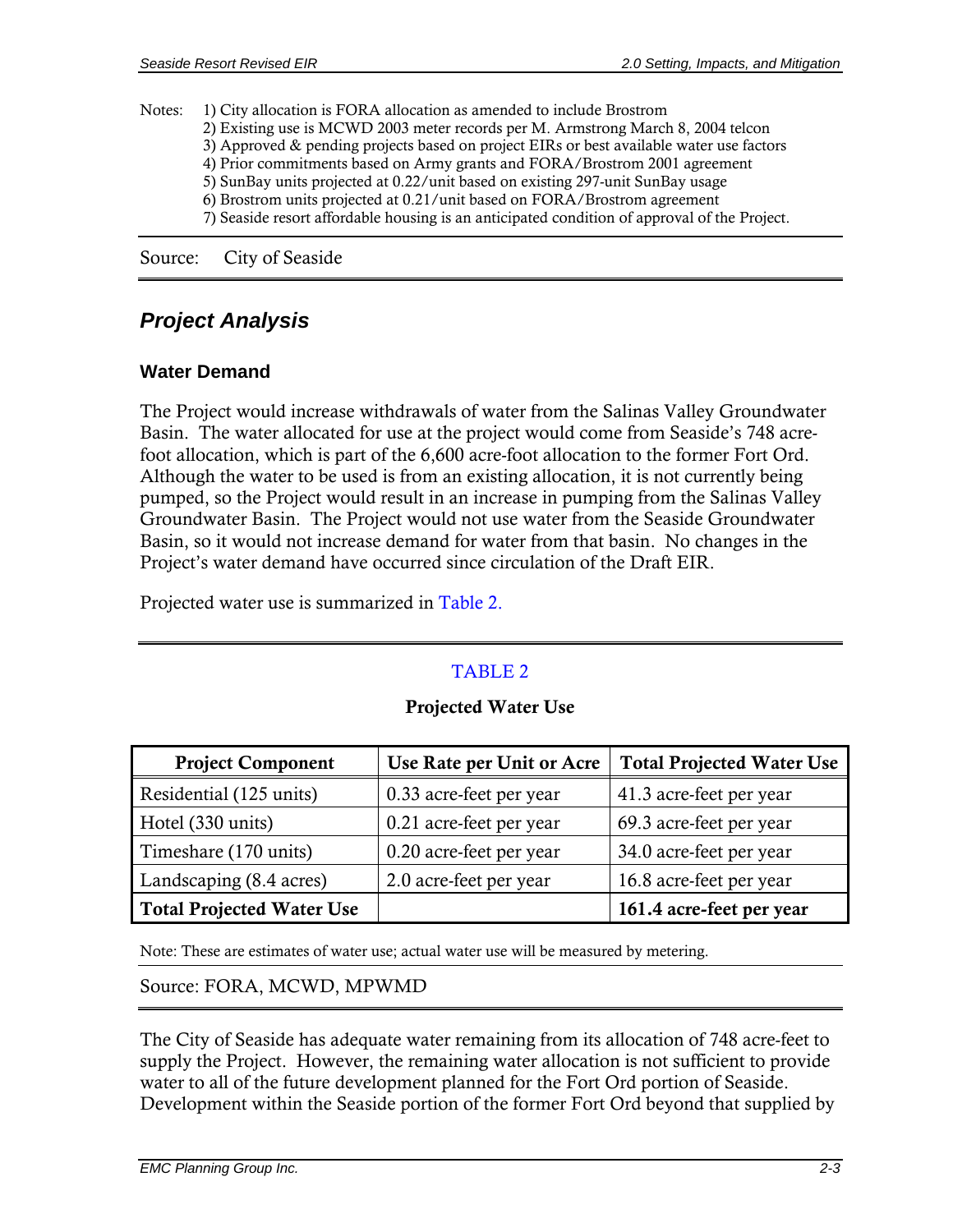the current allocation is dependent upon an augmented water supply. MCWD regulations require that water used for irrigation of commercial landscape areas be from a recycled water supply if a recycled supply is available (or becomes available) adjacent to the property. Project plans provide for the use of recycled wastewater for irrigation when a supply of recycled water becomes available and the City has indicated to the applicant that it will require conversion as a condition of project approval.

### *Impacts and Mitigation Measures*

No new water supply impacts were identified in this Revised Draft EIR.

## **2.2 Traffic**

### *Focus of Revisions*

A traffic impact analysis (TIA) was prepared for the Project by Higgins Associates in July 2001. Draft EIR Section 2.12 Transportation presented traffic analysis based on that TIA. An updated TIA was prepared by Fehr and Peers Associates in May 2004. The text and figures are provided in Appendix A. The full traffic report can be reviewed at the City of Seaside Community Development Department. The updated TIA included new traffic counts; an updated cumulative projects list; recent changes in the road network; and utilized a new regional traffic model, the 2000 Highway Capacity Manual methodologies, and Synchro analysis. The May 2004 TIA considered general plan build out with and without the new State Highway 1 interchange that had been part of the State Highway 1 Project Study Report (PSR).

This revised traffic section focuses on the level of service calculations for project vicinity intersections and highway segments.

Because the new information regarding traffic concerns only the level of service calculations, only that portion of the transportation section of the Draft EIR is being revised. Other transportation issues addressed in the Draft EIR (transit, bicycle, pedestrian, parking) have not been affected by changes to the project setting or updated analysis. Since the setting and analysis for these transportation issues has not changed, revision of those portions of the transportation section is not necessary. Refer to the Draft EIR for a discussion of the setting, analysis, and impacts related to these.

### *Circulation Policies*

The Draft *Seaside General Plan* policy for level of service remained at LOS C, although the exceptions, which were not clearly set forth in the *1995 Seaside General Plan* (as studied in the Draft EIR), are spelled out in detail in the Draft *Seaside General Plan*. These standards are summarized in the Standards of Significance section of this Revised EIR. The Draft *Seaside General Plan* lists criteria with which exceptions to the LOS C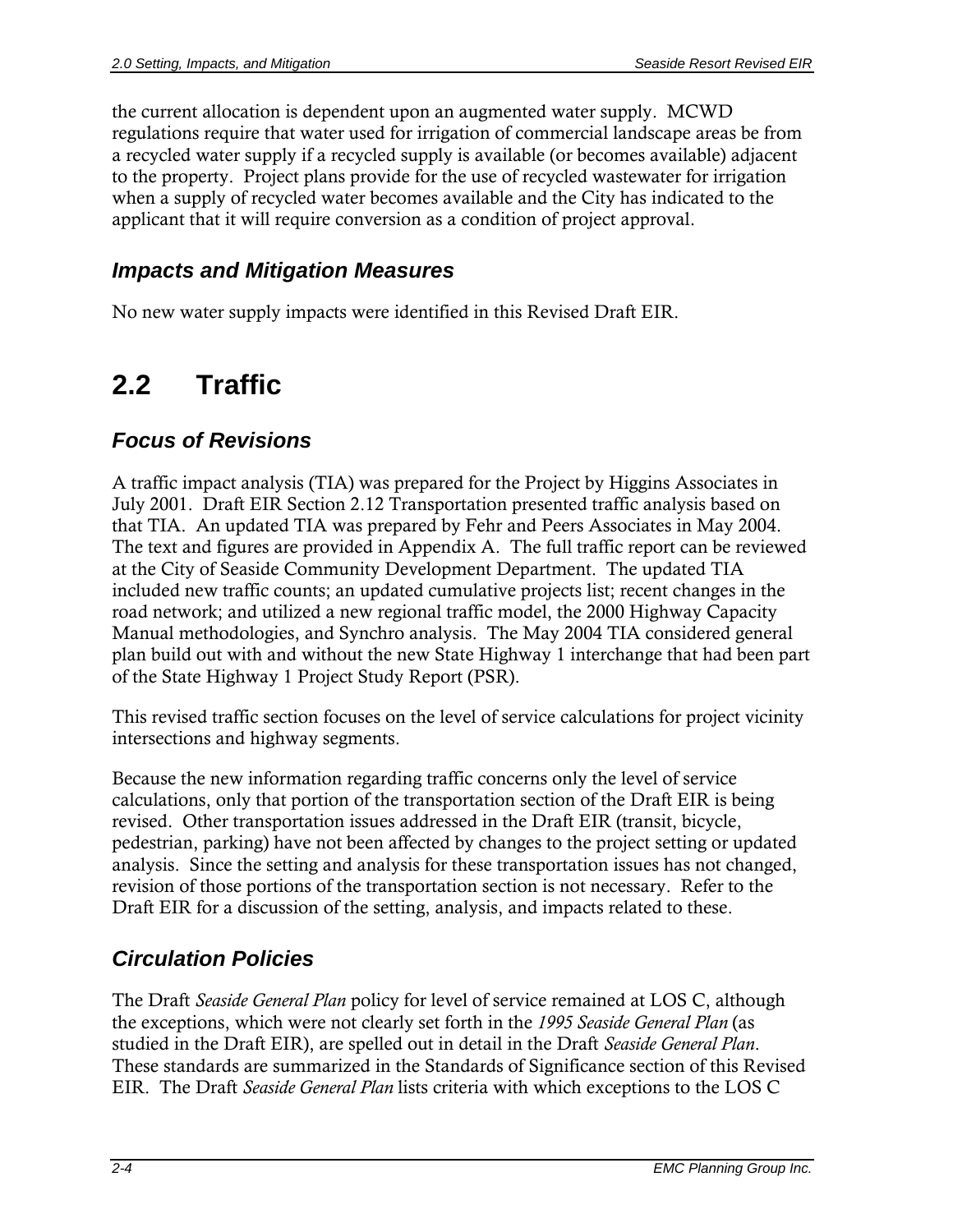standard may be found acceptable. Refer to the *Seaside General Plan* Circulation Element for a full discussion of the City's traffic flow standards. Caltrans and TAMC Congestion Management Plan (CMP) standards are unchanged.

## *Environmental Setting*

#### **Changes to the Project Vicinity Roadway Network**

Two arterial streets north of the project site, which were not included in the roadway network in the 2001 TIA, have been completed or are under construction. Imjin Parkway has been extended to provide a through connection between State Highway 1 (at the existing Twelfth Street interchange) to Reservation Road. The extension of Second Avenue northward to Imjin Parkway provides a more direct connection between General Jim Moore Boulevard and Imjin Parkway, and an alternative route (avoiding State Highway 1) to Marina and Salinas from Seaside and the project site.

#### **Status of State Highway 1 PSR Improvements**

Construction of a new interchange at State Highway 1 and Monterey Road, approximately midway between the Lightfighter Drive and Fremont Boulevard, had been Phase 1 of the State Highway 1 PSR. The Draft EIR relied, in part, on implementation of the State Highway 1 PSR for mitigation of project and cumulative impacts. The U.S. Army protested this new interchange, and the City is now negotiating with the U.S. Army to gain their support for the interchange. Caltrans and TAMC have deprogrammed the new interchange, so it is no longer in the agencies' funding cycles. Prospects for construction of the interchange are uncertain, and the outcome is primarily dependent upon the City's ongoing negotiations with the U.S. Army. The other phases of the State Highway 1 PSR are still programmed, though no funds have been allocated.

### *Existing and Background Levels of Service*

The 2004 TIA updated existing conditions and background conditions. Existing intersection conditions reflect actual traffic measurements, which were taken during the last week of March 2004 and the third week of May 2004.

#### **Existing Conditions**

Intersections. Current intersection levels of service, based on existing traffic data, are presented in Table 3. Several intersections have existing unacceptable conditions at one or both peak hours. These are General Jim Moore Boulevard/McClure Way, Monterey Road/California Avenue, Monterey Road/Fremont Boulevard, and Fremont Boulevard/Del Monte Boulevard. In the Draft EIR the latter two intersections operated at the same unacceptable level of service.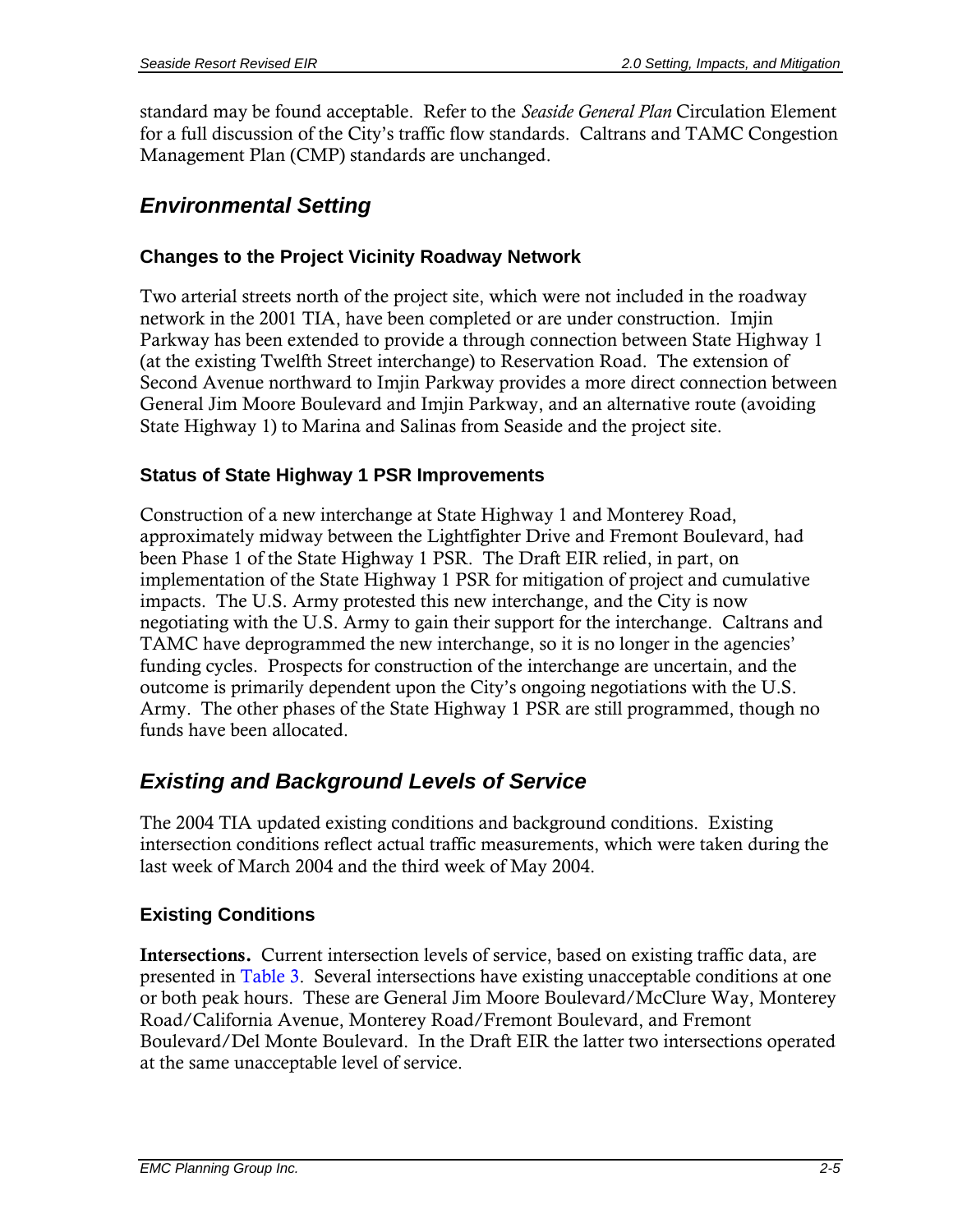#### TABLE 3

#### Existing Conditions Intersection LOS

| Intersection            | Control | <b>Peak Hour</b> | Delay in<br><b>Seconds</b> | <b>LOS AM/PM</b> |
|-------------------------|---------|------------------|----------------------------|------------------|
| General Jim Moore Blvd. | Signal  | AM               | 23.4                       | C                |
| Lightfighter Drive      |         | PM               | 26.5                       | C                |
| General Jim Moore Blvd. | Signal  | AM               | 17.5                       | B                |
| Normandy Road           |         | <b>PM</b>        | 15.8                       | B                |
| General Jim Moore Blvd. | All-way | AM               | 52.1                       | F                |
| McClure Way             | stop    | PM               | 12.8                       | B                |
| General Jim Moore Blvd. | Two-way | AM               | 30.6                       | D                |
| Coe Avenue              | stop    | PM               | 14.1                       | B                |
| General Jim Moore Blvd. | Signal  | AM               | 22.6                       | C                |
| Highway 218             |         | <b>PM</b>        | 11.7                       | B                |
| Monterey Road           | All-way | AM               | 7.9                        | A                |
| Normandy Road           | stop    | PM               | 7.6                        | A                |
| Monterey Road           | All-way | AM               | 9.7                        | $\mathbf{A}$     |
| Coe Avenue              | stop    | PM               | 10.6                       | B                |
| Monterey Road           | Signal  | AM               | 51.6                       | D                |
| California Avenue       |         | PM               | >100.0                     | F                |
| Monterey Road           | Signal  | AM               | 57.6                       | E                |
| Fremont Boulevard       |         | PM               | 76.5                       | E                |
| Fremont Boulevard       | Two-way | AM               | 16.5                       | C                |
| Del Monte Boulevard     | stop    | PM               | 62.2                       | F                |

Notes: Whole intersection weighted average total delay for signalized and all-way stop-controlled intersections (expressed in seconds per vehicle). Worst approach control delay for two-way stop-controlled intersections (expressed in seconds per vehicle).

LOS calculations performed using the *2000 Highway Capacity Manual* delay methodology for signalized and unsignalized intersections.

Unacceptable operations are indicated in bold type.

#### Source: Fehr and Peers Associates

Intersections along General Jim Moore Boulevard were identified as operating at acceptable levels in the Draft EIR. Increased traffic at the General Jim Moore Boulevard/McClure Way intersection has increased turning delays to unacceptable levels during the AM peak hour.

The Monterey Road/California Avenue intersection was identified in the Draft EIR as operating acceptably. The change in level of service is not due to actual changes in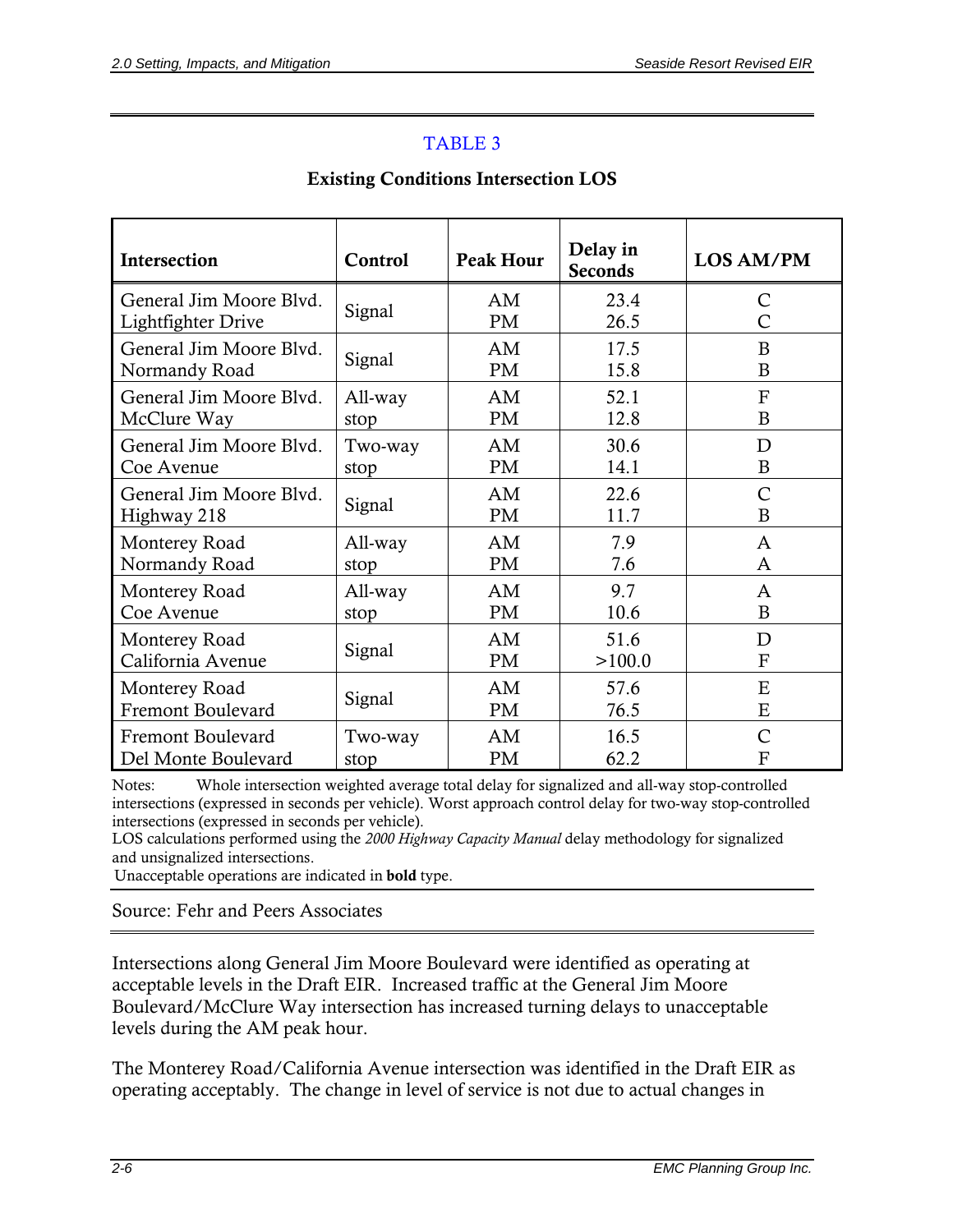operation but rather a change in methodology for characterizing the interchange. The methodology used for the Draft EIR analyzed this intersection independently of the adjacent Monterey/Fremont interchange, and it operated acceptably. Under the current traffic analysis methodology, because the two intersections are so close together, they are analyzed as though they were a single intersection. When analyzed under this methodology as a single intersection, the level of service is unacceptable.

Highway Segments. Table 4 presents existing levels of service at studied road segments. Northbound State Highway 1 south of Lightfighter Drive, operates at LOS E, and northbound State Highway 1 south of Fremont Boulevard operates at LOS F during the PM peak hour. The segments on State Highway 68 and State Highway 156 operate at LOS E during the AM and PM peak hours. Other studied segments operate at LOS D or better.

#### TABLE 4

| <b>Highway Segment</b>                                                                          | <b>LOS Standard</b> | <b>AM Peak</b> | <b>PM Peak</b> |  |  |  |  |
|-------------------------------------------------------------------------------------------------|---------------------|----------------|----------------|--|--|--|--|
| Highway 1 south of Lightfighter NB                                                              |                     | $\Gamma$       | E              |  |  |  |  |
| Highway 1 south of Lightfighter SB                                                              | $\Box$              | C              |                |  |  |  |  |
| Highway 1 south of Fremont NB                                                                   | D/E <sup>1</sup>    | C              | F              |  |  |  |  |
| Highway 1 south of Fremont SB                                                                   | D/E <sup>1</sup>    | D              | $\Box$         |  |  |  |  |
| Highway 218 south of Gen. Jim Moore EB                                                          | D/E <sup>1</sup>    | D              | D              |  |  |  |  |
| Highway 68 east of Highway 218 EB                                                               | D/E <sup>1</sup>    | Ε              | Ε              |  |  |  |  |
| Highway 68 east of Highway 218 WB                                                               | D/E <sup>1</sup>    | E              | E              |  |  |  |  |
| Highway 156 west of Highway 101 EB                                                              | D/E <sup>1</sup>    | Ε              | Ε              |  |  |  |  |
| Highway 156 west of Highway 101 EB                                                              | D/E <sup>1</sup>    | Ε              | E              |  |  |  |  |
| 1. Coltumn standard in LOC D. Montguer County Congression Management Duaguere Standard in LOC E |                     |                |                |  |  |  |  |

#### Existing Conditions Highway Segments LOS

1. Caltrans standard is LOS D; Monterey County Congestion Management Program Standard is LOS E.

Source: Fehr and Peers Associates, May 2004 and Monterey County Congestion Management Program, March 1994.

#### **Background Conditions**

Intersection and Segment Levels of Service. Background conditions include traffic from existing and approved development, and represent conditions expected immediately prior to development of the proposed project. Table 5 presents a list of approved projects that are included in the background conditions. Background intersection levels of service, based on forecast background traffic counts, are presented in the section on project analysis, to provide comparison data for the project conditions.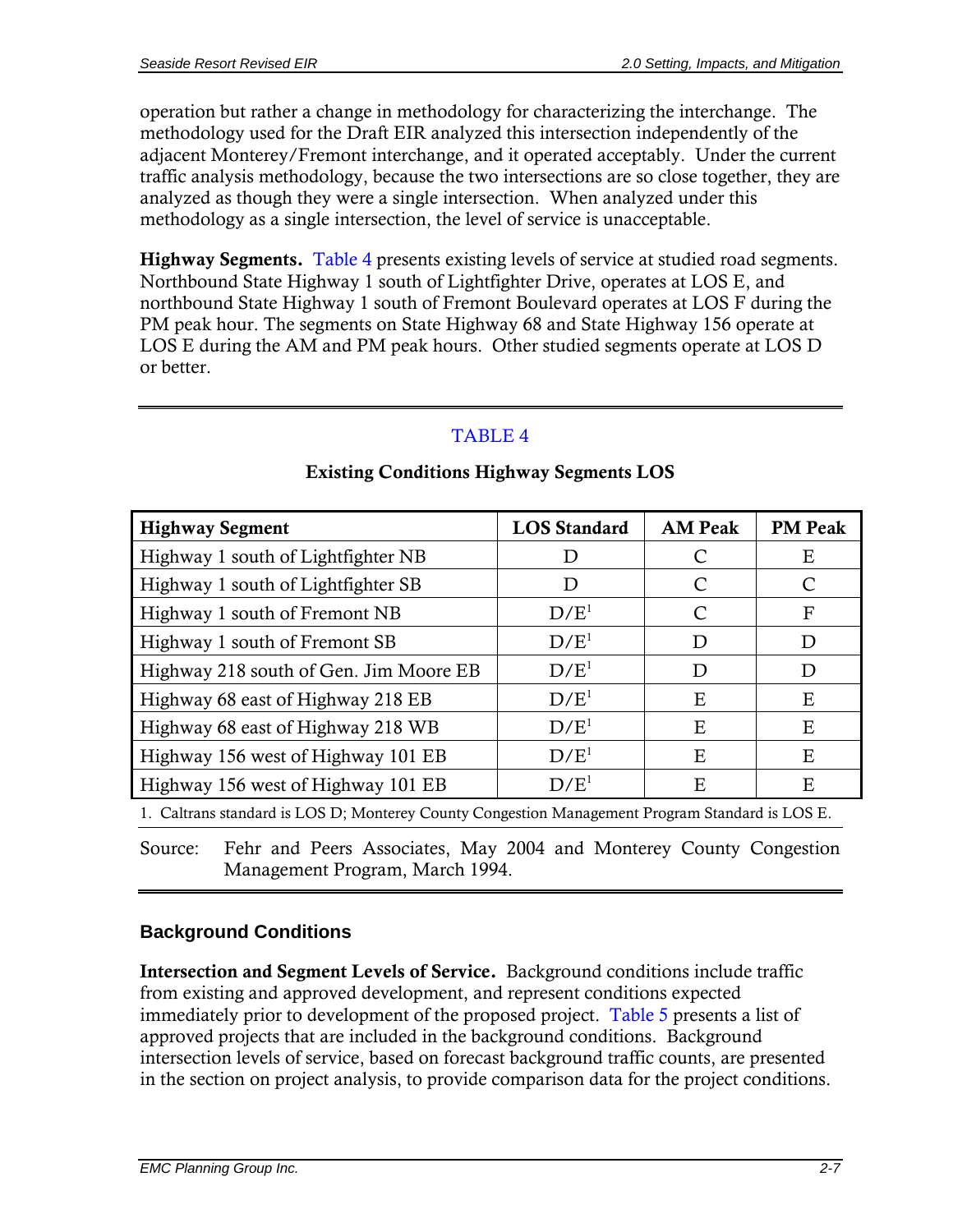#### TABLE 5

| <b>Project Name</b>                   | Location                               | Description                                                       | <b>AM Peak</b><br><b>Hour Trips</b> | <b>PM Peak</b><br><b>Hour Trips</b> |
|---------------------------------------|----------------------------------------|-------------------------------------------------------------------|-------------------------------------|-------------------------------------|
| Seaside<br>Highlands                  | Monterey Road/<br>Coe Avenue           | 268 houses<br>Ball field<br>4,300 square-foot<br>community center | 208                                 | 311                                 |
| San Pablo<br>subdivision              | 1200 Block of San<br>Pablo Avenue      | 12 houses                                                         | 9                                   | 12                                  |
| Village Green<br>Phase I              | Wanda Avenue/<br>Kenneth Street        | 8 houses                                                          | 6                                   | 8                                   |
| Monterey<br>College of Law<br>Phase 1 | <b>CSUMB Campus</b>                    | 200 students                                                      | 42                                  | 42                                  |
| The First Tee                         | Jim Moore Blvd./<br>Eucalyptus Road    | Golf course                                                       | 43                                  | 79                                  |
| Chili's<br>Restaurant                 | Highway 218/<br><b>Harcourt Avenue</b> | 6,000 square-foot<br>restaurant                                   | $\Omega$                            | 42                                  |
| <b>Sutter Heights</b>                 | Lopez Street                           | 9 houses                                                          | 7                                   | 9                                   |
| <b>Total Trips</b>                    | 315                                    | 503                                                               |                                     |                                     |

Source: City of Seaside (May 2004).

Under background conditions, delays and/or level of service at intersections will decline from existing conditions. The greatest drop in service will occur at the intersection of Monterey Road and Fremont Boulevard, with delays increased by about 20 to 25 seconds. The addition of approved project traffic will worsen the southbound segment of State Highway 1 south of Fremont Boulevard and the State Highway 218 segment east of General Jim Moore Boulevard to LOS E during the PM peak hour. All of the other highway segments will continue to operate at the same levels of service as with existing conditions. In order to better illustrate project effects, the background conditions are shown in the table in the project conditions section.

Improvements Needed. Under existing and background conditions, a number of roadway improvements would be necessary to provide acceptable levels of service. Realignment of the General Jim Moore Boulevard/Coe Avenue intersection is needed.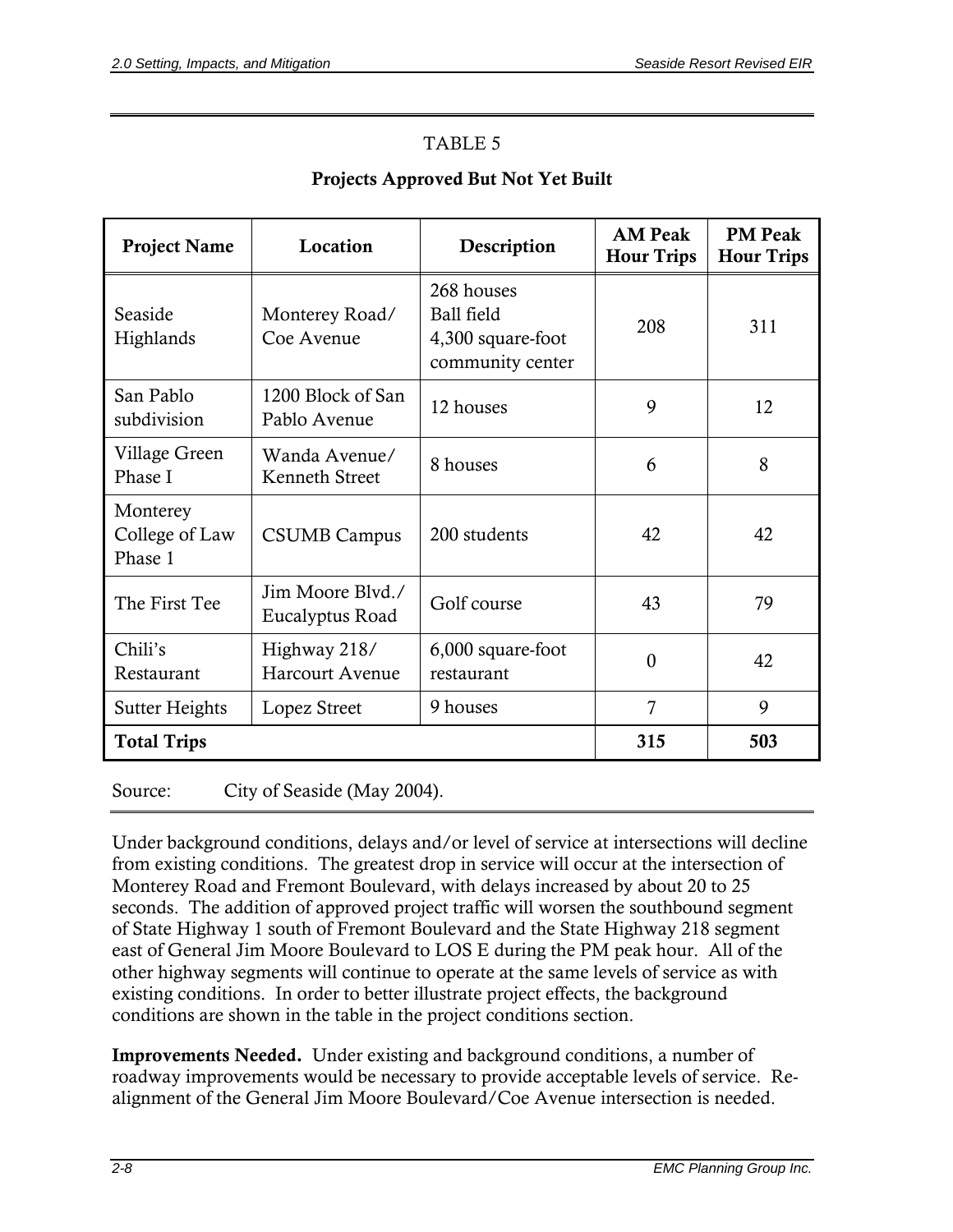The General Jim Moore Boulevard/Coe Avenue intersection will be realigned as a part of the programmed FORA improvements to General Jim Moore Boulevard. State Highway 1 PSR improvements are necessary for acceptable operations at the two intersections near the State Highway 1/Fremont Boulevard interchange and at the Fremont Boulevard/Del Monte Boulevard intersection. The PSR improvements would also improve conditions on State Highway 1 south of Fremont Boulevard.

## *Project Conditions Level of Service Analysis*

#### **Trip Generation and Distribution**

The Project would add approximately 5,672 daily trips, with approximately 267 trips during the AM peak hour, and 362 trips during the PM peak hour. Institute of Transportation Engineers (ITE) *Trip Generation, (6th edition*) rates were used to predict future traffic volumes. A rate of 90 percent of the standard resort hotel rate was used for the timeshare projection, based on observations made for the Highlands Inn hotel-totimeshare conversion in 1998, and at several timeshare projects on the west coast in 1995. For the TIA project conditions, it was assumed that the entire project was constructed and that half of the timeshares would be used as single-room lock-off units (resulting in a maximum timeshare occupancy of 255 units and providing a worst-case traffic estimate). Trip distribution was based on, and consistent with, observed homebased patterns, and regional patterns as used in FORA traffic modeling. Table 6 summarizes Project trip generation by land use. Trip distribution was assigned as in the Higgins 2001 TIA, with 40 percent of traffic using State Highway 1 south of Fremont Boulevard, 25 percent using State Highway 1 north of Lightfighter Drive, 15 percent using State Highway 68 east of State Highway 218, six percent using State Highway 68 west of State Highway 218, nine percent using either California Avenue, Del Monte Boulevard, or Fremont Boulevard, and five percent using either Gigling Road or General Jim Moore Boulevard. Refer to Figure 21 in the Draft EIR for a diagram of Project trip distribution.

#### TABLE 6

| <b>Component</b>     | Units | <b>ITE Daily Rate</b> | <b>Total Trips</b> | <b>AM Peak</b> | <b>PM Peak</b> |
|----------------------|-------|-----------------------|--------------------|----------------|----------------|
| <b>Residential</b>   | 125   | 9.57                  | 1,196              | 94             | 126            |
| Hotel                | 330   | 8.00                  | 2,640              | 102            | 139            |
| Timeshare            | 255   | 7.20                  | 1,836              |                | 97             |
| <b>Total Project</b> |       |                       | 5,672              | 267            | 362            |

#### Project Trip Generation by Component

Source: Fehr and Peers May 2004.

Project conditions represent the addition of all Project traffic at Project completion to background conditions. Because the Project would be built over the course of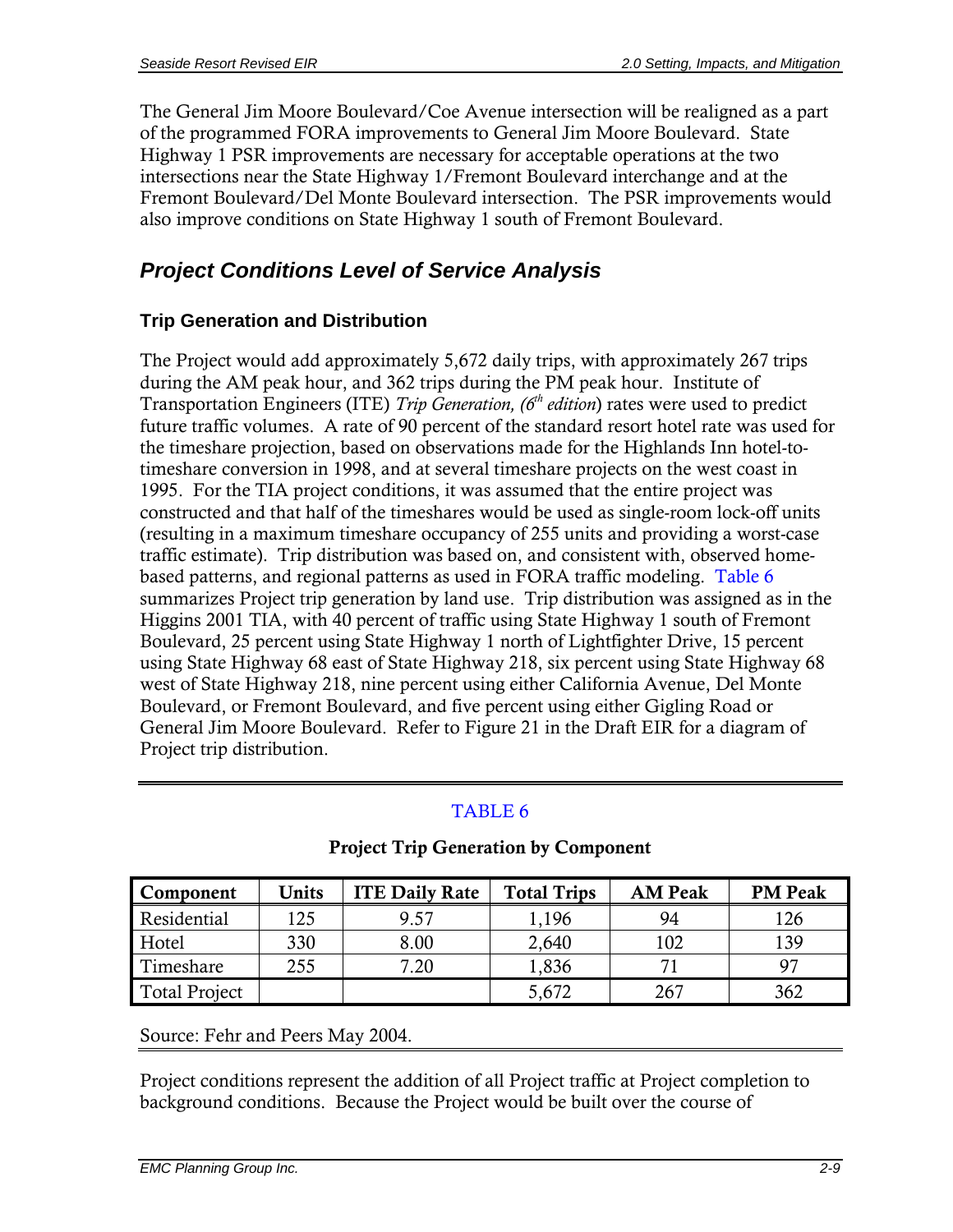approximately eight years, this is a somewhat theoretical scenario, since other projects not yet proposed are likely to be constructed before Project completion.

#### **Intersections (Project)**

Table 7 presents background and project conditions intersection levels of service.

#### TABLE 7

|                          |                  | <b>Background</b>          |                     | <b>Project Conditions</b>  |                |
|--------------------------|------------------|----------------------------|---------------------|----------------------------|----------------|
| Intersection             | <b>Peak Hour</b> | Delay in<br><b>Seconds</b> | <b>LOS</b><br>AM/PM | Delay in<br><b>Seconds</b> | LOS<br>AM/PM   |
| General Jim Moore Blvd.  | AM               | 23.5                       | $\mathsf{C}$        | 24.0                       | $\mathsf{C}$   |
| Lightfighter Drive       | <b>PM</b>        | 30.2                       | $\overline{C}$      | 27.6                       | $\overline{C}$ |
| General Jim Moore Blvd.  | AM               | 17.5                       | B                   | 16.3                       | $\mathbf{B}$   |
| Normandy Road            | <b>PM</b>        | 15.6                       | B                   | 15.2                       | B              |
| General Jim Moore Blvd.  | AM               | 57.7                       | $\mathbf{F}$        | >100                       | ${\bf F}$      |
| McClure Way              | <b>PM</b>        | 13.7                       | B                   | 22.3                       | $\overline{C}$ |
| General Jim Moore Blvd.  | AM               | 30.3                       | D                   | 49.1                       | E              |
| Coe Avenue               | <b>PM</b>        | 20.3                       | $\overline{C}$      | 26.2                       | D              |
| General Jim Moore Blvd.  | AM               | 24.2                       | $\mathsf{C}$        | 25.4                       | $\mathsf{C}$   |
| Highway 218              | PM               | 12.3                       | $\overline{B}$      | 13.5                       | $\overline{B}$ |
| Monterey Road            | AM               | 8.0                        | $\mathbf{A}$        | 8.0                        | A              |
| Normandy Road            | PM               | 7.6                        | $\overline{A}$      | 7.8                        | A              |
| Monterey Road            | AM               | 11.0                       | B                   | 11.8                       | $\bf{B}$       |
| Coe Avenue               | PM               | 15.0                       | B                   | 17.7                       | $\overline{C}$ |
| Monterey Road            | AM               | 58.0                       | E                   | 63.0                       | E              |
| California Avenue        | PM               | >100                       | $\mathbf{F}$        | >100                       | $\mathbf{F}$   |
| Monterey Road            | AM               | 78.2                       | E                   | 88.6                       | $\mathbf{F}$   |
| <b>Fremont Boulevard</b> | PM               | >100                       | $\mathbf{F}$        | >100                       | F              |
| Fremont Boulevard        | AM               | 16.8                       | C                   | 17.0                       | $\mathcal{C}$  |
| Del Monte Boulevard      | <b>PM</b>        | 69.4                       | F                   | 74.3                       | F              |

#### Background and Project Conditions Intersection LOS

Notes: Whole intersection weighted average total delay for signalized and all-way stop-controlled intersections (expressed in seconds per vehicle). Worst approach control delay for two-way stop-controlled intersections (expressed in seconds per vehicle).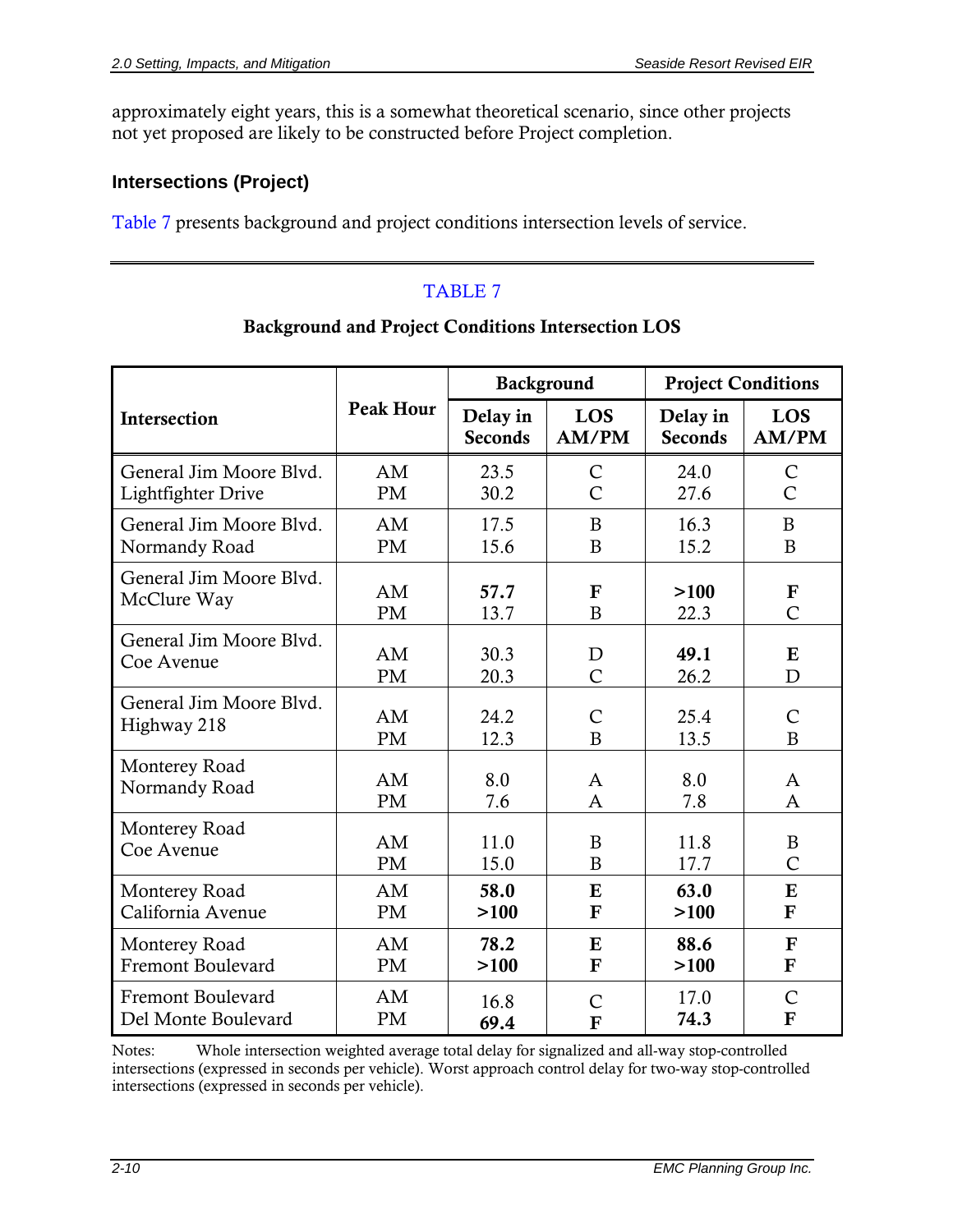LOS calculations performed using the *2000 Highway Capacity Manual* delay methodology for signalized and unsignalized intersections.

Unacceptable operations are indicated in bold type.

Source: Fehr and Peers Associates May 2004

Under project conditions, levels of service would further degrade at the five intersections already operating at unacceptable levels under background conditions. Unacceptable operating conditions at the General Jim Moore Boulevard/McClure Way and General Jim Moore Boulevard/Coe Avenue intersections reflect difficulty in making turns onto and off General Jim Moore Boulevard. Delays at the intersection of General Jim Moore Boulevard and McClure Way would increase by more than 40 seconds (for the worst turning movement). No intersections operating acceptably under background conditions would degrade to an unacceptable level of service with the addition of Project traffic. Signal warrants would not be met at the General Jim Moore Boulevard intersections.

#### **Highway Segments (Project)**

Tables 8 and 9 present background and project conditions level of service at studied highway segments. The addition of project traffic will not change the service levels when compared to background conditions.

#### TABLE 8

| <b>Highway Segment</b>                                                                      | <b>LOS Standard</b> | <b>AM Peak</b> | <b>PM Peak</b> |  |
|---------------------------------------------------------------------------------------------|---------------------|----------------|----------------|--|
| Highway 1 south of Lightfighter NB                                                          |                     | C              | E              |  |
| Highway 1 south of Lightfighter SB                                                          | Ð                   | C              |                |  |
| Highway 1 south of Fremont NB                                                               | D/E <sup>1</sup>    | C              | F              |  |
| Highway 1 south of Fremont SB                                                               | D/E <sup>1</sup>    | D              | Ε              |  |
| Highway 218 south of Gen. Jim Moore EB                                                      | D/E <sup>1</sup>    | D              | Ε              |  |
| Highway 68 east of Highway 218 EB                                                           | D/E <sup>1</sup>    | Ε              | Ε              |  |
| Highway 68 east of Highway 218 WB                                                           | D/E <sup>1</sup>    | Ε              | Ε              |  |
| Highway 156 west of Highway 101 EB                                                          | D/E <sup>1</sup>    | Ε              | Ε              |  |
| Highway 156 west of Highway 101 EB                                                          | D/E <sup>1</sup>    | E              | Ε              |  |
| Caltrans standard is LOS D: Monterey County Congestion Management Program Standard is LOS E |                     |                |                |  |

#### Background Conditions Highway Segments LOS

1. Caltrans standard is LOS D; Monterey County Congestion Management Program Standard is LOS E.

Source: Fehr and Peers Associates, May 2004 and Monterey County Congestion Management Program, March 1994.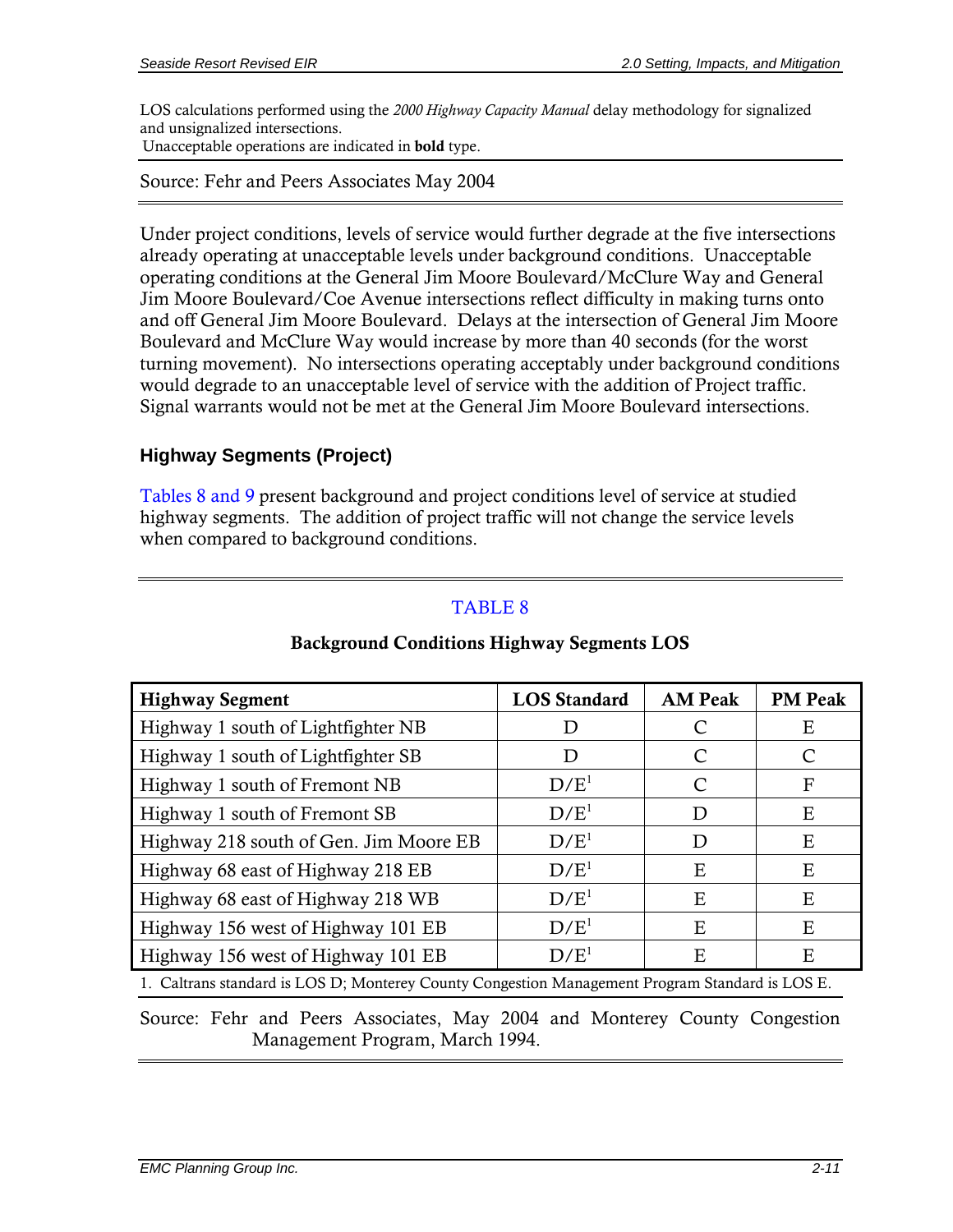#### **Improvements Needed (Project)**

To improve conditions to acceptable levels of service at the two intersections at the State Highway/1 Fremont Boulevard interchange, the State Highway 1 PSR improvements would be required, as they are under background conditions. The Fremont Boulevard/Del Monte Boulevard interchange would remain at unacceptable levels of service with or without the State Highway 1 PSR improvements. A signal light would improve operations under project conditions, but since the intersection would be reconstructed when the PSR improvements are put in place and the signal would require removal with the re-construction, this would not be a feasible improvement. Construction of a second southbound left-turn lane and a second westbound left-turn lane would result in acceptable conditions, but the additional lanes are applicable only in conjunction with the intersection geometry proposed with the PSR improvements.

#### TABLE 9

| <b>Highway Segment</b>                 | <b>LOS Standard</b> | <b>AM Peak</b> | <b>PM Peak</b> |
|----------------------------------------|---------------------|----------------|----------------|
| Highway 1 south of Lightfighter NB     |                     | $\mathcal{C}$  | E              |
| Highway 1 south of Lightfighter SB     | D                   | C              |                |
| Highway 1 south of Fremont NB          | D/E <sup>1</sup>    | $\Gamma$       | F              |
| Highway 1 south of Fremont SB          | D/E <sup>1</sup>    | D              | E              |
| Highway 218 south of Gen. Jim Moore EB | D/E <sup>1</sup>    | D              | E              |
| Highway 68 east of Highway 218 EB      | D/E <sup>1</sup>    | Ε              | E              |
| Highway 68 east of Highway 218 WB      | D/E <sup>1</sup>    | Ε              | E              |
| Highway 156 west of Highway 101 EB     | D/E <sup>1</sup>    | Ε              | E              |
| Highway 156 west of Highway 101 EB     | D/E <sup>1</sup>    | E              | E              |

#### Project Conditions Highway Segments LOS

1. Caltrans standard is LOS D; Monterey County Congestion Management Program Standard is LOS E.

Source: Fehr and Peers Associates, May 2004 and Monterey County Congestion Management Program, March 1994.

Widening of General Jim Moore Boulevard to four lanes would improve turning movements at the intersection with McClure Way. This improvement is already programmed by FORA, with funding identified for fiscal years 2003 through 2006, and could be completed prior to construction of the Project. This project is currently under design and funds are available for construction between Ardennes Way South and near Coe Avenue in late 2004 or early 2005. Realignment of the intersection from the current triangular arrangement to a standard four-leg arrangement is necessary at the General Jim Moore Boulevard/Coe Avenue intersection. The realignment is expected with the General Jim Moore Boulevard widening project.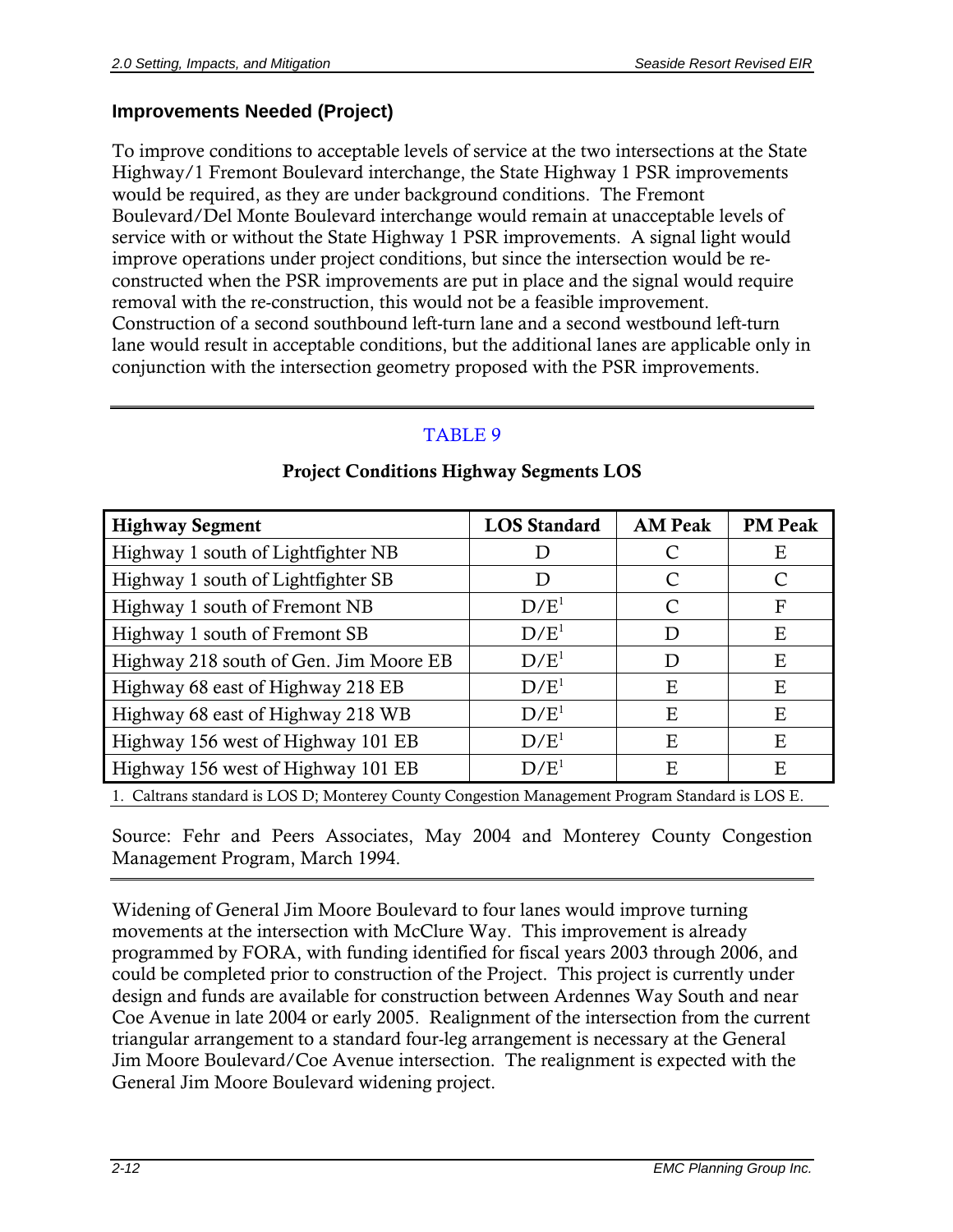## *Cumulative Conditions Levels of Service*

Cumulative traffic conditions are developed by adding pending projects to project conditions trips. Table 10 presents the list of pending projects.

#### TABLE 10

#### Pending Projects

| <b>Project Name</b>                                                    | Location                                 | Description                                        | <b>AM Peak</b><br>Hour<br><b>Trips</b> | <b>PM Peak</b><br>Hour<br><b>Trips</b> |
|------------------------------------------------------------------------|------------------------------------------|----------------------------------------------------|----------------------------------------|----------------------------------------|
| Hotel                                                                  | 1350 Del Monte<br>Blvd.                  | 75-room hotel                                      | 50                                     | 53                                     |
| Broadway/<br>Fremont                                                   | Broadway Avenue<br>Fremont Blvd.         | 42,000 square-foot<br>retail                       | 58                                     | 199                                    |
| Main Gate<br><b>Shopping Center</b>                                    | Lightfighter Drive<br>Highway 1          | 600,000 square-<br>foot retail                     | 402                                    | 1,463                                  |
| Village Green<br>Phase II                                              | Wanda Avenue<br><b>Kenneth Street</b>    | 10 condominiums<br>6,000 square-foot<br>retail     | 8                                      | 20                                     |
| <b>Monterey College</b><br>of Law Phase II                             | <b>CSUMB Campus</b>                      | 100 students                                       | 21                                     | 21                                     |
| <b>Cost Plus Center</b>                                                | Fremont Blvd.<br>Playa Avenue            | 11,000 square-foot<br>retail expansion             | 8                                      | 27                                     |
| Del Monte/<br>Fremont                                                  | Del Monte Blvd.<br>Fremont Blvd.         | 3,000 square-foot<br>retail                        | 6                                      | 10                                     |
| Seaside Library                                                        | Broadway Ave.<br><b>Terrace Street</b>   | 32,000 square-foot<br>library                      | 34                                     | 228                                    |
| Outback<br>Steakhouse                                                  | Highway 218<br>Highway 1                 | 6,000 square-foot<br>restaurant                    | $\boldsymbol{0}$                       | 45                                     |
| Starbuck's Coffee                                                      | Canyon Del Rey<br>Rd./Del Monte<br>Blvd. | 1,400 square-foot<br>restaurant with<br>drive-thru | 37                                     | 15                                     |
| <b>CSUMB Dorms</b>                                                     | <b>CSUMB Campus</b>                      | 400 dorm rooms                                     | 204                                    | 248                                    |
| Army Housing                                                           | North of Seaside<br>Resort site          | 110 Houses                                         | 83                                     | 111                                    |
| <b>Seaside Resort</b><br>Affordable Housing<br>at SunBay<br>Apartments | Coe Avenue                               | 100 Apartments                                     | 51                                     | 62                                     |
| <b>Total Trips</b>                                                     |                                          |                                                    | 962                                    | 2,502                                  |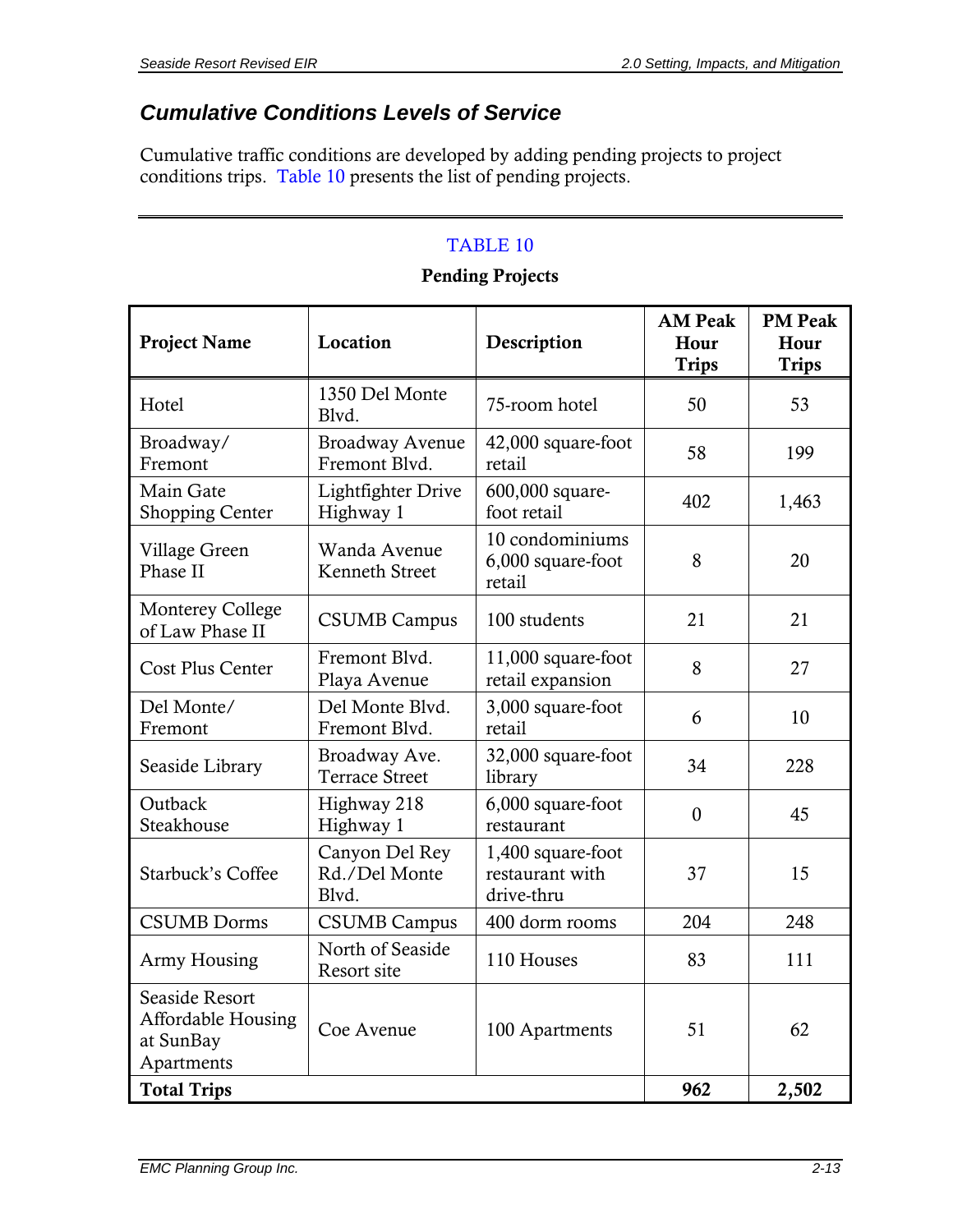Note: Seaside resort affordable housing at SunBay apartments is an anticipated condition of approval for the Project.

Source: City of Seaside (April 2004).

#### **Intersections (Cumulative)**

A summary of cumulative traffic intersection conditions is presented in Table 11. Under cumulative conditions, one additional intersection (General Jim Moore Boulevard/ Lightfighter Drive) degrades to an unacceptable level of service. This intersection degrades from LOS C under project conditions to LOS E in the cumulative conditions PM peak hour.

#### TABLE 11

| Intersection            | <b>Peak Hour</b> | Delay in Seconds | <b>LOS AM/PM</b> |
|-------------------------|------------------|------------------|------------------|
| General Jim Moore Blvd. | AM               | 28.5             | $\subset$        |
| Lightfighter Drive      | <b>PM</b>        | 70.4             | E                |
| General Jim Moore Blvd. | AM               | 16.4             | B                |
| Normandy Road           | PM               | 12.6             | B                |
| General Jim Moore Blvd. | AM               | >100.0           | $\mathbf{F}$     |
| McClure Way             | PM               | 48.3             | E                |
| General Jim Moore Blvd. | AM               | 81.8             | F                |
| Coe Avenue              | PM               | 51.9             | F                |
| General Jim Moore Blvd. | AM               | 26.8             | $\mathcal{C}$    |
| Highway 218             | PM               | 14.2             | B                |
| Monterey Road           | AM               | 8.3              | A                |
| Normandy Road           | PM               | 8.1              | A                |
| Monterey Road           | AM               | 12.7             | B                |
| Coe Avenue              | PM               | 20.5             | $\overline{C}$   |
| Monterey Road           | AM               | 66.1             | E                |
| California Avenue       | PM               | >100.0           | F                |
| Monterey Road           | AM               | 99.6             | $\mathbf{F}$     |
| Fremont Boulevard       | PM               | >100.0           | F                |
| Fremont Boulevard       | AM               | 17.7             | $\subset$        |
| Del Monte Boulevard     | PM               | >100.0           | F                |

#### Cumulative Conditions Intersection LOS

Notes: Whole intersection weighted average total delay for signalized and all-way stop-controlled intersections (expressed in seconds per vehicle). Worst approach control delay for two-way stop-controlled intersections (expressed in seconds per vehicle).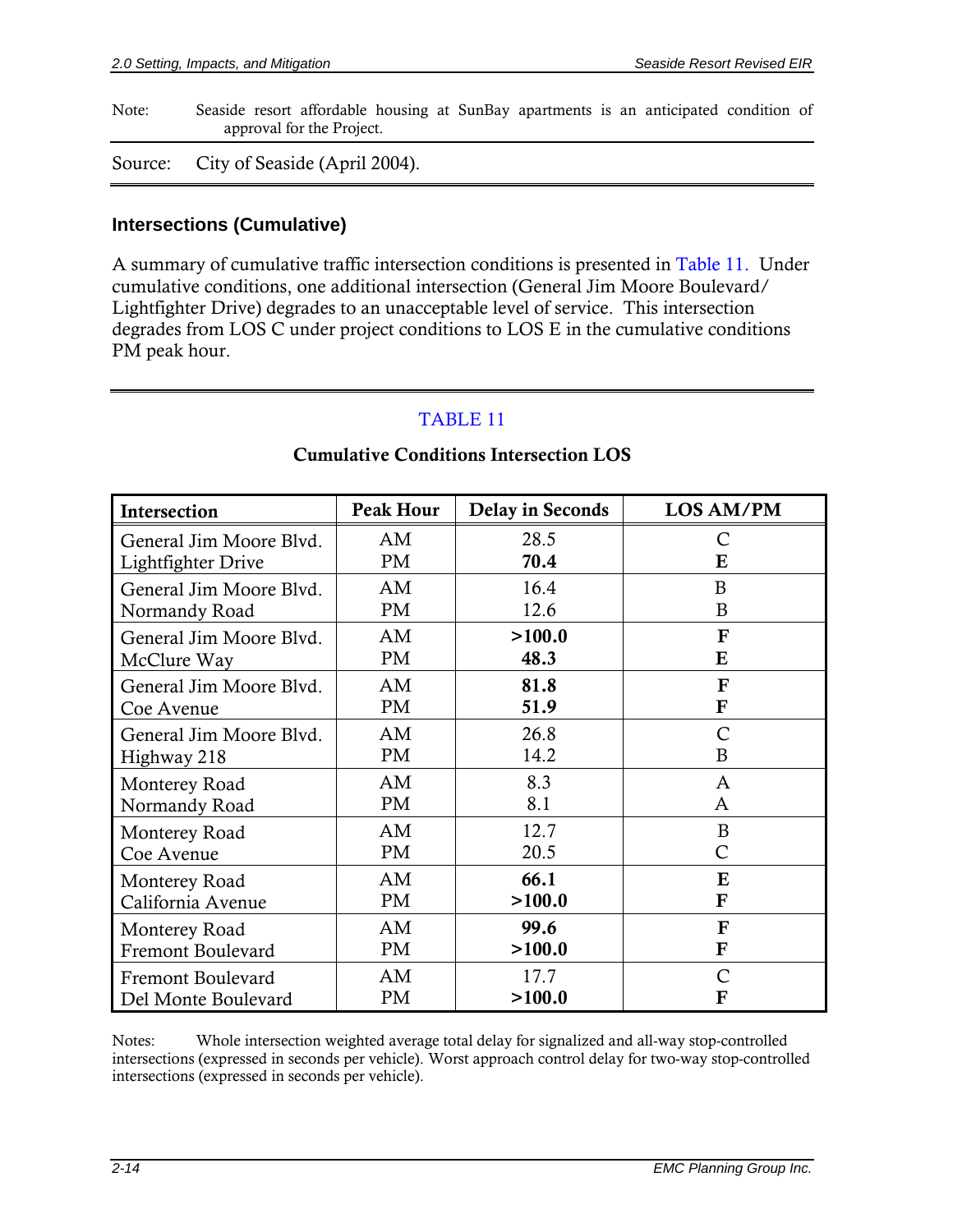LOS calculations performed using the *2000 Highway Capacity Manual* delay methodology for signalized and unsignalized intersections.

Unacceptable operations are indicated in bold type.

All LOS are calculated with existing road network and intersection controls.

Source: Fehr and Peers Associates

The five intersections already operating at unacceptable conditions under background and project conditions would continue to worsen. The Fremont Boulevard/Monterey Road and General Jim Moore Boulevard/Coe Avenue intersections would operate at LOS F during both peak periods. The Monterey Road/California Avenue and General Jim Moore Boulevard/McClure Way intersections would operate at LOS E or F during both peak hours. The intersection of Fremont Boulevard and Del Monte Boulevard would continue to operate at LOS F during the PM peak period. Signal warrants would be met at the General Jim Moore Boulevard/Coe Avenue and General Jim Moore Boulevard/McClure Way intersections.

#### **Highway Segments (Cumulative)**

Table 12 presents cumulative conditions level of service at studied road segments. Under cumulative conditions, State Highway 218 drops to LOS E during the AM peak hour.

#### TABLE 12

| <b>LOS Standard</b> | <b>AM Peak</b> | <b>PM Peak</b> |
|---------------------|----------------|----------------|
|                     |                | E              |
| D                   | C              |                |
| D/E <sup>1</sup>    | $\mathbf{D}$   | F              |
| D/E <sup>1</sup>    | D              | E              |
| D/E <sup>1</sup>    | Ε              | Ε              |
| D/E <sup>1</sup>    | Ε              | E              |
| D/E <sup>1</sup>    | Ε              | E              |
| D/E <sup>1</sup>    | Ε              | Ε              |
| D/E <sup>1</sup>    | Ε              | E              |
|                     |                |                |

#### Cumulative Conditions Highway Segments LOS

1. Caltrans standard is LOS D; Monterey County Congestion Management Program Standard is LOS E.

Source: Fehr and Peers Associates, May 2004 and Monterey County Congestion Management Program, March 1994.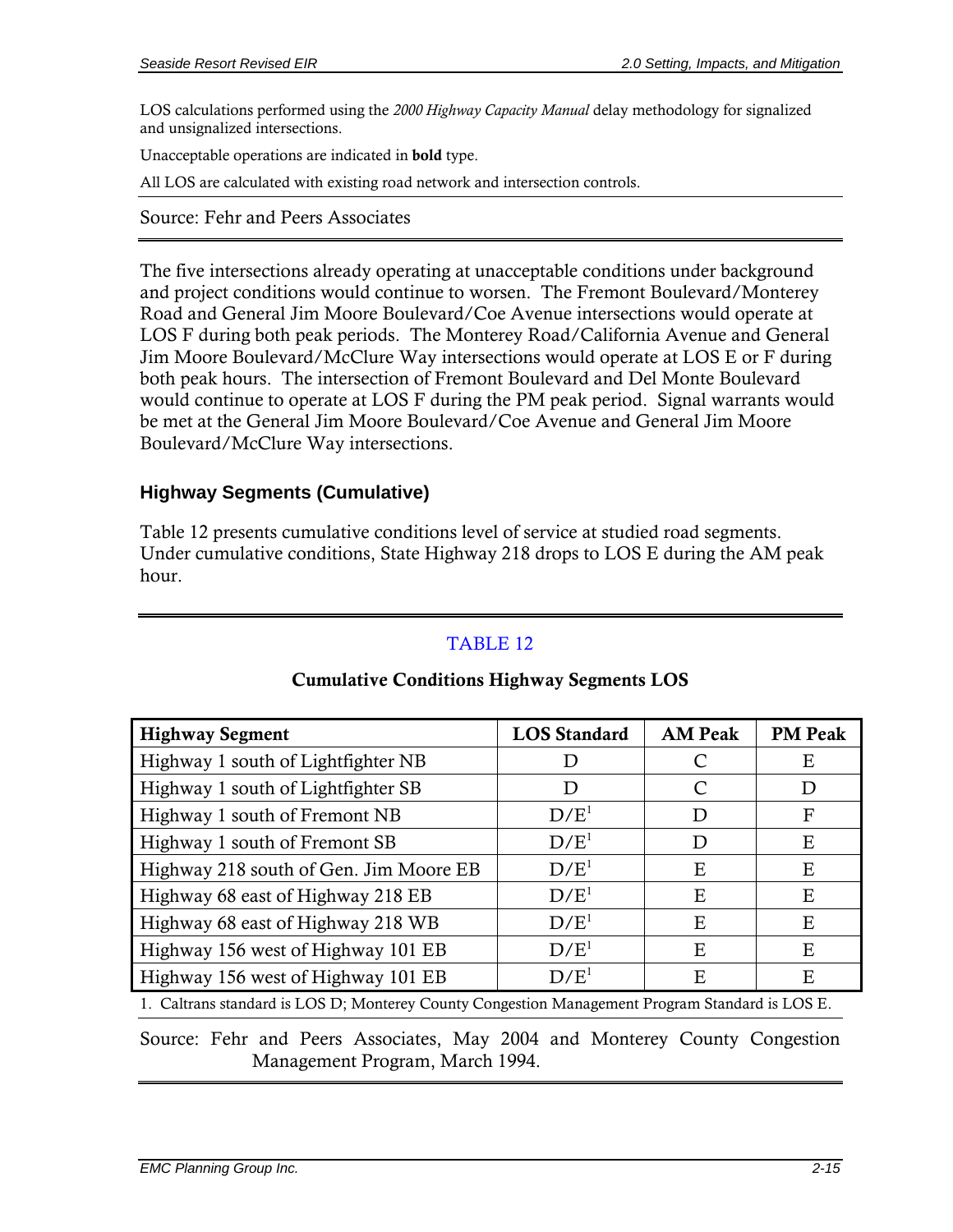#### **Improvements Needed (Cumulative)**

Under cumulative conditions, in addition to the improvements identified for project conditions, the following improvements would be required: signal lights would be required at the General Jim Moore Boulevard/Coe Avenue and General Jim Moore Boulevard/McClure Way intersections, and the Lightfighter Drive/General Jim Moore Boulevard intersection would require an additional westbound through lane and an eastbound left turn lane. The Fremont Boulevard/Del Monte Boulevard intersection would continue to operate at unacceptable levels of service (even with PSR improvements and a second southbound or westbound left-turn lane recommended in the TIA).

### *General Plan Build-out Levels of Service*

Two general plan build-out (2020) scenarios are presented. The first scenario assumes that the proposed new interchange between Fremont Boulevard and Lightfighter Drive would not be built. The interchange is included in the State Highway 1 PSR, but has been opposed by the U.S. Army and deprogrammed by Caltrans and TAMC. The second scenario assumes that the interchange is constructed as proposed in the State Highway 1 PSR. The City of Seaside is negotiating with the U.S. Army to allow the interchange to be built.

#### **Intersections (General Plan Build-out)**

Under general plan build-out conditions, the intersections near the State Highway 1 interchange with Fremont Boulevard improve to acceptable levels of service due to implementation of the State Highway 1 PSR improvements. Level of service at these two intersections is acceptable with or without the new interchange, although delays are slightly greater without the interchange. Under general plan build-out conditions with the State Highway 1 PSR improvements, conditions at the Fremont Boulevard/Del Monte Boulevard intersection improve slightly in the PM peak hour (LOS F to LOS E), but AM peak conditions degrade from LOS C to LOS F. Table 13 presents general plan build-out conditions.

#### **Highway Segments (General Plan Build-out)**

Table 14 presents project conditions level of service at studied road segments. With the State Highway 1 PSR improvements in place, State Highway 1 segments would operate at acceptable levels of service. All other highway segments would operate at LOS F if improvements are not made.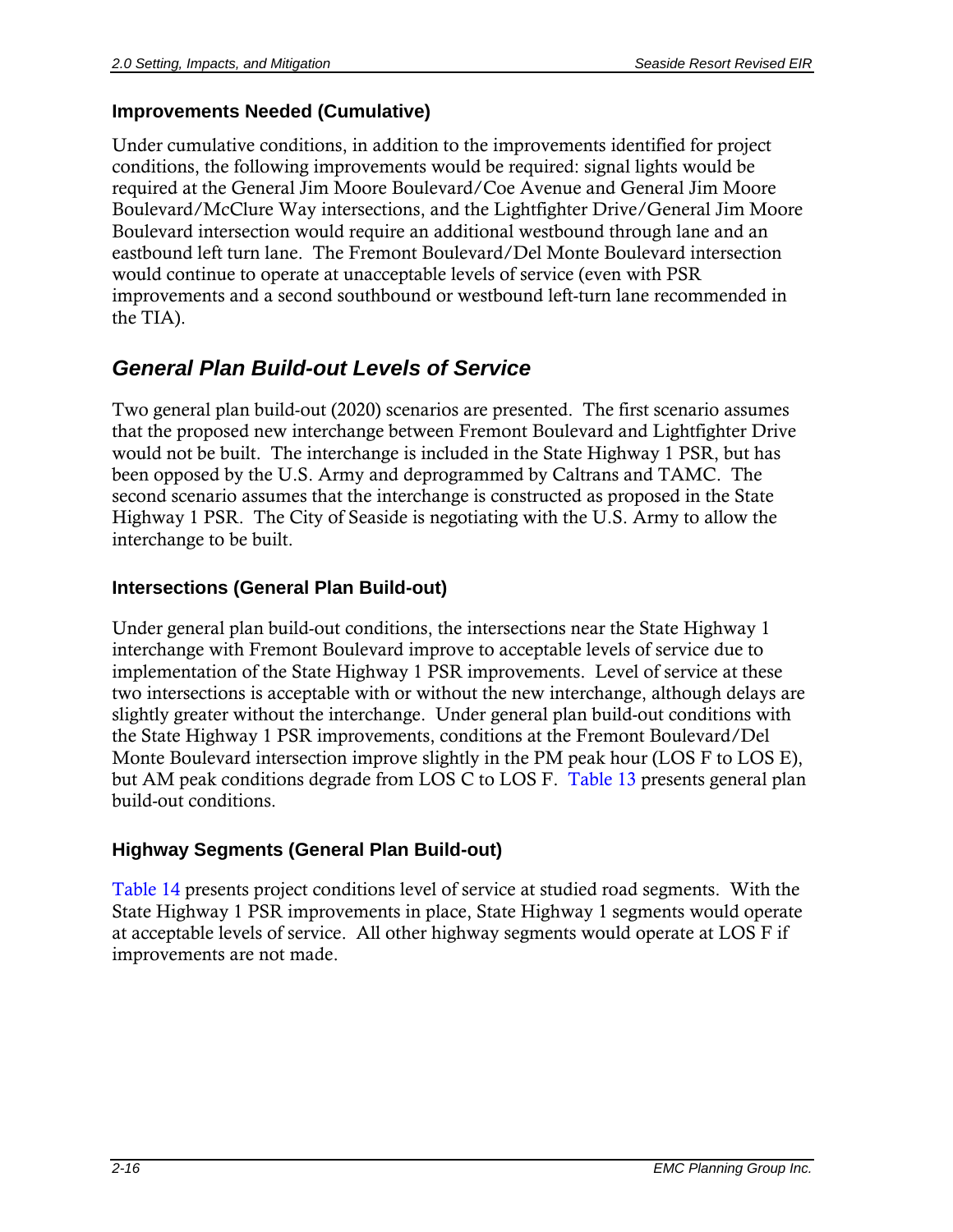#### TABLE 13

|                         |                  | <b>Without Interchange</b> |                | <b>With Interchange</b>    |                |
|-------------------------|------------------|----------------------------|----------------|----------------------------|----------------|
| Intersection            | <b>Peak Hour</b> | Delay in<br><b>Seconds</b> | LOS<br>AM/PM   | Delay in<br><b>Seconds</b> | LOS<br>AM/PM   |
| General Jim Moore Blvd. | AM               | >100.0                     | F              | >100.0                     | F              |
| Lightfighter Drive      | PM               | >100.0                     | F              | >100.0                     | F              |
| General Jim Moore Blvd. | AM               | 19.4                       | B              | 15.9                       | B              |
| Normandy Road           | PM               | 25.3                       | $\mathcal{C}$  | 25.3                       | $\mathcal{C}$  |
| General Jim Moore Blvd. | AM               | >100.0                     | F              | >100.0                     | $\mathbf{F}$   |
| McClure Way             | PM               | >100.0                     | F              | >100.0                     | F              |
| General Jim Moore Blvd. | AM               | >100.0                     | $\mathbf{F}$   | >100.0                     | $\mathbf{F}$   |
| Coe Avenue              | <b>PM</b>        | >100.0                     | $\mathbf{F}$   | >100.0                     | $\mathbf{F}$   |
| General Jim Moore Blvd. | AM               | 18.7                       | B              | 18.7                       | B              |
| Highway 218             | <b>PM</b>        | 29.9                       | $\overline{C}$ | 29.9                       | $\mathcal{C}$  |
| Monterey Road           | AM               | 11.0                       | B              | 11.7                       | B              |
| Normandy Road           | PM               | 10.1                       | B              | 10.6                       | B              |
| Monterey Road           | AM               | 14.4                       | B              | 11.9                       | B              |
| Coe Avenue              | PM               | 20.0                       | $\overline{C}$ | 12.3                       | B              |
| Monterey Road           | AM               | 26.0                       | $\mathsf{C}$   | 23.5                       | $\mathsf{C}$   |
| California Avenue       | <b>PM</b>        | 24.6                       | $\overline{C}$ | 24.1                       | $\overline{C}$ |
| Monterey Road           | AM               | 15.2                       | B              | 13.5                       | B              |
| Fremont Boulevard       | <b>PM</b>        | 13.1                       | B              | 10.9                       | B              |
| Fremont Boulevard       | AM               | >100.0                     | $\mathbf{F}$   | >100.0                     | $\mathbf{F}$   |
| Del Monte Boulevard     | <b>PM</b>        | 62.8                       | E              | 55.3                       | E              |

Notes: Whole intersection weighted average total delay for signalized and all-way stop-controlled intersections (expressed in seconds per vehicle). Worst approach control delay for two-way stop-controlled intersections (expressed in seconds per vehicle).

LOS calculations performed using the *2000 Highway Capacity Manual* delay methodology for signalized and unsignalized intersections.

Unacceptable operations are indicated in bold type.

Source: Fehr and Peers Associates, May 2004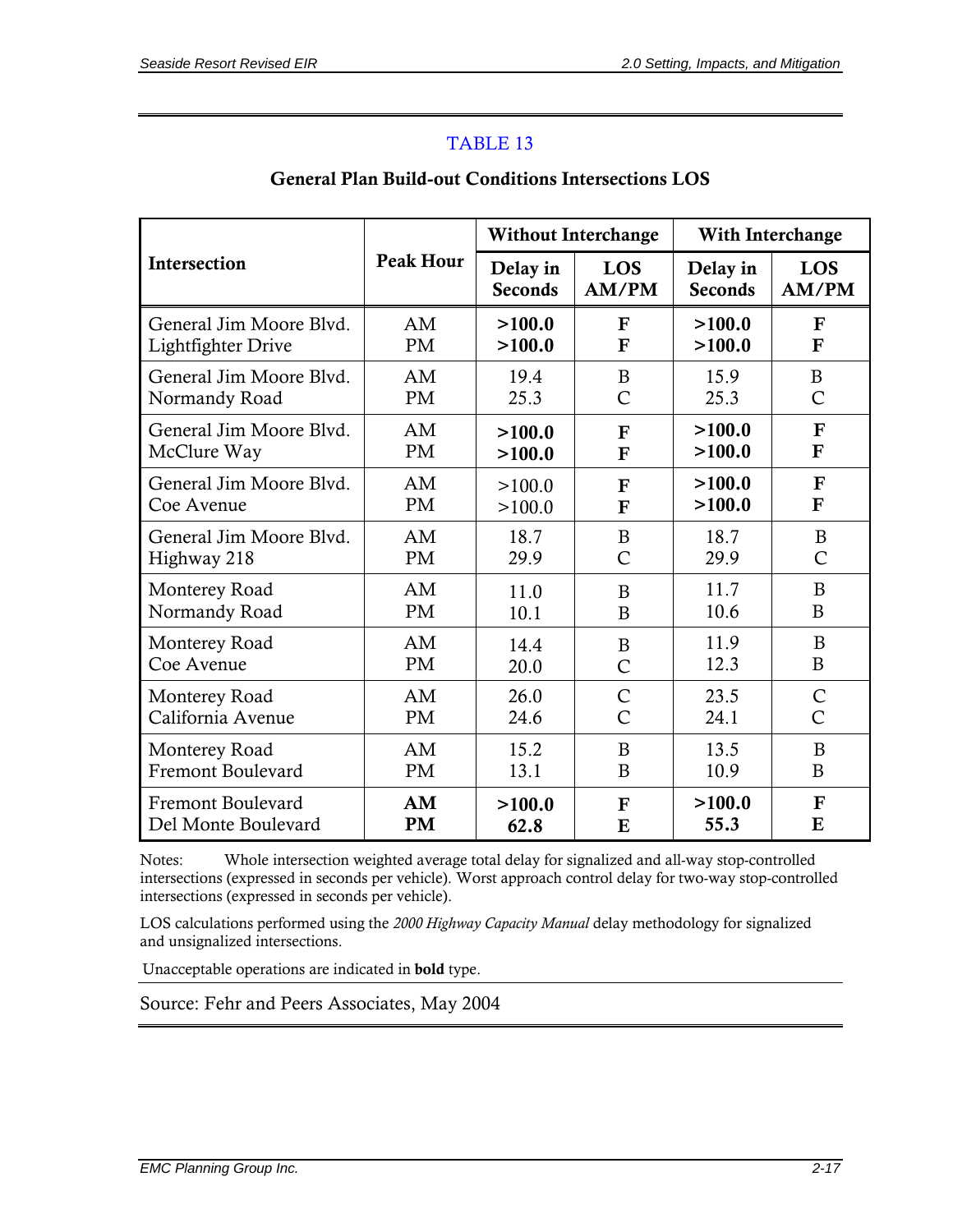#### TABLE 14

| <b>Highway Segment</b>                                                                          | <b>LOS Standard</b> | <b>AM Peak</b> | <b>PM Peak</b> |  |
|-------------------------------------------------------------------------------------------------|---------------------|----------------|----------------|--|
| Highway 1 south of Lightfighter NB                                                              | $\Box$              | $\mathcal{C}$  | Ð              |  |
| Highway 1 south of Lightfighter SB                                                              | D                   | D              |                |  |
| Highway 1 south of Fremont NB                                                                   | D/E <sup>1</sup>    | C              |                |  |
| Highway 1 south of Fremont SB                                                                   | D/E <sup>1</sup>    | $\Gamma$       |                |  |
| Highway 218 south of Gen. Jim Moore EB                                                          | D/E <sup>1</sup>    | F              | F              |  |
| Highway 68 east of Highway 218 EB                                                               | D/E <sup>1</sup>    | F              | F              |  |
| Highway 68 east of Highway 218 WB                                                               | D/E <sup>1</sup>    | F              | F              |  |
| Highway 156 west of Highway 101 EB                                                              | D/E <sup>1</sup>    | F              | F              |  |
| Highway 156 west of Highway 101 EB                                                              | D/E <sup>1</sup>    | F              | F              |  |
| 1. Caltrans standard is LOS D; Monterey County Congestion Management Program Standard is LOS E. |                     |                |                |  |

#### General Plan Conditions Highway Segments LOS

Source: Fehr and Peers Associates, May 2004 and Monterey County Congestion Management Program, March 1994.

#### **Improvements Needed (General Plan Build-out)**

At general plan build-out, two intersections would remain unacceptable even with improvements proposed in the State Highway 1 PSR and in the TIA. The Fremont Boulevard/Del Monte Boulevard intersection is not expected to operate at acceptable levels of service with any proposed improvements, and will likely exceed acceptable standards indefinitely. The TIA recommends the addition of southbound and westbound left turn lanes at this intersection to improve it from LOS F and LOS E to LOS D, but notes that no other physical improvements are available to further improve levels of service. These improvements are in addition to the State Highway 1 PSR improvements. A new State Highway 1 interchange would reduce PM peak hour delays by about eight seconds. The Lightfighter Drive/General Jim Moore Boulevard intersection, even with the addition of northbound and southbound right-turn lanes, and overlap signal phasing, would continue to operate at LOS D.

As with cumulative conditions, a signal light would be required for acceptable operations at the General Jim Moore Boulevard/McClure Way intersection, with or without the new State Highway 1 interchange. At other intersections, no additional improvements would be required. The general plan scenarios with and without the new State Highway 1 interchange differ slightly in terms of delays, but the levels of service are the same in either case.

Several State Highway segments that currently operate at poor levels of service already require or will require widening and/or other improvements under general plan build-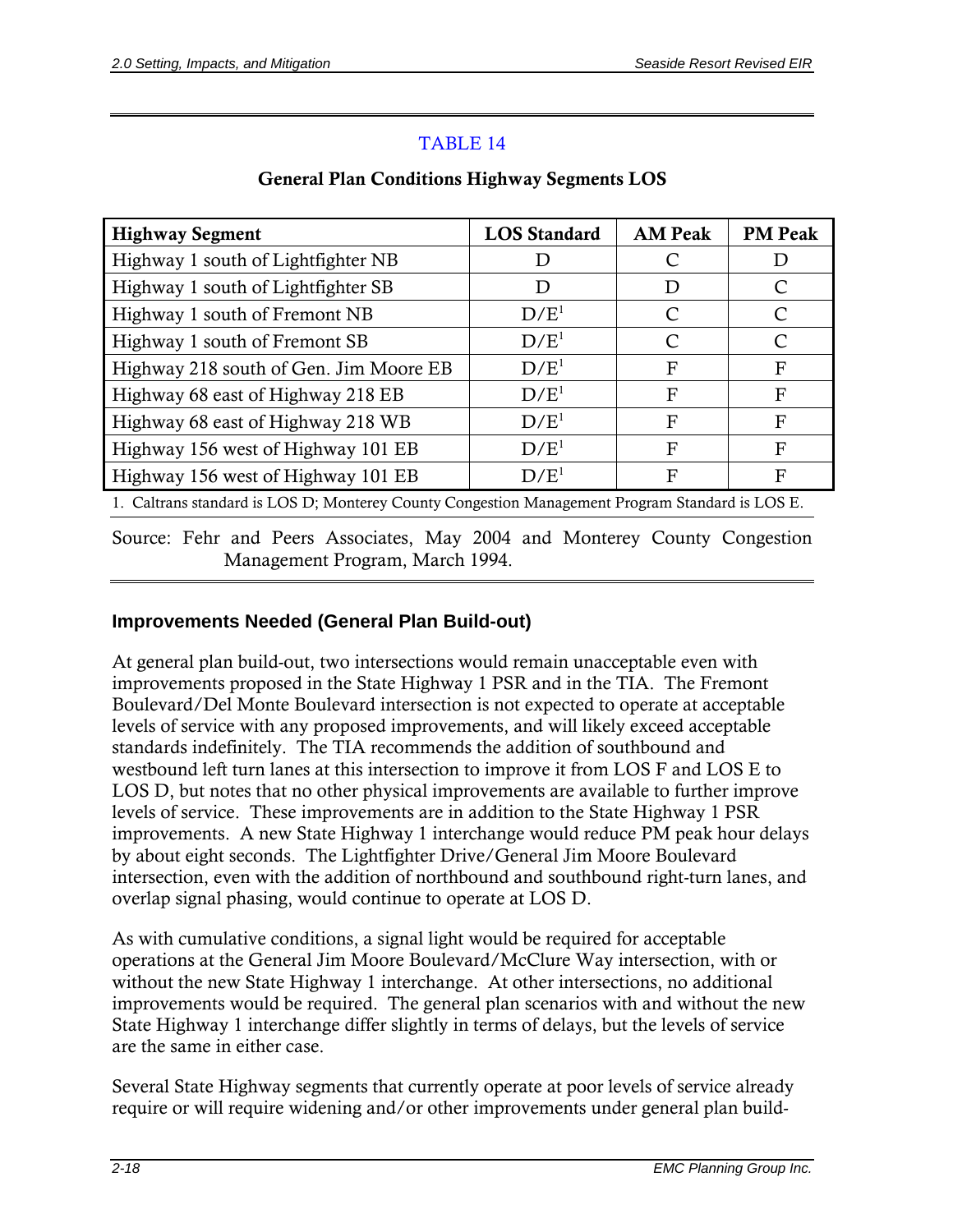out. State Highway 68 and State Highway 218 in the project vicinity would require additional lanes. Improvements to these highways are included in the FORA fee program. Some improvement projects are currently proposed on State Highway 68, including intersection improvements at Ragsdale Drive, and two more lanes between State Highway 218 and Ragsdale Drive. Major improvements to State Highway 68 are not programmed. Caltrans proposes to add two lanes to State Highway 156 between Castroville and U.S. Highway 101, with construction to start between 2012 and 2015.

### *Impacts and Mitigation Measures*

The *Fort Ord Reuse Plan EIR* concluded that despite policies and programs in the *Fort Ord Reuse Plan*, and mitigation measures in the *Fort Ord Reuse Plan EIR*, the redevelopment of the former Fort Ord would have significant and unavoidable impacts on the regional transportation system. Mitigation measures presented below would reduce transportation effects to the extent feasible.

Standards of Significance. CEQA Guidelines Appendix G indicates that a project may have a significant effect on the environment if it will:

- Cause an increase in traffic that is substantial in relation to the existing traffic load and capacity of the street system;
- For State Highway or Congestion Management Program roadways, exceed, either cumulatively or individually, a level of service standard established by Caltrans or the Transportation Agency for Monterey County, for the roads or highways affected by the project;
- For a signalized study intersection in the City of Seaside:
	- ◊ Reduce level of service from an acceptable level (LOS C or better) to an unacceptable level (LOS D, LOS E, or LOS F), or
	- ◊ Increase the average delay more than 2.0 seconds at intersections operating at LOS D, or
	- $\Diamond$  Increase the average delay by more than 1.0 second at intersections operating at LOS E or LOS F.
- For an unsignalized study intersection in the City of Seaside:
	- ◊ Decrease level of service from an acceptable level (LOS E or better for twoway stop control, LOS C or better for all-way stop control) to an unacceptable level (LOS F for two-way stop control, LOS D for all-way stop control); *or*
	- ◊ Exacerbate the unacceptable operations (LOS F for two-way stop control or LOS D for all-way stop control), and meet Caltrans peak-hour volume signal warrant;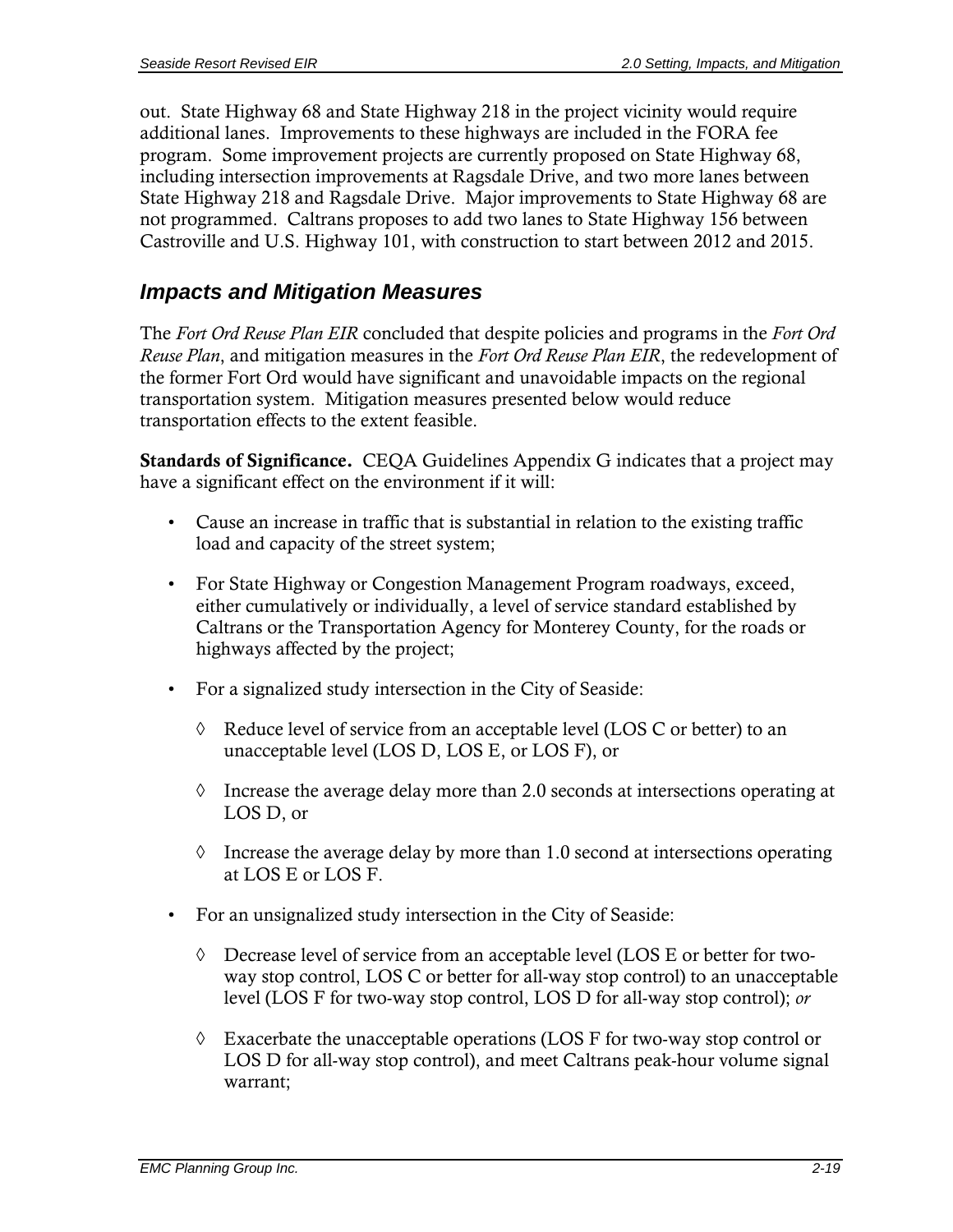- For a roadway segment in the City of Seaside:
	- The addition of project traffic causes a roadway segment operating at an acceptable level (LOS C or better) to degrade to an unacceptable level (LOS D, LOS E, or LOS F), or
	- ◊ The addition of project traffic causes a roadway segment operating at LOS D or E to degrade one service level, or
	- ◊ The addition of one project trip to a segment already operating at LOS F.
- Result in a change in air traffic patterns, including either an increase in traffic levels or a change in location that results in substantial safety risks;
- Substantially increase hazards due to a design feature (e.g. sharp curves or dangerous intersections) or incompatible uses (e.g. farm equipment, golf carts, pedestrians);
- Result in inadequate parking capacity; and/or
- Conflict with adopted policies, plans or programs supporting alternative transportation (e.g. bus turnouts, bicycle racks, etc.)

Less Than Significant Project Impact – Additional Delay at General Jim Moore Boulevard/ McClure Way and General Jim Moore Boulevard/Coe Avenue. The addition of Project traffic would increase already unacceptable turning movement delays at these intersections. However, because signal warrants are not met under project conditions, this would be a less than significant impact. In addition, FORA has funded and is currently designing a widening project for General Jim Moore Boulevard that would result in acceptable conditions at the General Jim Moore Boulevard/McClure Way intersection. Construction of the improvements would be completed while the Project is still under construction. The First Tee project is expected to construct intersection improvements at General Jim Moore Boulevard and Coe Avenue.

Significant and Unavoidable Project Impact – Additional Delay at Intersections with Existing LOS Below Standards: Monterey Road/California Avenue, Monterey Road/Fremont Boulevard, and Fremont Boulevard/Del Monte Boulevard. The addition of project traffic would add about five to ten seconds to existing unacceptable delays at these intersections during peak hours. Implementation of the State Highway 1 PSR improvements would improve levels of service to acceptable levels at all but the Fremont Boulevard/Del Monte Boulevard interchange, which is expected to remain at unacceptable levels of service indefinitely. The project would pay a development impact fee to FORA. The FORA fee would be used, in part, fund the State Highway 1 PSR improvements. However, the timeframe for completion of the improvements is unknown and therefore this mitigation measure would not avoid levels of service below acceptable standards at these intersections during the interim period. Therefore, this is a significant unavoidable impact of uncertain duration. A statement of overriding considerations would be required in order to approve the Project.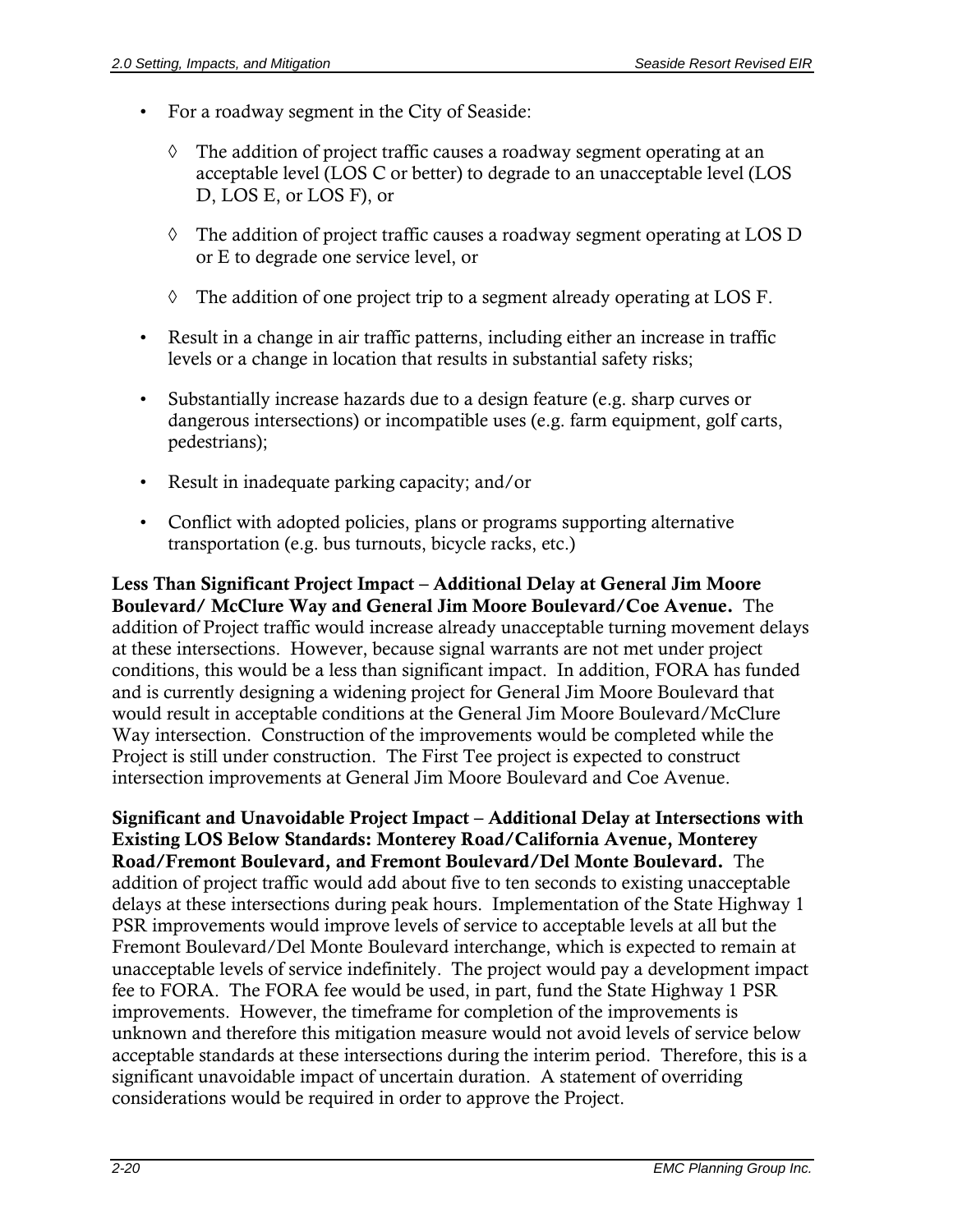Significant and Unavoidable Project and Cumulative Impact – Additional Traffic on Highway Segment with Existing LOS F: State Highway 1. The addition of Project and cumulative traffic to State Highway 1 south of Fremont Boulevard would exasperate already unacceptable levels of service on this section of highway during the PM peak hour. Implementation of the State Highway 1 PSR improvements would improve levels of service to acceptable levels on this segment. The project would pay a development impact fee to FORA. The FORA fee would be used, in part, fund the State Highway 1 PSR improvements. However, the timeframe for completion of the improvements is unknown and therefore this mitigation measure would not avoid levels of service below acceptable standards on this highway segment during the interim period. Therefore, this is a significant unavoidable impact of uncertain duration. A statement of overriding considerations would be required in order to approve the Project.

Significant Cumulative Impact – Intersection LOS Below Standards and Additional Delay at General Jim Moore Boulevard/McClure Way and General Jim Moore Boulevard/Coe Avenue. Under cumulative conditions, additional turning delays would occur at the General Jim Moore Boulevard/McClure Way and General Jim Moore Boulevard/Coe Avenue intersections, even with planned improvements to General Jim Moore Boulevard. Turning movement level of service at these intersections would be LOS F and signal warrants would be met under cumulative conditions. FORA development impact fees would fund the widening of General Jim Moore Boulevard. However, the signal lights needed at McClure Way and Coe Avenue under cumulative conditions are not included in FORA's improvement plans. This would be a significant cumulative impact. Implementation of the following mitigation measure would reduce this impact to a less than significant level.

#### **Mitigation Measure**

48. The City of Seaside Public Works Director shall annually monitor the General Jim Moore Boulevard/McClure Way, General Jim Moore Boulevard/Coe Avenue, and Fremont Boulevard/Del Monte Boulevard intersections, and determine, based on the standard Caltrans analysis methodologies in effect at the time, whether signal lights are warranted at the General Jim Moore Boulevard/McClure Way, General Jim Moore Boulevard/Coe Avenue intersections, or additional turn lanes are warranted at the Fremont Boulevard/Del Monte Boulevard intersection. If at the time the determination is made that such improvements are required, funding for the improvements has been provided by inclusion in FORA's CIP fee program or otherwise provided for by a City Assessment District, or other established funding mechanism, no payment shall be required of the project proponent or its successor(s). If funding for said improvements has not been provided by these programs, the project proponent or its successor(s) shall pay a pro rata share of the cost of the improvements within six months of the determination that the improvements are necessary.

 Party Responsible for Implementation: Proponent of hotel and timeshare components.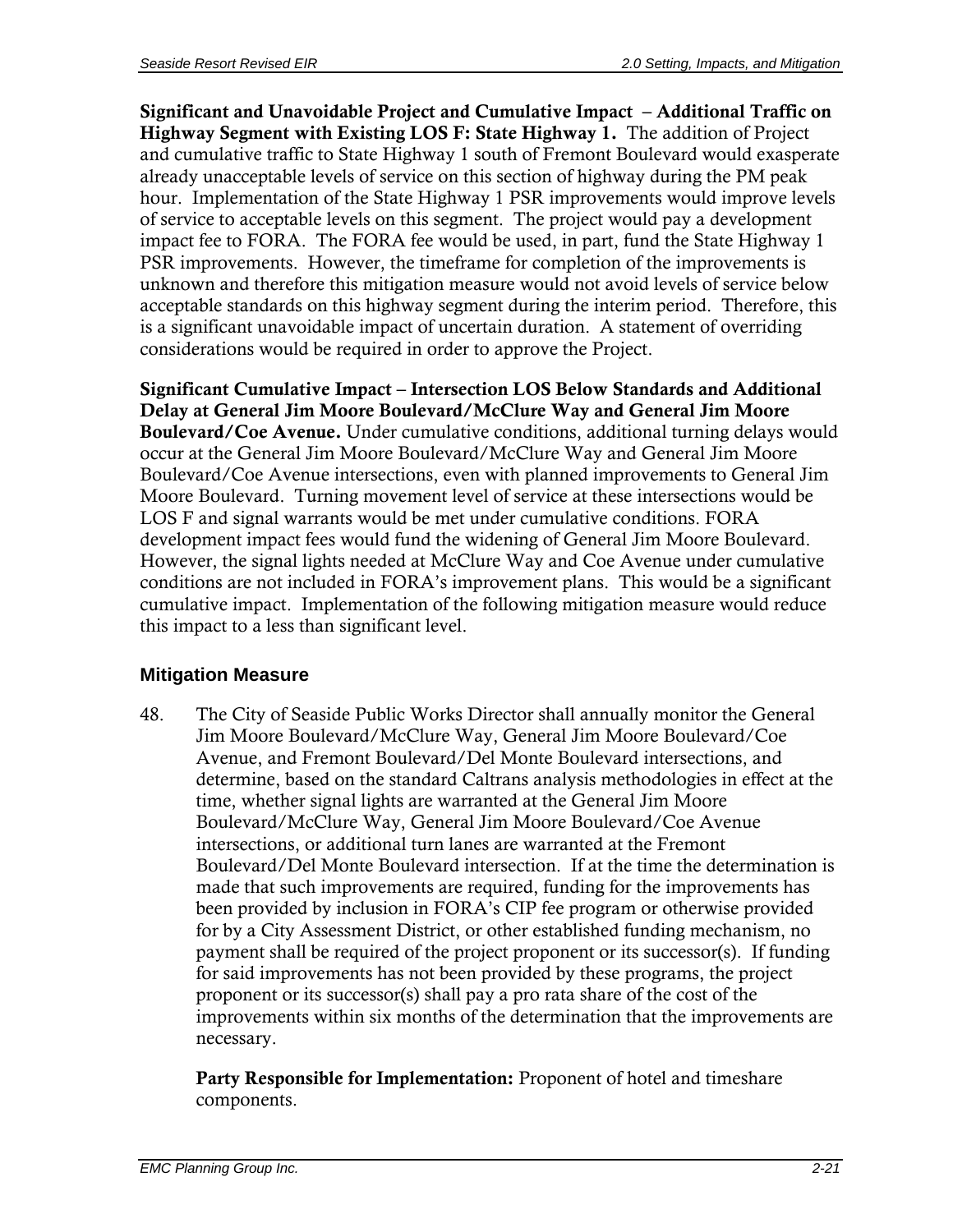Party Responsible for Monitoring/Reporting: City of Seaside Public Works Director.

Significant and Unavoidable Cumulative Impact – Intersection LOS Below Standards and Additional Delay: Monterey Road/California Avenue and Fremont Boulevard/Monterey Road. Cumulative traffic increases would result in operations below acceptable levels of service and increased delay at these intersections during both peak hours. The FORA development fee could be used, in part, to fund improvements to these intersections and the adjacent section of State Highway 1. However, the timeframe for completion of the improvements is unknown and therefore this mitigation measure would not avoid levels of service below acceptable standards at these intersections during the interim period. Therefore, this is a significant unavoidable impact of uncertain duration. A statement of overriding considerations would be required in order to approve the Project.

Significant and Unavoidable Cumulative (General Plan) Impact – Intersection LOS Below Standards: Lightfighter Drive/General Jim Moore Boulevard and Fremont Boulevard/ Del Monte Boulevard. Traffic increases through cumulative and/or general plan build-out would result in operations below acceptable levels of service at these intersections during both peak hours. Even with improvements suggested in the TIA and the State Highway 1 PSR, levels of service are expected to remain unacceptable indefinitely. A southbound and westbound left turn lane at the Fremont Boulevard/Del Monte Boulevard intersection would improve levels of service but not to acceptable levels, and these improvements are not part of the State Highway 1 PSR improvements. This would be a significant and unavoidable cumulative impact. Implementation of Mitigation Measure 48 presented above, would reduce impacts at the Fremont Boulevard/Del Monte Boulevard intersection, but not to a less than significant level. A statement of overriding considerations would be required in order to approve the Project.

Significant and Unavoidable Cumulative (General Plan) Impact – Highway LOS Decrease to LOS F: State Highway 68 east of State Highway 218, and State Highway 218 east of General Jim Moore Boulevard. These highway segments would operate at LOS F under general plan build-out conditions. The FORA development fee could be used, in part, to fund improvements to these highways. However, the timeframe for funding and completion of the improvements is unknown and therefore this mitigation measure would not avoid levels of service below acceptable standards on these roads during the interim period. Therefore, this is a significant unavoidable impact of uncertain duration. A statement of overriding considerations would be required in order to approve the Project.

Less Than Significant (General Plan) Impact – Highway Decrease to LOS F. State Highway 152 is projected to degrade to LOS F under general plan build-out conditions. However, this highway is expected to be widened to four lanes by approximately 2015. The additional lanes would result in acceptable operating conditions. Therefore, no significant impact is expected at general plan build-out.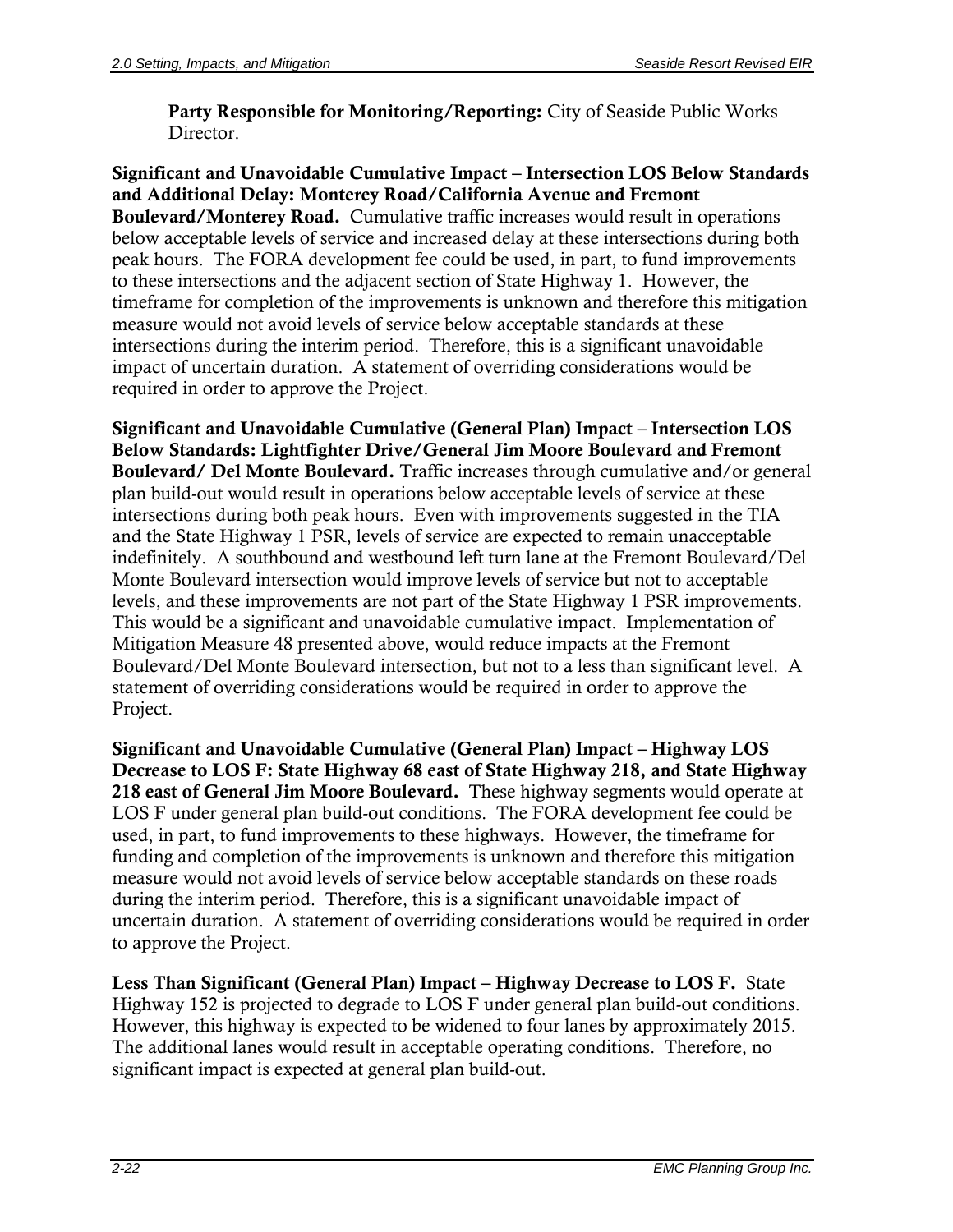# **3.0 Related Environmental Issues**

## **3.1 Cumulative Impacts**

## *CEQA Requirements*

CEQA Guidelines section 15130 requires a discussion of the significant cumulative impacts associated with the project. A cumulative impact is an impact that is created as a result of the combination of the project evaluated in the EIR together with other projects causing related impacts. This section contains an updated summary of cumulative hydrology and traffic effects. Further discussion of cumulative impacts is presented in Section 2.0 Environmental Setting, Analysis, and Mitigation Measures.

## *Cumulative Water Supply*

The cumulative water supply scenario for the Draft EIR and this Revised Draft EIR is based on build-out of the *Fort Ord Reuse Plan*. Since circulation of the Draft EIR, several changes to the environmental setting for water supply have taken place that affect the cumulative water supply analysis.

The City's Fort Ord water allocation from FORA has been increased from 710 acre-feet to 748 acre-feet. The City approved The First Tee project and by City Council Resolution No. 03-06 assigned 110 acre-feet of the City's Fort Ord water allocation to that project. Based on an analysis of the City's Fort Ord allotment presented in Section 2.1 Hydrology and Water Supply, there is adequate water for the Project and some additional planned uses. It is expected that there will not be adequate water for all planned uses at build-out without an augmentation supply. Mitigation Measure 46 presented in Section 2.1 Hydrology and Water Supply in the Draft EIR requires use of recycled water to extend the current allocation to the extent possible.

In terms of cumulative water use, development of the former Fort Ord is restricted to what can be supported by the 6,600 acre-foot allocation, until a new supply source is available to augment the current groundwater allocation. No changes have taken place to the F*ort Ord Reuse Plan* land uses, so build-out demand is unchanged.

In April 2003, voters approved tax assessment funding for the Salinas Valley Water Project, which includes a Salinas River diversion and coastal recharge component that counters seawater intrusion in coastal Monterey County. Although the Project's water would come from the historic 6,600 acre-foot Fort Ord allocation, the diversion and recharge project reduces concerns about cumulative overdraft of the aquifer from this and other water demands on the aquifer.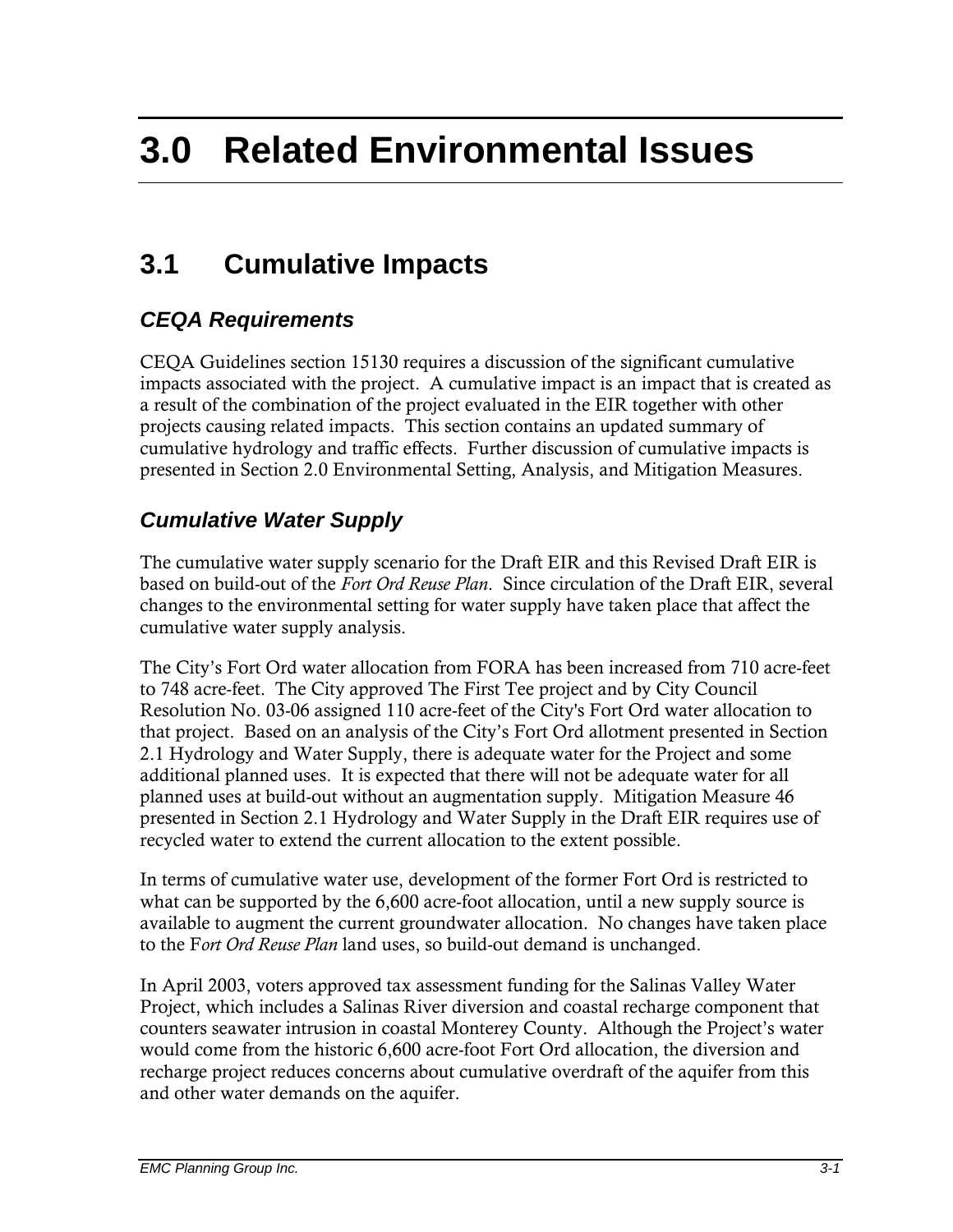## *Cumulative Traffic*

The Draft EIR traffic analysis was based on a cumulative projects list. Since circulation of the Draft EIR, several of the projects included on that list have been approved, built, or dropped. A new cumulative projects list was prepared by the City in April 2004 for use in preparing the revised TIA. Those approved and pending projects are listed in Tables 5 and 10 in Section 2.2 Traffic.

Several cumulative traffic scenarios were considered in this Revised Draft EIR: conditions with approved and pending projects; conditions at general plan build-out with the new State Highway 1 interchange, and conditions at general plan build-out without construction of the new State Highway 1 interchange. For the approved and pending projects scenario, it was assumed that the road network and intersection controls were the same as existing conditions. For the general plan build-out scenarios, it was assumed that the State Highway 1 PSR improvements were constructed (with and without the new interchange).

#### **Conditions with Approved and Pending Projects**

Under this scenario, one additional intersection (General Jim Moore Boulevard/ Lightfighter Drive) degrades to an unacceptable level of service compared to project conditions.

#### **Conditions at General Plan Build-Out**

General plan build-out levels of service at studied intersections would be the same with or without the new interchange, although delays are slightly greater without the interchange.

Under this scenario, the two intersections near the State Highway 1 Fremont Boulevard interchange improve to acceptable levels of service. The Lightfighter Drive/General Jim Moore Boulevard and Fremont Boulevard/Del Monte Boulevard intersections have unacceptable conditions that cannot be mitigated. The General Jim Moore Boulevard/ McClure Way intersection would require a signal.

## **3.2 Growth-Inducing Impacts**

The changes in the environmental setting do not affect the analysis of growth-inducing impacts in the Draft EIR. The Project would not induce growth beyond that already planned in the *Fort Ord Reuse Plan*.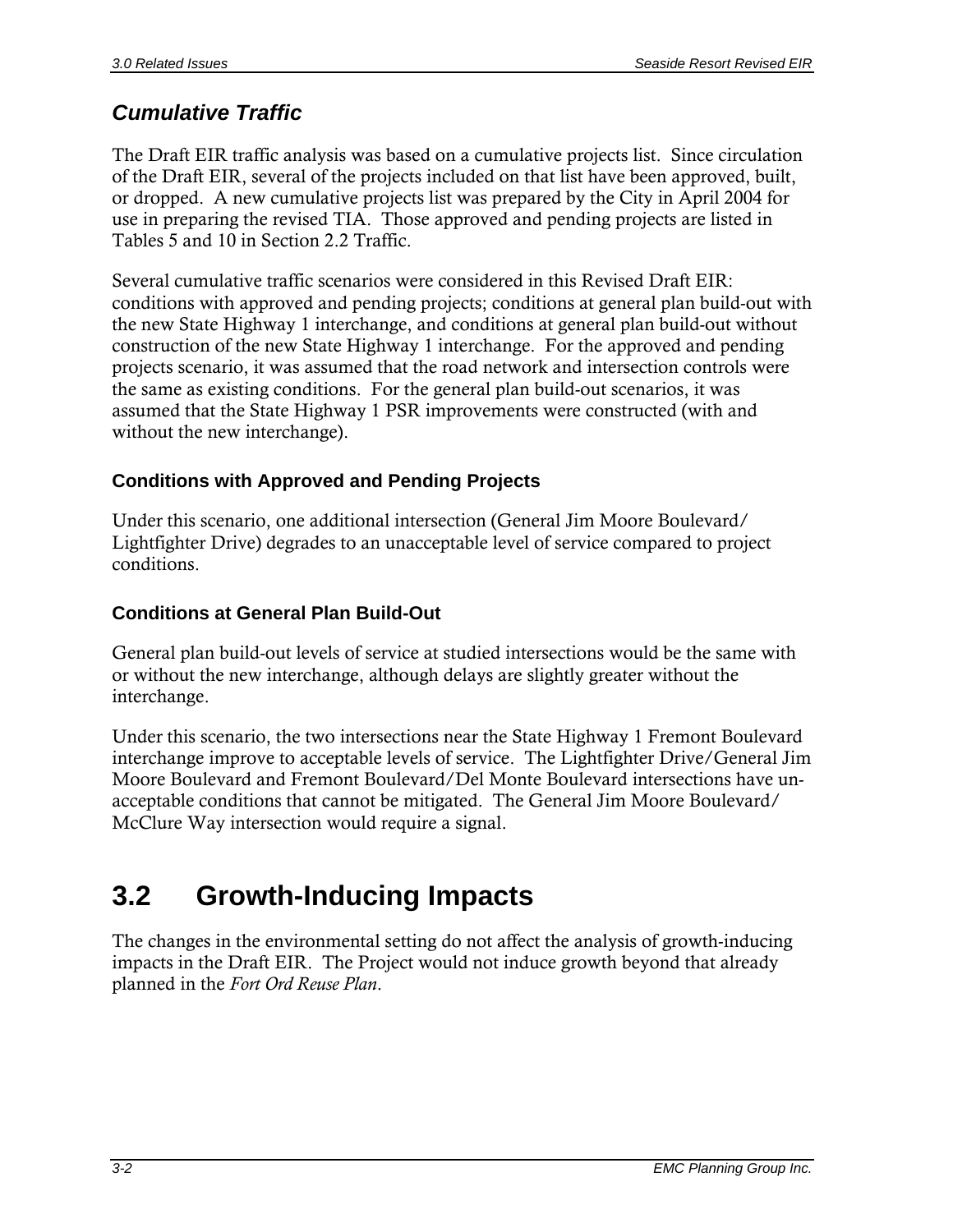## **3.3 Significant Irreversible Environmental Changes**

The changes in the environmental setting do not affect the analysis of significant irreversible environmental changes attributable to the Project.

## **3.4 Unavoidable Significant Adverse Environmental Impacts**

The Project would result in several significant unavoidable traffic impacts as determined by the revised traffic analysis. Although the Draft EIR identified a number of significant and unavoidable traffic impacts, the revised traffic analysis indicated that some of these impacts would not longer occur, and that some new significant impacts would occur. These changes are noted in Table S-1 in the Summary.

At the Monterey Road/California Avenue and Fremont Boulevard/Monterey Road intersections, the significant and unavoidable impact would be of unknown duration, until the State Highway 1 PSR improvements can be constructed. The significant and unavoidable effects at the Lightfighter Drive/General Jim Moore Boulevard and Fremont Boulevard/Del Monte Boulevard intersections would be indefinite, since no feasible mitigation measures are available. Refer to Section 2.2 Traffic for further discussion.

## **3.5 Alternatives**

The alternatives studied in the Draft EIR remain viable alternatives. No feasible project alternative considerably different from those previously analyzed in the Draft EIR has been identified that would clearly lessen the significant impacts of the Project. The new information does not affect the analysis or ranking of the alternatives studied in the Draft EIR. No further study of alternatives is necessary.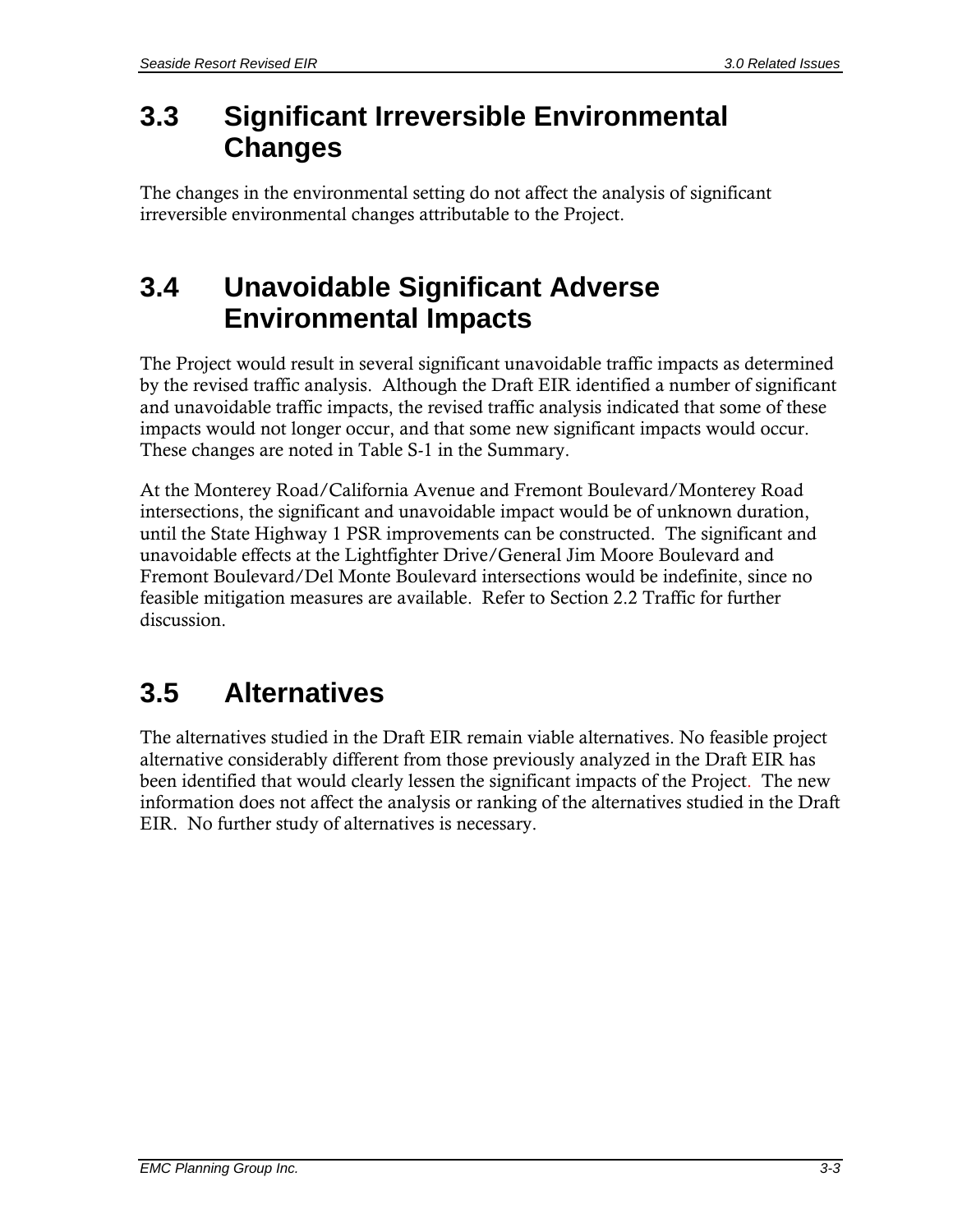*This side intentionally left blank.*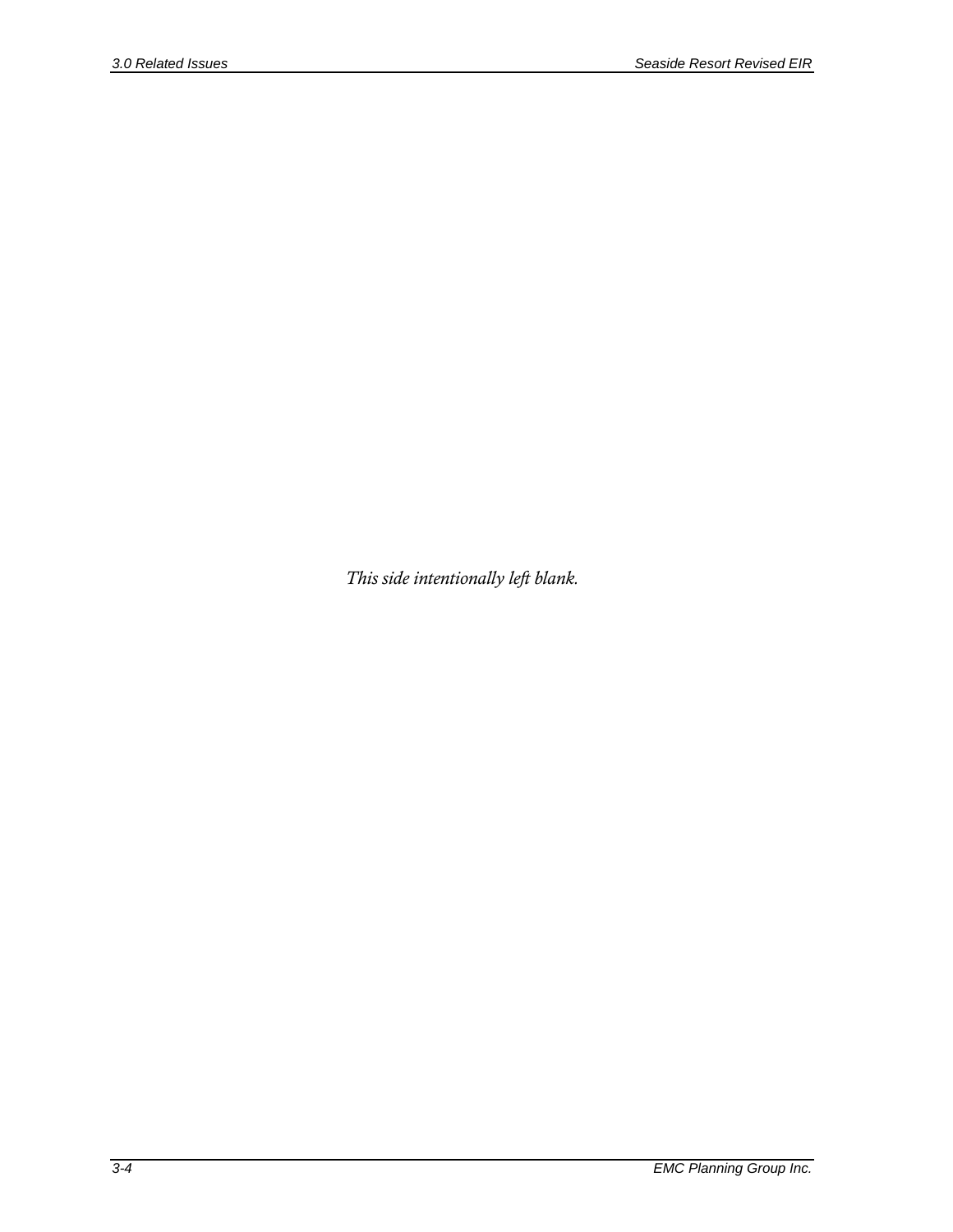# **4.0 Documentation**

## **4.1 Persons Contacted**

Kristiann Choy, Engineer, Fehr and Peers Steve Endsley, Fort Ord Reuse Authority Jim Feeney, Fort Ord Reuse Authority Tim O'Halloran, City of Seaside Engineer Jeffery Morgan, Transportation Agency for Monterey County Scott Phillips, Regional Water Quality Control Board Terry Roberts, Director, Office of Planning and Research State Clearinghouse

## **4.2 Literature Cited**

Denise Duffy and Associates. *The First Tee EIR.* February 2003.

EMC Planning Group Inc. and EDAW. *Fort Ord Reuse Plan EIR.* 1997.

Environmental Protection Agency. *8-Hour Ground-level Ozone Designations*. April 2004.

Fehr and Peers Associates. *Seaside Resort TIA.* May, 2004.

- Fort Ord Reuse Authority. *Fort Ord Reuse Plan, Volume 1 Context and Framework*. June 13, 1997 (as republished August 2001).
- Fort Ord Reuse Authority. *Fort Ord Reuse Plan, Business and Operations Plan. Land Use Inventory ad Demand Forecasts – Water PFIP 2-7.* 1997.

Fort Ord Reuse Authority. *Capital Improvement Program FY 2003/2004 Through 2021/2022.* 

Higgins Associates. *Seaside Resort Traffic Analysis Study*, Administrative Draft. July 6, 2001.

Higgins Associates. *Seaside Resort, Parking and TDM addendum*. January 17, 2002.